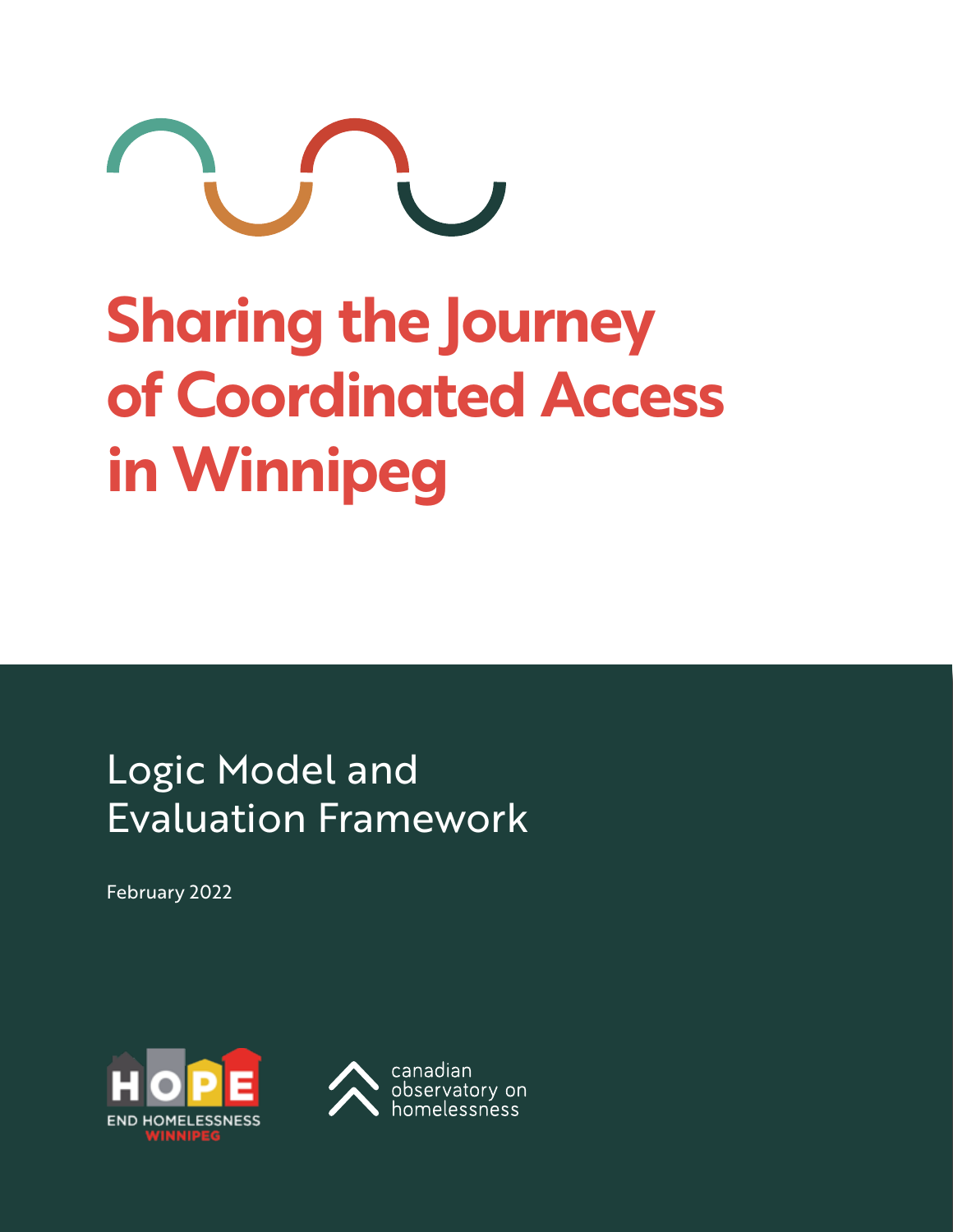## **Sharing the Journey of Coordinated Access in Winnipeg: Logic Model and Evaluation Framework**

Report prepared in collaboration with End Homelessness Winnipeg (Betty Edel, Kristiana Clemens, Charlotte Nolin, Amy Reinink) and the Canadian Observatory on Homelessness (John Ecker, Carter Sehn, Babatunde Olusola Alabi)

#### Acknowledgments

We thank Lonnie Embleton, Erika Morton, Justine Levesque, and Jordan Babando for their support with this project.

#### ©️ 2022 Canadian Observatory on Homelessness Press

#### ISBN 9781550146837

This document is protected under a Creative Commons license that allows you to share, copy, distribute, and transmit the work for non-commercial purposes, provided you attribute it to the original source.

#### **How to Cite**

End Homelelessness Winnipeg, Canadian Observatory on Homelessness. (2022). *Sharing the Journey of Coordinated Access in Winnipeg: Logic Model and Evaluation Framework.* Toronto: Canadian Observatory on Homelessness Press.

Report designed by Steph Vasko, Canadian Observatory on Homelessness (Hub Solutions)

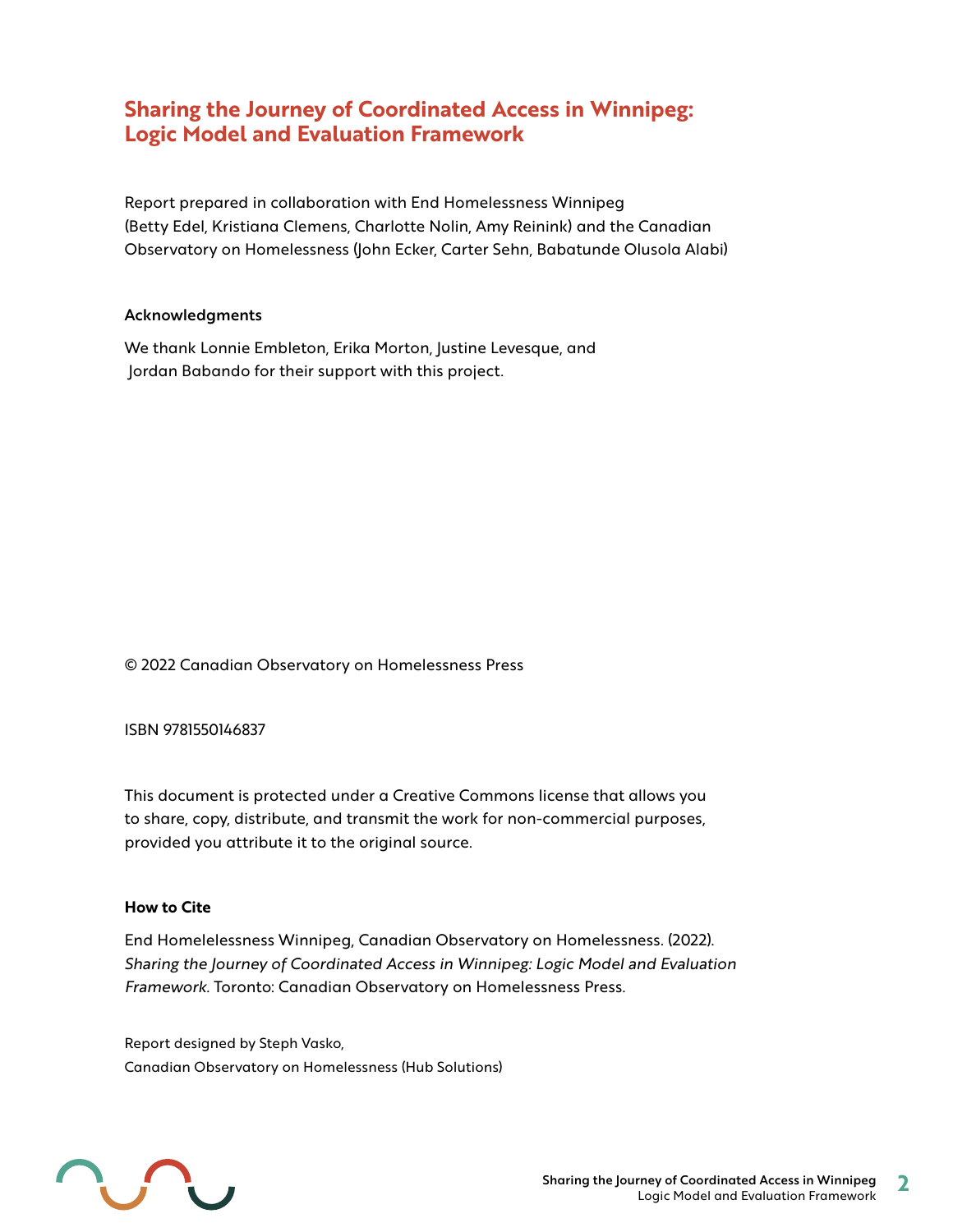# **Table of Contents**

| <b>Executive Summary</b>                                                                  | 4  |
|-------------------------------------------------------------------------------------------|----|
| <b>Introduction</b>                                                                       |    |
| What is the potential impact of coordinated<br>access systems on Indigenous communities?  | 18 |
| How can cultural safety practices be<br>incorporated into coordinated access systems?     | 23 |
| How can the principles of data sovereignty<br>be applied to coordinated access practices? | 27 |
| <b>Coordinated access logic model</b>                                                     | 28 |
| <b>Coordinated access evaluation framework</b>                                            | 38 |
| <b>Reflections and next steps</b>                                                         | 47 |
| <b>References</b>                                                                         | 50 |

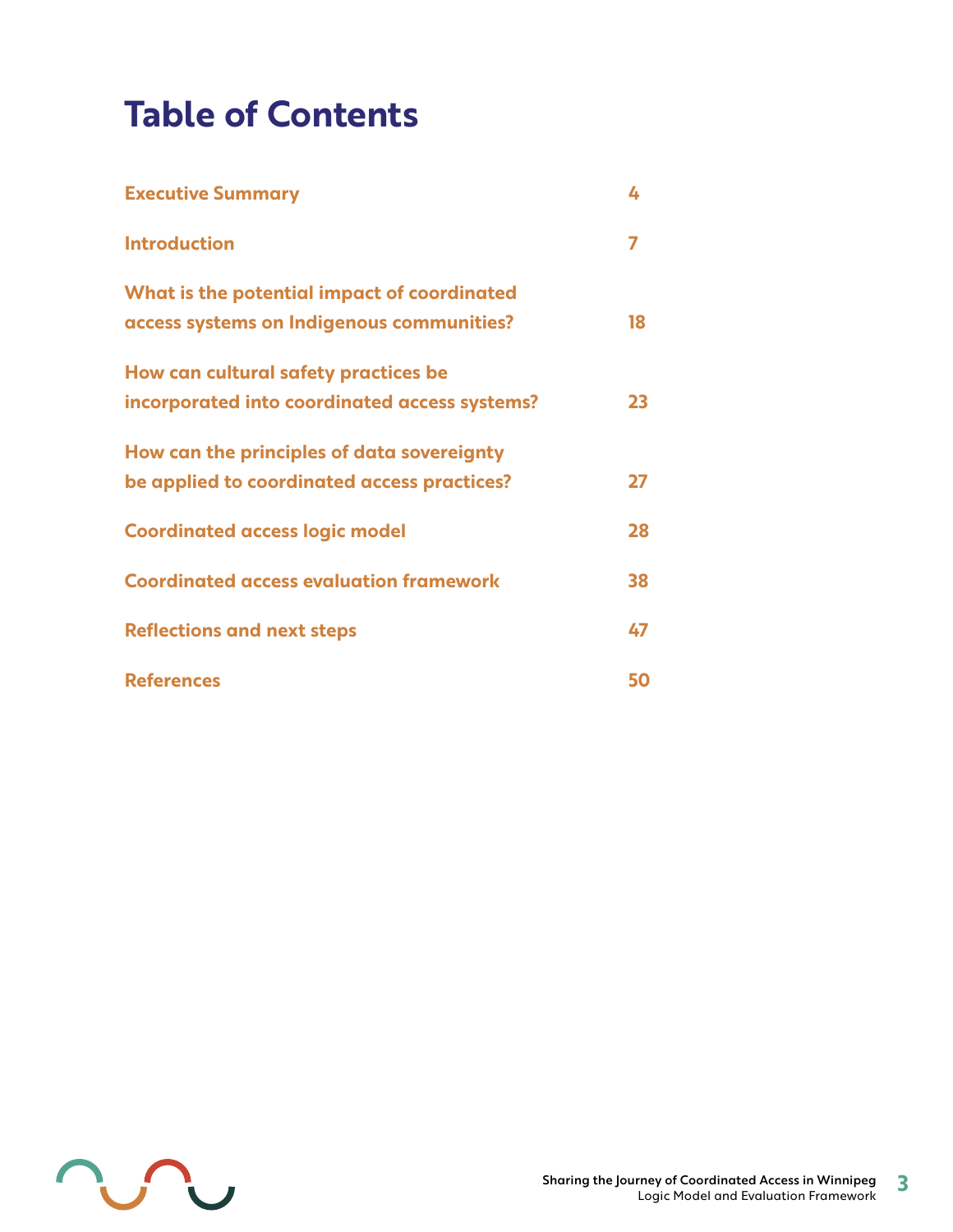# <span id="page-3-0"></span>**Executive Summary**

# This report provides an overview of Winnipeg's journey to a coordinated housing and homelessness system.

[End Homelessness Winnipeg,](https://endhomelessnesswinnipeg.ca/) the Community Entity in Winnipeg, has been developing coordination processes for several years and is now at the point of building coordination practices across the entire housing and homelessness system. This process has been grounded in the knowledge from previous research reports and from the lived experience of community members. To further document the journey to a holistic coordinated access system, [End Homelessness Winnipeg p](https://endhomelessnesswinnipeg.ca/)artnered with the [Canadian Observatory on Homelessness \(COH\)](http://www.homelesshub.ca/COH) to develop a program logic model and evaluation framework to guide implementation.

To begin, a Project Advisory Committee was created. This Committee provided guidance on the project and was composed of stakeholders from End Homelessness Winnipeg, community members, and the COH team. The Committee shared valuable information on the context of Winnipeg, the history of coordinated access in Winnipeg, and the vision for a fully implemented coordinated access system. The Committee also provided the COH with key documents related to coordinated access systems.

With this information, the COH team drafted a program logic model that outlined the vision, goals, target population, eligibility, inputs, activities, outputs, outcomes, and guiding principles of a fully operational coordinated access system in Winnipeg. The logic model was presented to the Committee and refinements were made.

Having a draft program logic model prepared, the next step involved verifying the logic model with members of the community. A total of five consultations took place with community members that reflected the diversity of Winnipeg. This included Indigenous people, older adults, women and gender diverse communities, people with disabilities, young people, newcomers and refugees, and 2SLGBTQ+ individuals.

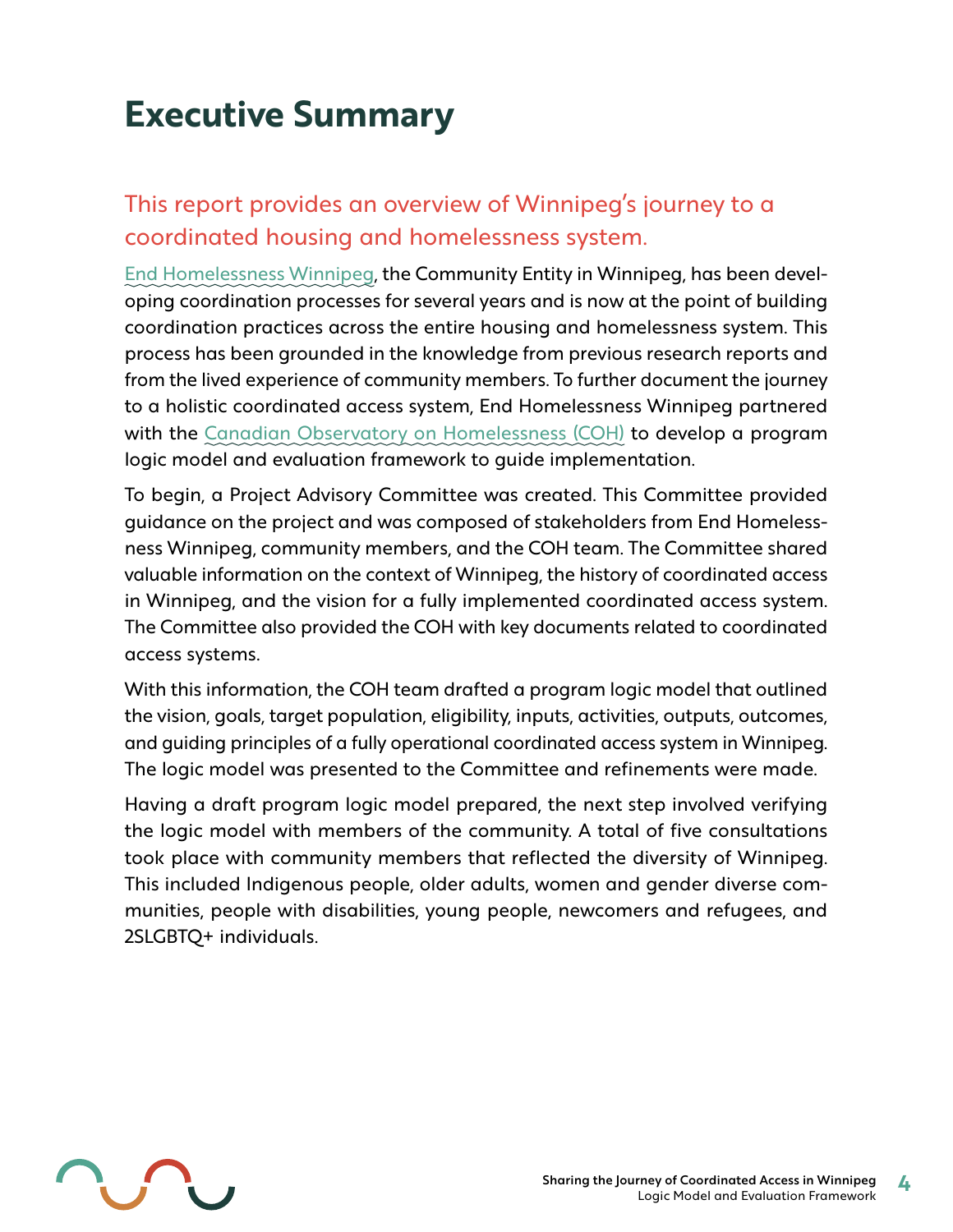# Here is what we heard from the consultations:

- **•** There is a need for easier access to supports. Participants spoke of having to wait a week to speak to service providers. Participants spoke of the challenges of being switched between different agencies and the importance of having a choice in what services are offered to them.
- **•** The lack of systems coordination was discussed by all participants, with some participants feeling like they were getting bumped around the system.
- **•** There is a lack of affordable housing in Winnipeg and rental costs continue to rise. These costs are not keeping up with people's incomes and the affordable housing that is available is often of poor quality.
- **•** If the coordinated access system is guided by the Seven Sacred Teachings, it is important to abide by them.
- **•** Assessment tools should be used to gather relevant information about a person's situation, not to traumatize people as they go through the assessment process.
- **•** The coordinated access system needs to be promoted in the community so that all community members are aware of the services available to them.
- **•** When people get housed, they would like staff to check up on them.
- **•** People like being able to speak with staff members with lived experiences of homelessness since they know what they have been through.
- **•** Staff training is essential to develop a person-centered coordinated access system. Staff should be working from a trauma-informed, culturally informed, and harm reduction approach. Staff need to treat individuals with dignity and have humility.
- **•** Data collection procedures and policies should be clearly explained to any participant of the coordinated access system.
- **•** The coordinated access system needs to address the racism that people in Winnipeg encounter and to recognize the diverse communities that live in Winnipeg.
- **•** The logic model needs to be clear, without the use of jargon.

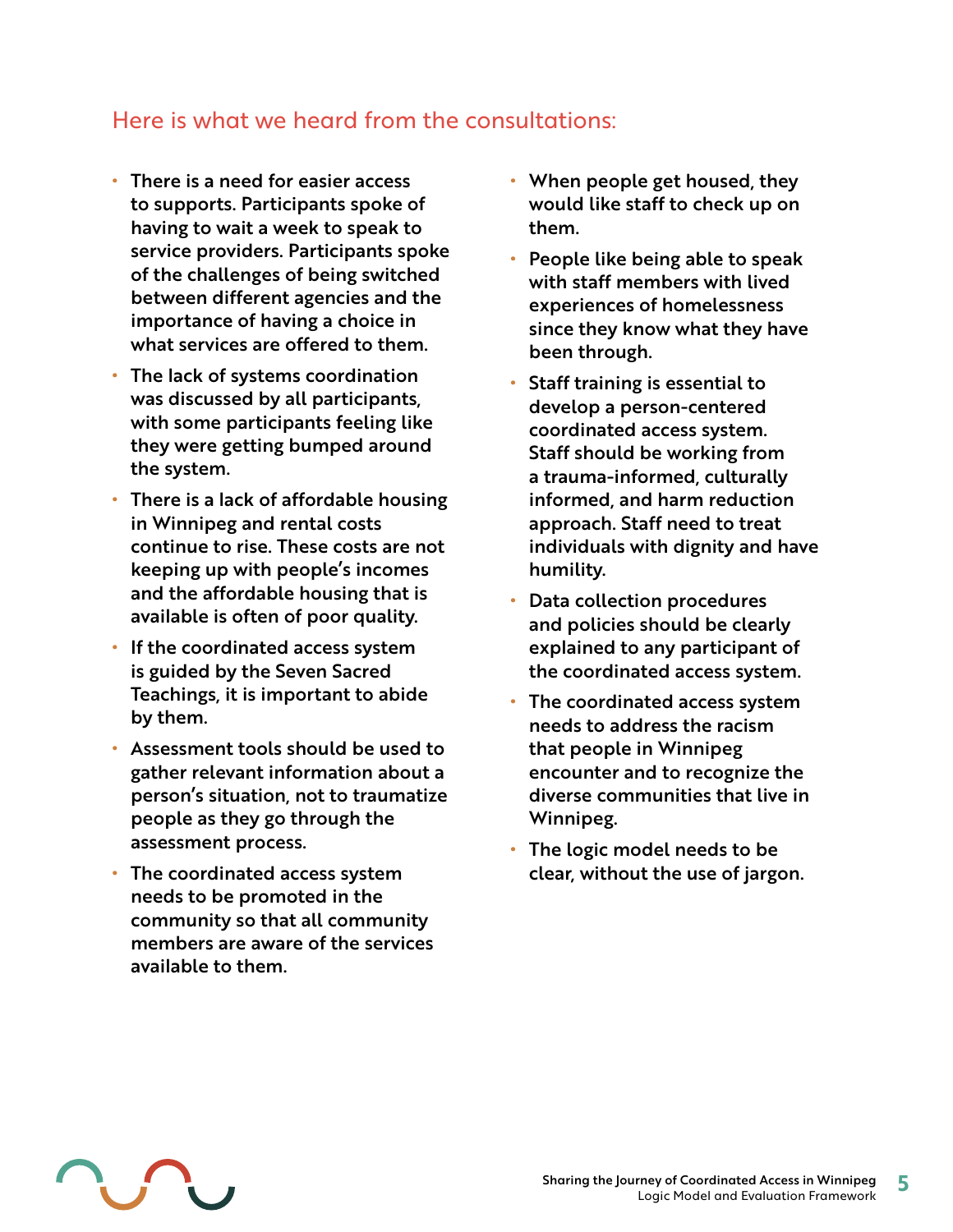# This feedback resulted in the COH team creating two logic models.

The first is meant for policymakers and stakeholders in the homelessness and housing system. The second is meant for the broader community and uses more plain language. The consultation sessions were vital in creating logic models that were grounded in lived and living experience and relevant to a variety of audiences.

Evaluation frameworks were also created. These frameworks were created based upon reviewing previous reports and through consultations with the Committee. Due to time constraints, they were not verified through community consultations. Therefore, they will need to be verified with the community before any evaluation plans proceed.

Going forward, the logic models can serve as guiding frameworks for End Homelessness Winnipeg to base the emerging coordinated access system on. It should be viewed as a living document, meaning that the components of the document may change over time as the coordinated access system grows. It will require that the logic model be reviewed on an annual basis so that community members have an opportunity to provide input on the coordinated access system. The accompanying evaluation frameworks will need to be vetted by community before they are implemented. It will be important for the evaluation frameworks to be grounded in Indigenous values, understandings, and actions.

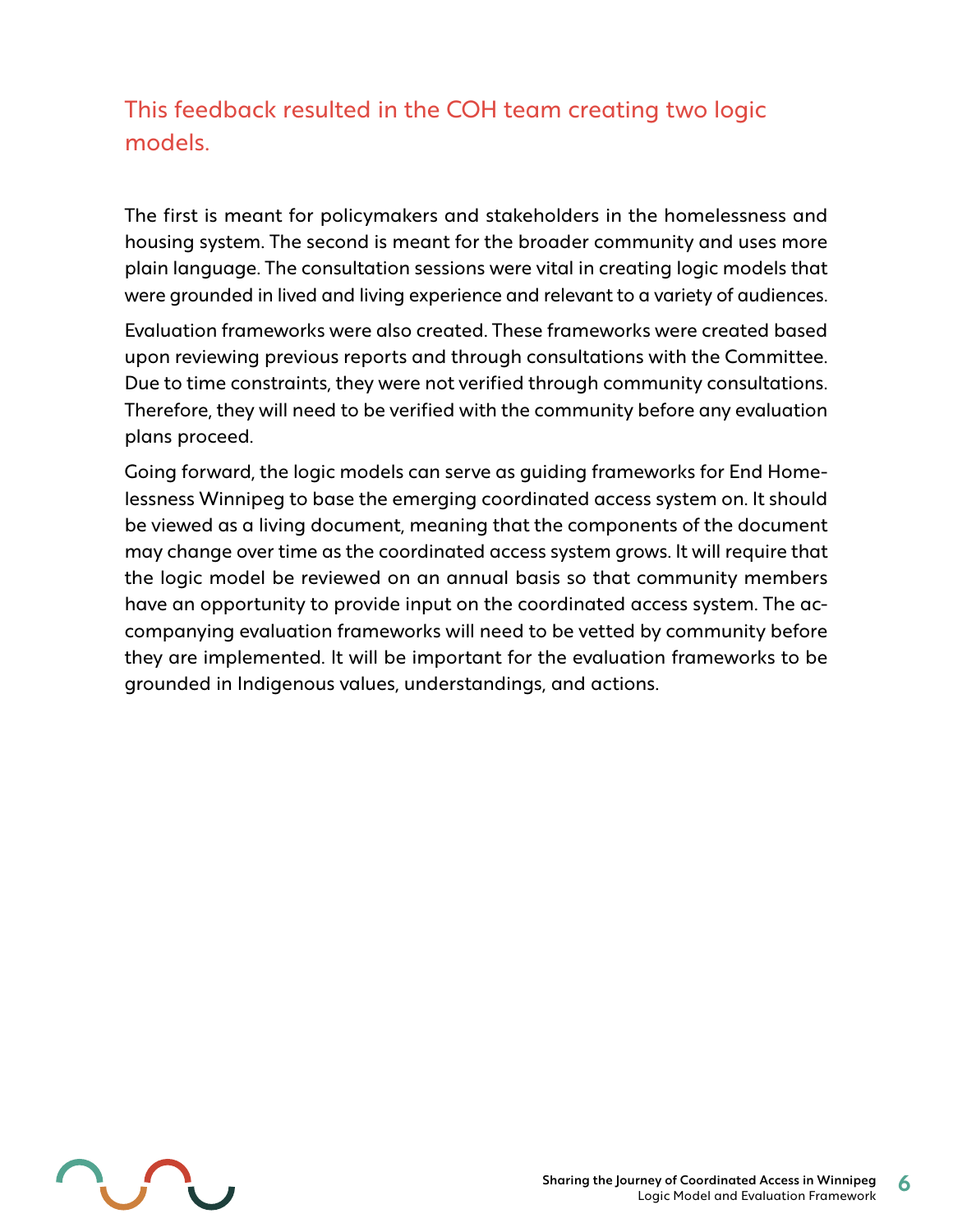# <span id="page-6-0"></span>**Introduction**

This report presents an overview of End Homelessness Winnipeg's journey to implement a coordinated access system tailored to the needs of people experiencing homelessness in Winnipeg.

This report documents the journey from July to December 2021. It is important to note that this journey will continue to develop as coordinated access processes are implemented. The current project was led by Indigenous stakeholders from End Homelessness Winnipeg and the Indigenous community in Winnipeg. Hub Solutions, a social enterprise of the Canadian Observatory on Homelessness, participated as a collaborator on the project.

The report begins with background information on Winnipeg's population, information on homelessness in Winnipeg, background on coordinated access, and the collaborative work that the Winnipeg community has engaged in to develop coordinated systems in the past. It then discusses how a logic model was created to provide an overarching framework for the rollout of Winnipeg's coordinated access system. Following this, an evaluation framework to monitor the rollout of Winnipeg's coordinated access system is presented. The logic model and evaluation framework were created through a review of historical documentation of previous consultations with local stakeholders and through consultations with local stakeholders. The logic model was also vetted through consultations with community members who reflect diverse communities.

# **Background on Winnipeg**

The 2016 Census reports that Winnipeg has a population of 705,244 people (Statistics Canada, 2020). The median age of the population in Winnipeg in 2016 was 38.8. Of major cities in Canada, Winnipeg has a large Indigenous population. Indigenous Peoples represent 12.2% of Winnipeg's total population. The majority of Indigenous Peoples in Winnipeg identify as Métis (54%) or First Nations (44%), with a small proportion identifying as having multiple Indigenous identities, Inuit, or other (2%). Of all Indigenous Peoples in Manitoba, 38% reside in Winnipeg.

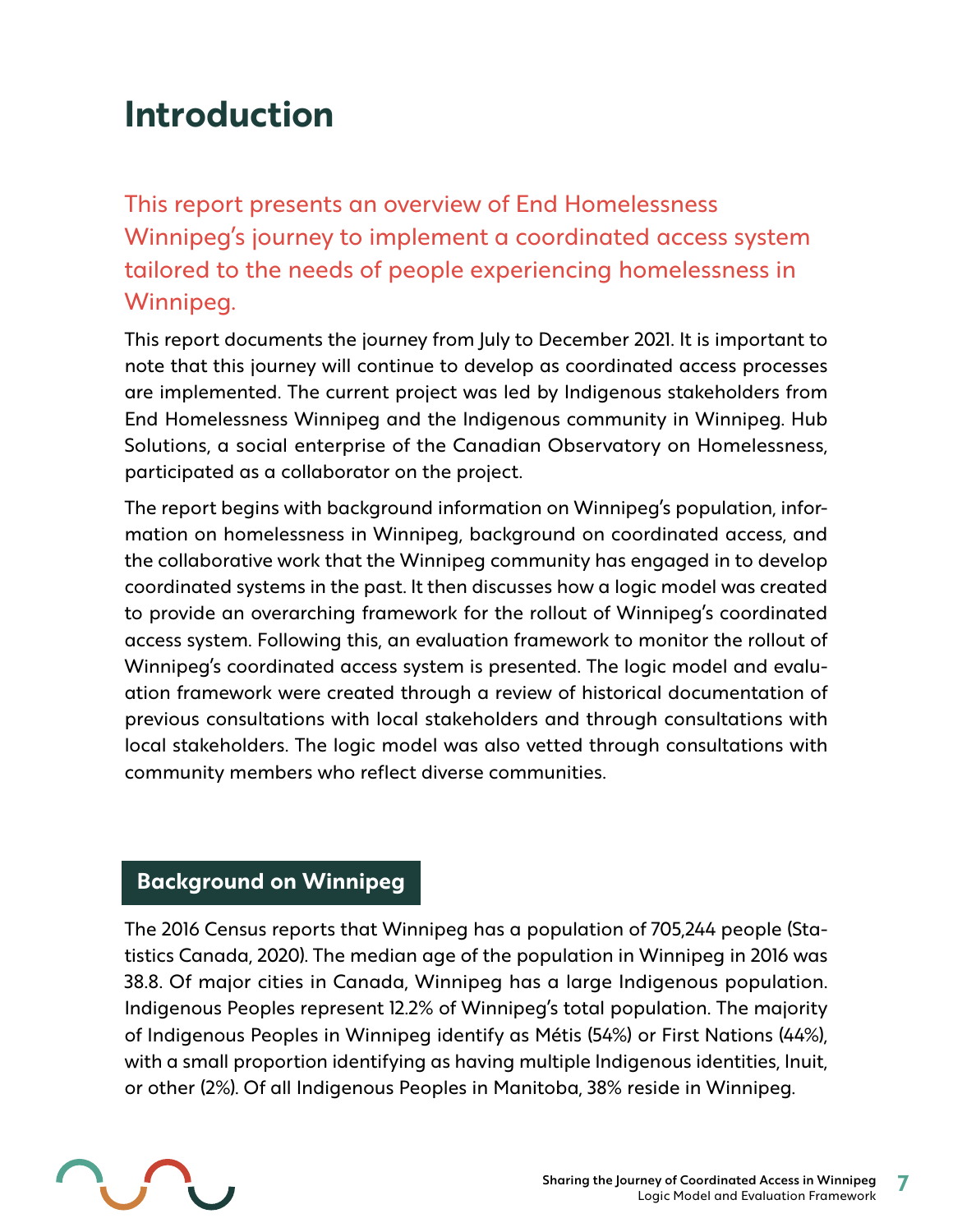The majority of households in Winnipeg reside in a single-detached house (59%) and the average household size is 2.5 people. The vacancy rate in 2020 was 3.8% (Canada Mortgage Housing Corporation, 2021). The average rent for a bachelor apartment was \$770, for a one-bedroom apartment it was \$982, for a two-bedroom apartment it was \$1,240, and for a three-bedroom apartment it was \$1,535. The prevalence of low-income households (based on the Low-income cut-offs, after tax) was 13.3% (Statistics Canada, 2016). The percentage

**Of major cities in Canada, Winnipeg has a large Indigenous population. Indigenous Peoples represent 12.2% of Winnipeg's total population.** 

**Métis:** 54%

**First Nations:** 44%

**Multiple Indigenous identities, Inuit, or other:** 2%

Sources: Statistics Canada, 2020.

of households in core housing need was 12.8% in 2016. There are more than 9,000 households on Manitoba Housing's waitlist.

Manitoba's Employment and Income Assistance Program (EIA) provides single adults with no children a total of \$796 per month (Province of Manitoba, 2021). A single parent with one child receives between \$1,312 and \$1,363 per month from EIA depending on the age of the child (this does not include the Canada Child Benefit). A single adult with a disability who does not have children receives \$1,093 per month from EIA. Based upon these rates, most people on social assistance could not afford the average one-bedroom in Winnipeg.

### **Background on Homelessness in Winnipeg**

The Winnipeg Street Census 2018 obtained data from 1,519 individuals experiencing homelessness (Social Planning Council of Winnipeg, 2018). The majority of people were provisionally accommodated (59%), meaning that they were living in shortterm transitional housing, institutional care, someone else's place, or in a hotel/ motel. The remaining survey participants were residing in an emergency shelter (26%), including domestic violence shelters, or were unsheltered (13%), meaning that they were living someplace outside.

Approximately two-thirds of survey participants identified as men and the median age of participants was 39. There were 455 youth and children under the age of 29 who participated, of whom 31 young people under the age of 18 were staying on their own. Nineteen seniors, aged 65 or older, also participated in the survey.

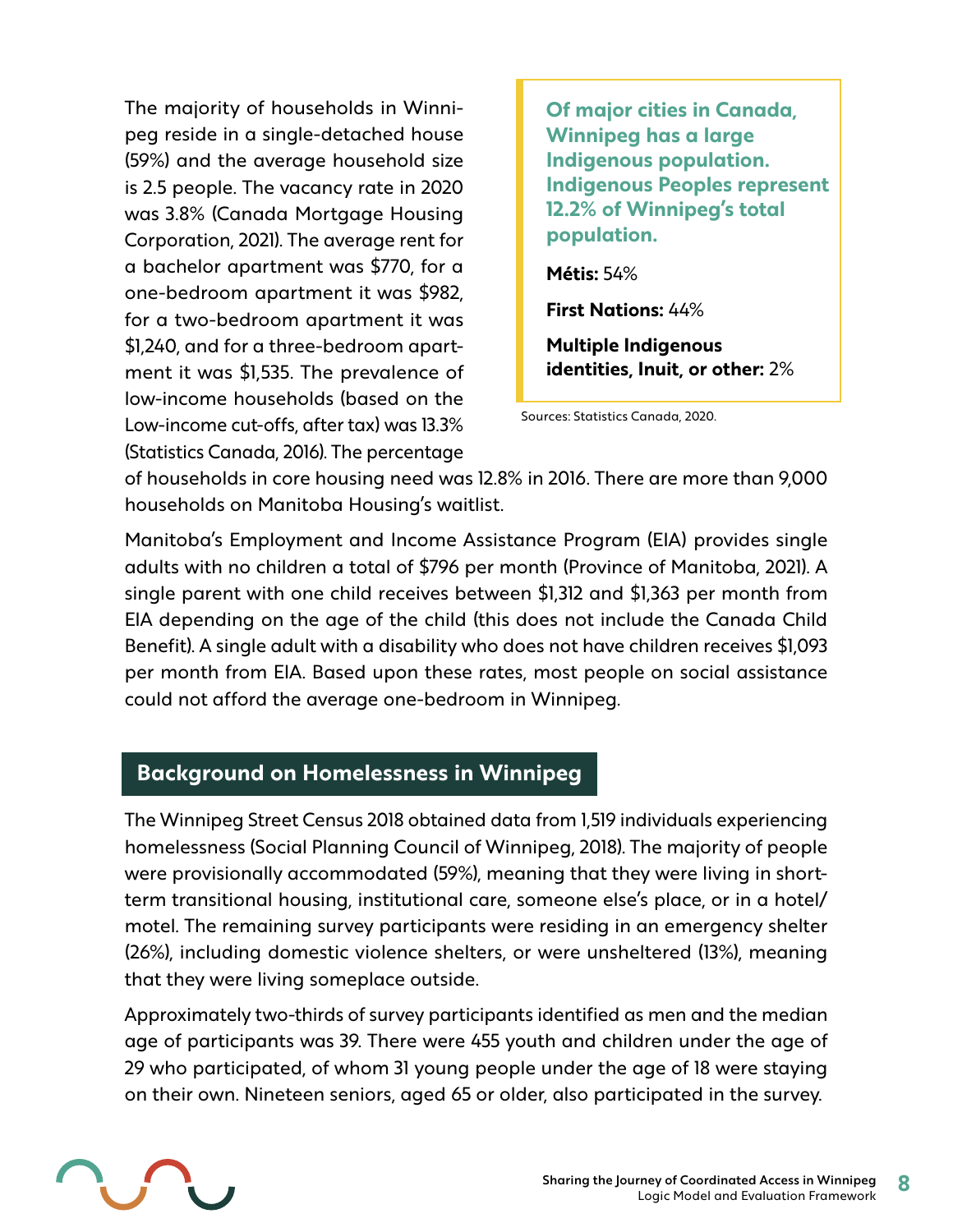Almost two-thirds of people participating in the survey identified as Indigenous, with 74% of young people identifying as Indigenous. Of Indigenous participants, over three-quarters were First Nations, 15% were Métis, five percent were non-status, and two percent were Inuit. Sixty percent of First Nations people grew up in a First Nations community and 59% of Indigenous people surveyed spent time in the care of Child and Family Services. A larger proportion of Indigenous participants were currently unsheltered, residing in institutional care, and residing in a hotel/motel.

Other key results of the Street Census include six percent of participants having served in the RCMP or military, close to 11% identifying as LGBTQ2S+, with a higher proportion of young people identifying as LGBTQ2S+, and close to three percent were recent immigrants, refugees, or refugee claimants. Twenty percent of the total sample reported staying in family groups. The majority of families with children stayed in transitional housing or someone else's place.

Winnipeg offers several different services for people experiencing homelessness. Based upon a resource from End Homelessness Winnipeg, the following supports are available:

#### **Affordable Housing Providers**

- **•** Dakota Ojibway Tribal Council Housing Authority
- **•** Winnipeg Rental Network
- **•** Winnipeg Housing Rehabilitation Corporation
- **•** Kinew Housing
	-
	- Management

**•** S.A.M.

- **•** New Journey Housing
- **•** Manitoba Housing
- **•** Sponsor Managed Social Housing
- **•** IRCOM Housing

#### **Housing Supports, Housing Access Services & Financial Assistance Providers**

- **•** West Central Women's Resource **Centre**
- **•** Resource Assistance for Youth (RAY)
- **•** Men's Resource Centre
- **•** Rent Assist
- **•** Aboriginal Health and Wellness
- **•** North End Women's **Centre**
- **•** Ndinawe
- **•** Doorways

**•** EIA

**•** Ma Mawi Wi Chi Itata Centre

- **•** SNA
- **•** HOCS
- **•** Tenant Landlord Corporation
- **•** Mount Carmel Clinic
- **•** MacDonald Youth **Services**

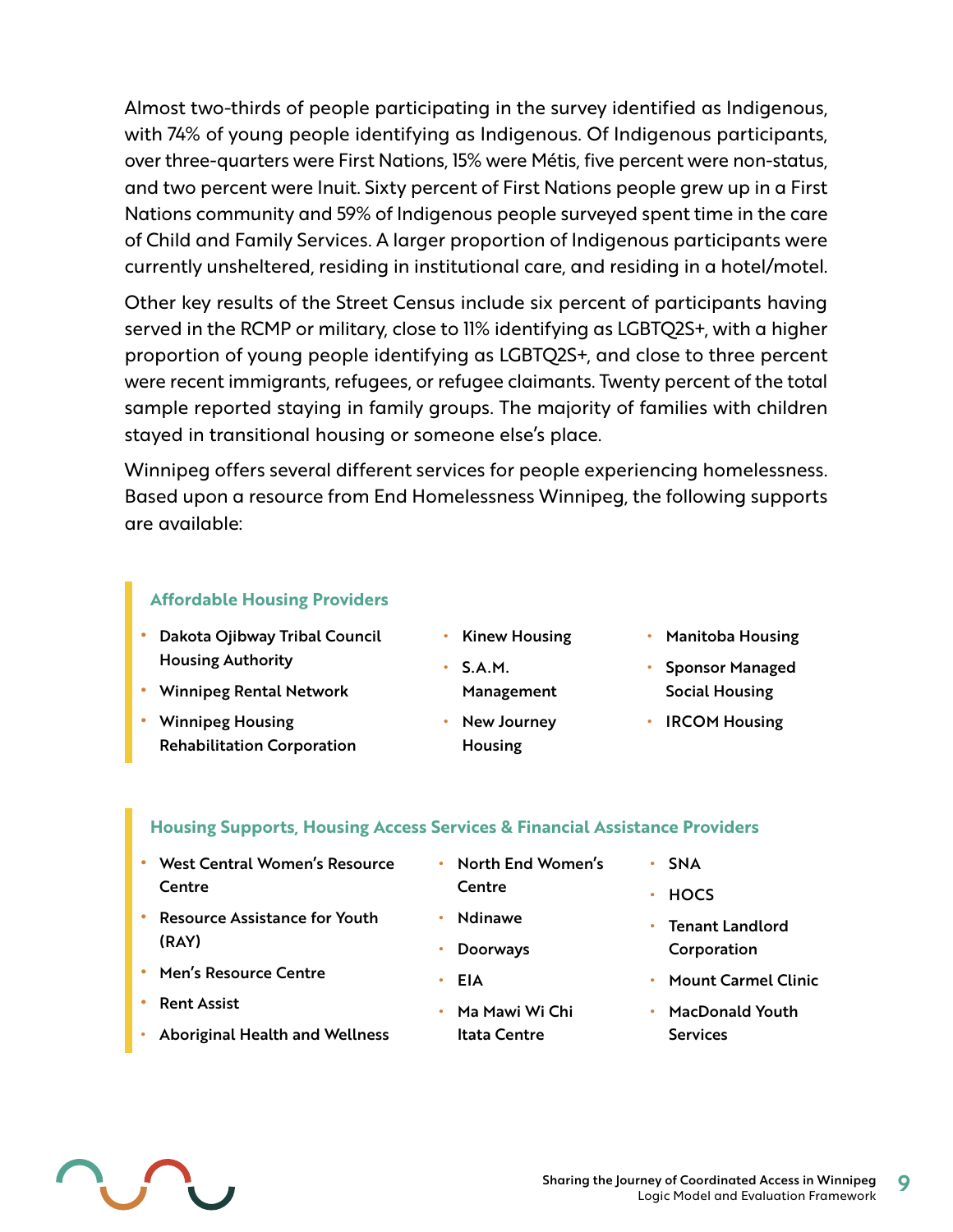#### **Mobile Outreach**

- **•** Downtown Community Safety Partnership
- **•** Mount Carmel Clinic Sage House
- **•** West Central Women's Resource Centre
- **•** Main Street Project
- **•** St. Boniface Street Links
- **•** Ndinawe
- **•** WE24
- **•** Ma Mawi Wi Chi Itata **Centre**
- **•** Street Connections
- **•** Resource Assistance for Youth (RaY)

#### **Overnight Shelters & Safe Spaces**

| • Main Street Project | <b>Salvation Army</b> | <b>Siloam Mission</b> |
|-----------------------|-----------------------|-----------------------|
| • Sscope              | <b>Centre of Hope</b> | • Ndinawe Tina's Safe |
| • Rossbrook House     | $\cdot$ MYS YRC.      | Haven                 |
|                       | WF <sub>24</sub>      |                       |

#### **Day Drop-Ins with Food & Washrooms**

| • IJustCity West End Drop-in                 | <b>Freedom House</b><br>۰                  | West Central Women's<br>$\bullet$ |
|----------------------------------------------|--------------------------------------------|-----------------------------------|
| <b>Mount Carmel Clinic Sage</b><br>$\bullet$ | North End<br>۰                             | <b>Resource Centre</b>            |
| House                                        | <b>Women's Centre</b>                      | • Lighthouse Mission              |
| One88                                        | <b>Salvation Army</b><br>۰                 | Oak Table<br>٠                    |
| <b>Sunshine House</b>                        | Weetamah                                   | <b>Siloam Mission</b>             |
|                                              | <b>Union Gospel</b><br>۰<br><b>Mission</b> | <b>Velma's House</b>              |

#### **Bagged Meals**

- **•** Agape Table
- **•** Holy Trinity
- **•** North End Women's Centre
- **•** Thrive
- **•** Andrews Street Family Centre
- **•** Ka Ni Kanichihk
- **•** NorWest Co-op Community Food Centre
- **•** West Broadway Community Services
- **•** Freedom House
- **•** Missionaries of Charity
- **•** RaY
- **•** West Central Women's Resource Centre

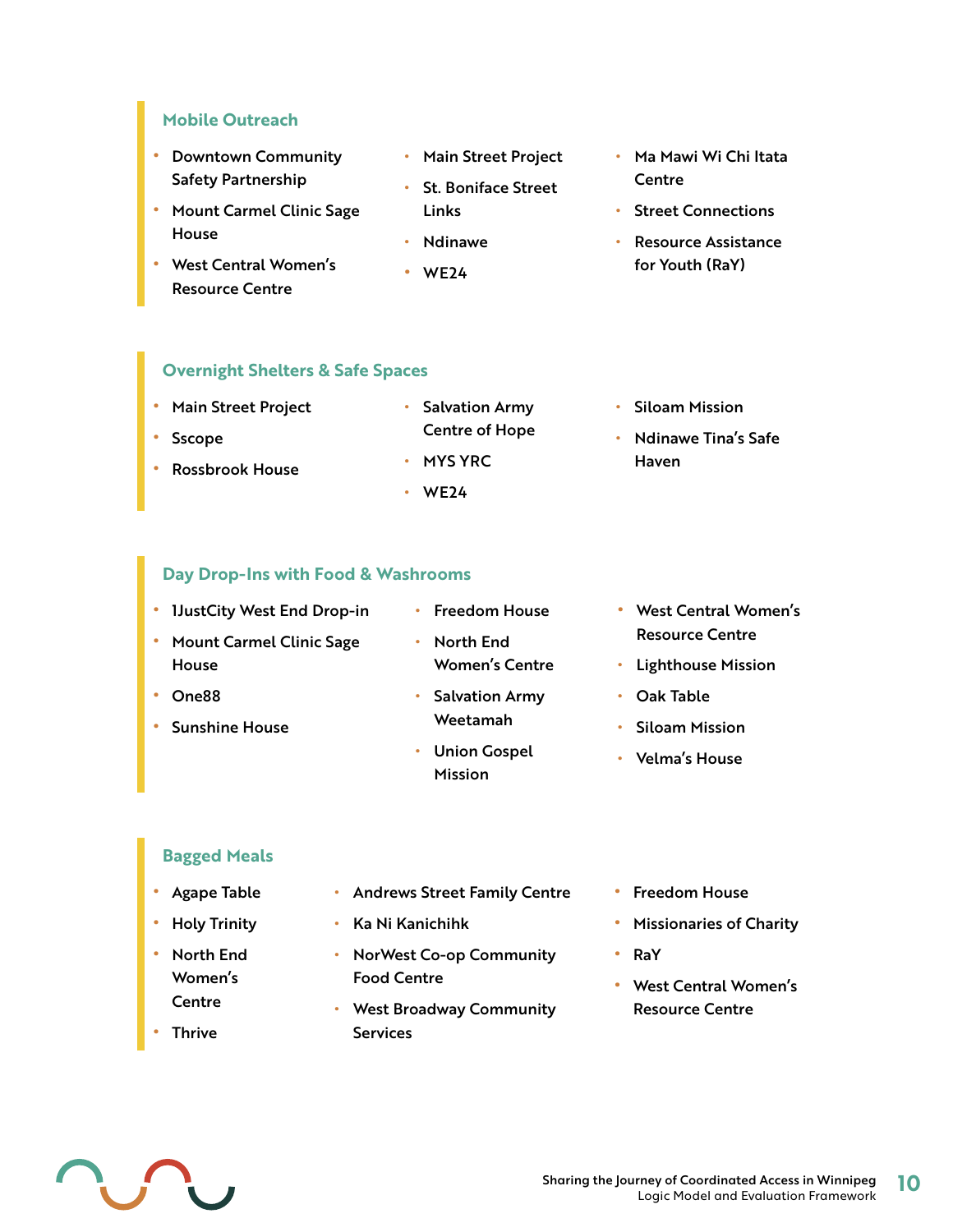The Winnipeg Outreach Network also lists several resources available in Winnipeg. The services include hotlines, addiction supports (i.e., detox centres, first stage treatment centres, second stage treatment centres, community support groups, youth addiction services, opiate clinics and services), street outreach, shelters, community sites, medical supports, victim/crisis services, 2SLGBTQ+ supports, exploitation services, supports for free clothing, supports that offer meals, housing supports, personal rights supports, free laundry, free showers, and access to safer sex and safer drug supplies.

### **Background on End Homelessness Winnipeg**

End Homelessness Winnipeg is Winnipeg's Community Entity for both the Indigenous and designated streams. The Community Entity is responsible for managing the Reaching Home Strategy funds under the Government of Canada. In 2019, End Homelessness Winnipeg announced that it became an Indigenous organization. This was an important shift that reflects the realities of the over-representation of Indigenous people experiencing homelessness in the city. In 2020, End Homelessness Winnipeg released its 5-year plan with seven targets to be reached by 2025 (End Homelessness Winnipeg, 2020). These targets are:

- **•** Create 1,340 additional housing units
- **•** House 1,519 people experiencing absolute homelessness or those who are provisionally housed
- **•** Reduce the overrepresentation of Indigenous people accessing emergency shelters by 50%
- **•** Shorten length of stays in emergency shelters so that 92% are less than 10 days
- **•** Eliminate entries to homelessness among released inmates and youth who are in Child and Family Services care or disengaging from school
- **•** Expand the use of HIFIS to 45 homeless-serving organizations and programs as part of a coordinated access system
- **•** Prevent 90% of those served by coordinated access from re-entering homelessness

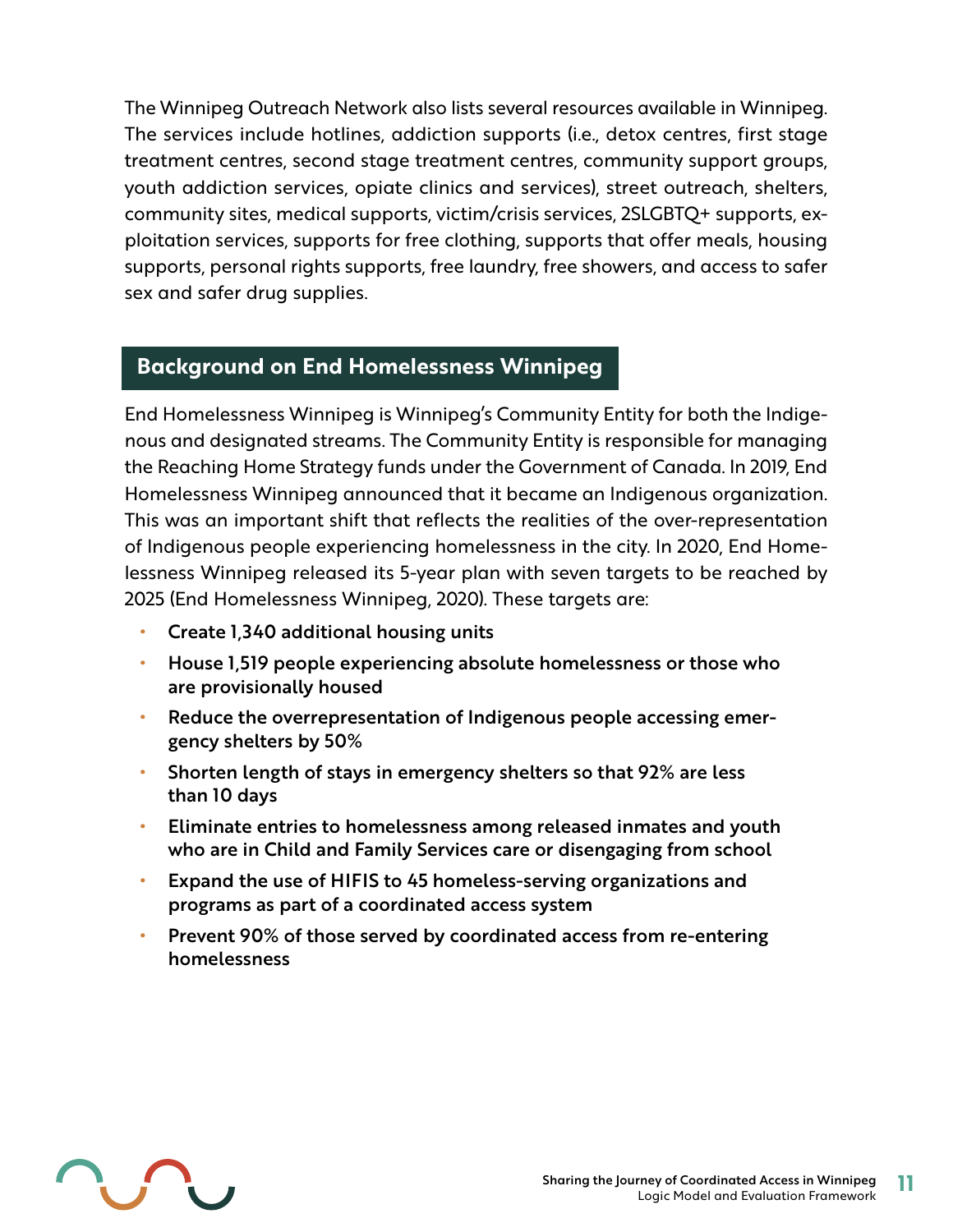These targets build on the four pillars of Winnipeg's 10-year plan:

- **• Prevention:** Keep people from becoming homeless
- **• Person-centered Supports:** Offer services that meet individuals' needs
- **• Housing Supply:** Create adequate low-income housing
- **• Measurement:** Research best practices and evaluate progress

# **Background on System Coordination Work in Winnipeg**

End Homelessness Winnipeg and Winnipeg's broader social service sector have engaged in numerous strategies to create a more coordinated approach to addressing homelessness. Below, results and recommendations from several reports are summarized.

# **Overarching approaches**

Stakeholders in Winnipeg have previously engaged in, and continue to engage in, processes to coordinate housing and homelessness services. One study, *Advancing Coordination of the Winnipeg Homeless Sector* (The Institute of Urban Studies, 2017), discussed many of the strengths and challenges that exist in coordinating Winnipeg's homelessness system. The report noted that services recognized the need for more coordination across the sector, but it was not clear as to how the system should be coordinated and what services should be coordinated. Further, there were concerns from the community that a coordinated system would lead to a centralized, unresponsive, or bureaucratic system. Existing coordinated tables are currently operating in Winnipeg, but community members felt that there was limited communication happening between them.

An example of existing coordinated systems in Winnipeg is Housing Plus and Doorways. Housing Plus is managed by the Winnipeg Rental Network (WRN). Housing Plus provides centralized housing procurement and tenant/landlord supports for Winnipeg's Housing First programs.

Doorways is a collaborative of Housing First providers in Winnipeg. Doorways offers a centralized intake process and referrals to supports and services in Winnipeg for individuals experiencing homelessness. Much like coordinated access procedures, Doorways operates from a model focused on access, assessment, assignment, and assistance.

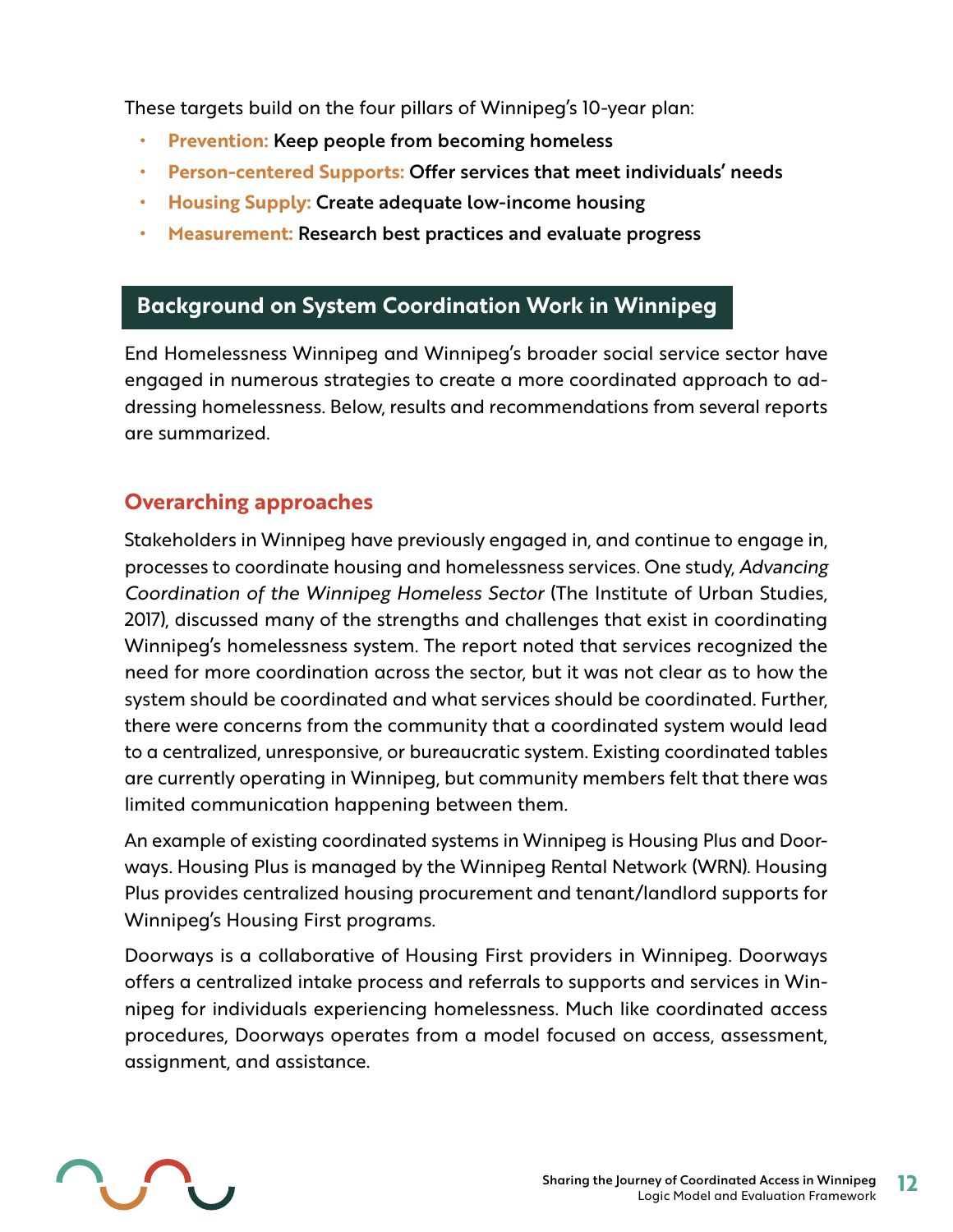- **•** Access: Doorways operates a hybrid model of access, where any person can access the system through "door" agencies (participating shelters and agencies) or the Doorways Hub (a walk-in centre located at the Aboriginal Health and Wellness Centre of Winnipeg).
- **•** Assess: Involves a two-tiered screening and assessment process to gather information about a person's housing and support needs. Doorways uses the VI-SPDAT for intakes and the SPDAT for people who meet the criteria for housing with support programs.
- **•** Assign: People with lower support needs are referred to early intervention and support services that meet their needs. People with higher needs are placed in housing with support programs.
- **•** Assist: Anyone can access the Doorways Hub for information or assistance navigating the system and can be offered a referral to the right programs and services.

Some limitations of this model have been identified. As Doorways is focused on people who qualify for Housing First programs, it sometimes means that community members who do not qualify for these programs are referred back to the agency that referred them to Doorways in the first place (The Institute of Urban Studies, 2017). This limits the potential of Doorways to engage in diversion and prevention efforts. Further, Doorways has a limited governance framework to enable it to be a shared community program (The Institute of Urban Studies, 2017).

The [Advancing Coordination of the Winnipeg Homeless Sector](https://winnspace.uwinnipeg.ca/bitstream/handle/10680/1562/2017_Advancing_Coordination_FINAL_REPORT.pdf?sequence=1&isAllowed=y) report highlights several strategies to develop a more coordinated system:

- **•** Create a single 'Planning and Coordination Table' to develop formal coordination and communication mechanisms between funders, government agencies, and community-based organizations
- **•** Create a 'Common Funder's Table'
- **•** Create a 'Community of Practice' among direct service providers
- **•** Hire an Indigenous liaison to develop and expand the Indigenous funding portfolio
- **•** Publicly post Terms of References, minutes of meetings, Community Plans, research reports, and activity reports of the Community Advisory Board and the Community Entity
- **•** Develop a community driven 'vision' for the future and collective understanding of how the sector should evolve
- **•** Develop a collective understanding related to coordination terminology and processes between stakeholders, including the terms alignment, coordination, collaboration, and centralization

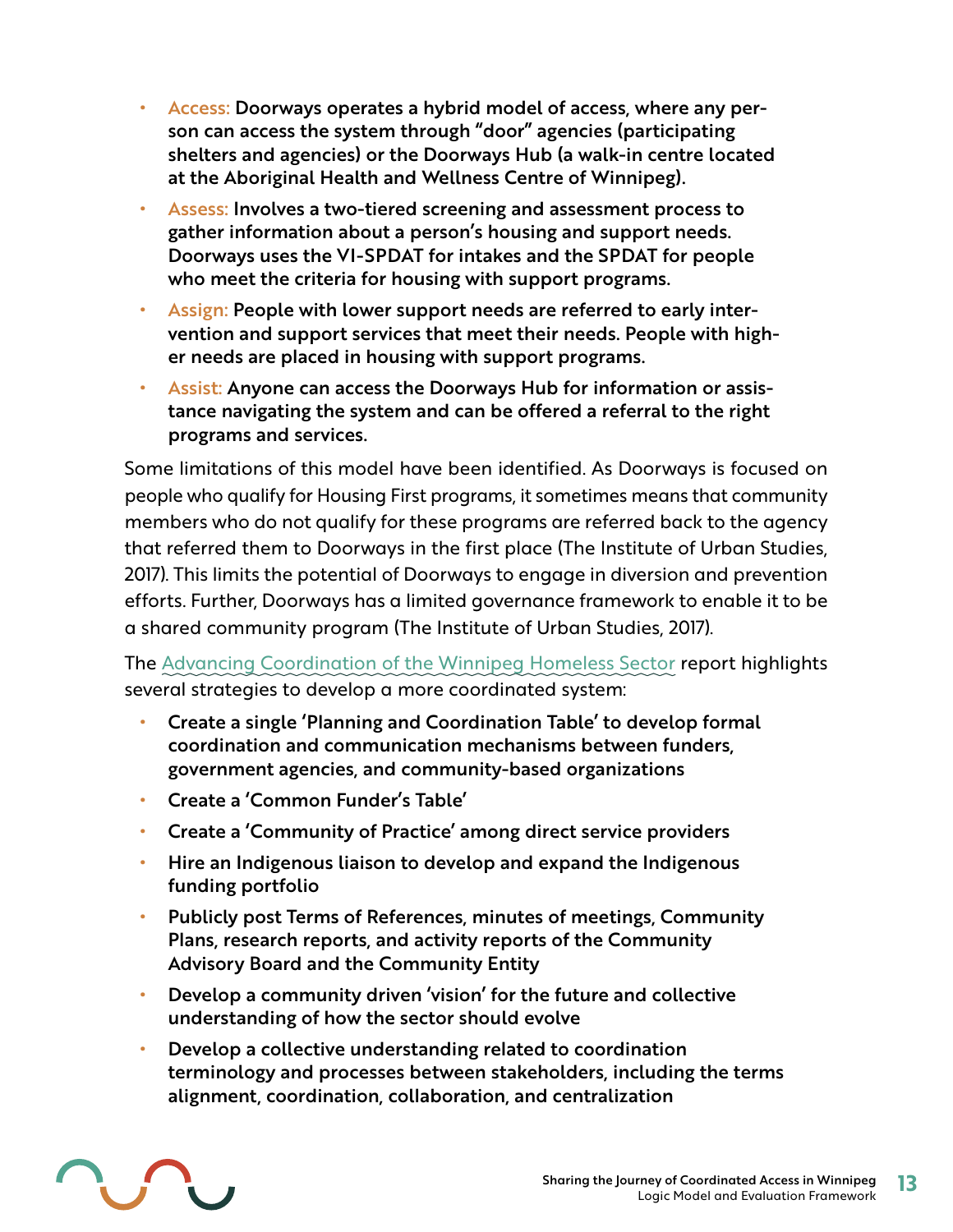- **•** Develop documents that outline the roles and responsibilities related to coordination (who is doing what and what is trying to be achieved)
- **•** Create tools to assess coordination between agencies
- **•** Create flexible definitions for chronic homelessness that consider domestic violence and hidden homelessness
- **•** Develop rapid re-housing programs for individuals with lower support needs that do not need the intensity of services offered by Housing First programs
- **•** Develop services for people with complex needs that are not being met through Housing First programs
- **•** Include diversion strategies within a coordinated system
- **•** Ensure that the coordinated system is grounded in a trauma-informed approach
- **•** Ensure that the coordinated system includes the mental health system, the child welfare system, the hospital system, and the criminal justice system to coordinate supports and lead to collaborative discharge planning to avoid exits into homelessness.

## **Developing Responses Specific to Indigenous People**

There has also been previous research completed on how to develop a system that is attuned to the needs of Indigenous communities in Winnipeg. The [Advancing](https://www.homelesshub.ca/resource/localized-approaches-ending-homelessness-indigenizing-housing-first)  [Coordination of the Winnipeg Homeless Sector](https://www.homelesshub.ca/resource/localized-approaches-ending-homelessness-indigenizing-housing-first) report notes that any system needs to be culturally appropriate. This means that people receiving services feel culturally safe, welcome, and have a sense of belonging or connection to the people or organization from which they are receiving services (The Institute of Urban Studies, 2017).

A second report, [Localized Approaches to Ending Homelessness: Indigenizing](https://www.homelesshub.ca/resource/localized-approaches-ending-homelessness-indigenizing-housing-first)  [Housing First](https://www.homelesshub.ca/resource/localized-approaches-ending-homelessness-indigenizing-housing-first) (Distasio, Zell, McCullough, & Edel, 2019 p.9) note that "change has to be rooted within an Indigenous set of values, understandings, and subsequent actions." This starts at the development of new approaches and frameworks and managing these new approaches and frameworks as they are implemented in the community. The system should be built on trust, inclusiveness, and humility. It should operate from a trauma-informed approach that recognizes culture and diversity, the strengths of people and the community, and a cooperative and collaborative frame.

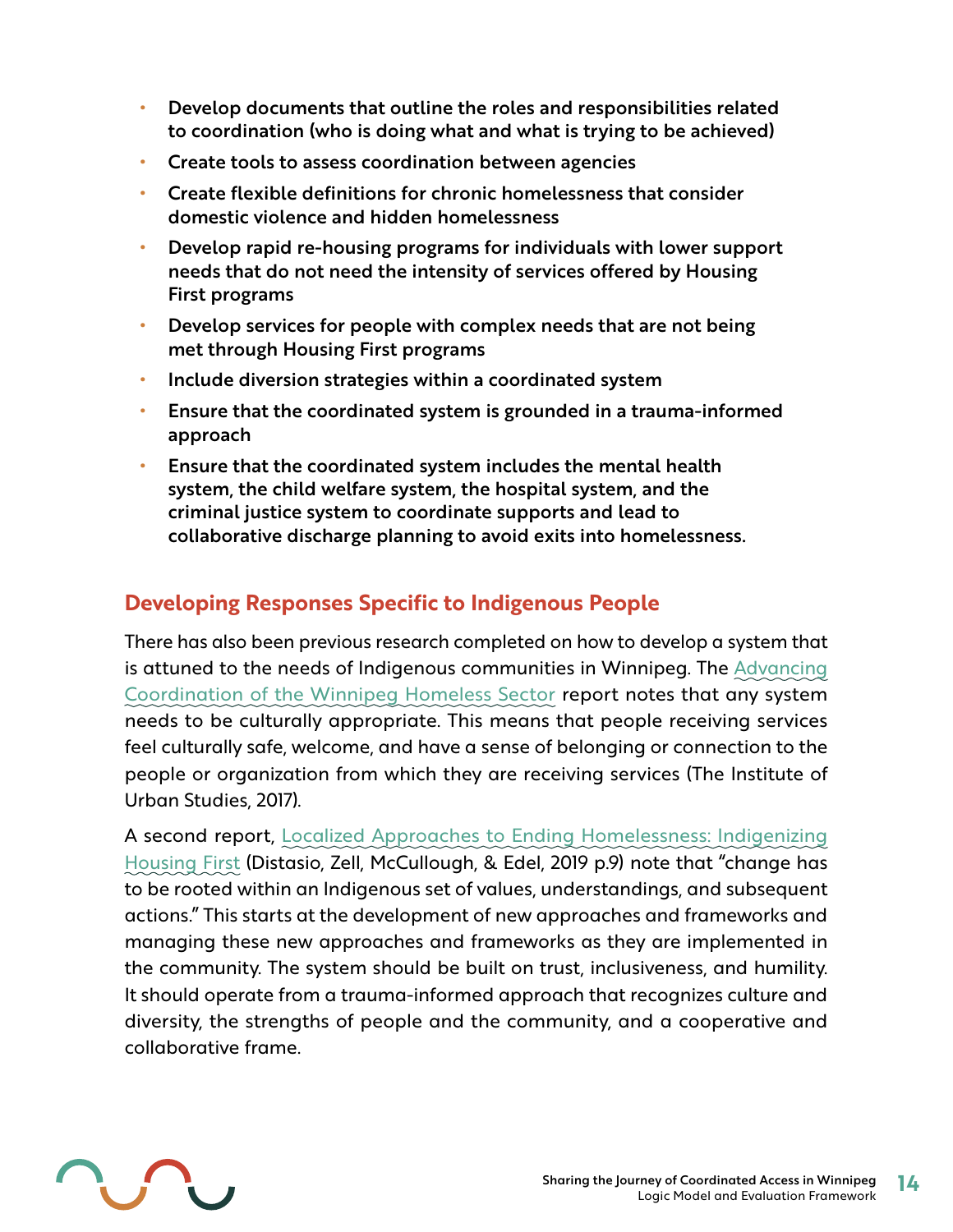The report further goes into the importance of developing a culturally based intake and assessment process (Distasio et al., 2019). It is important to develop such a system since the intake and assessment process can potentially re-expose people to trauma. Therefore, the process should focus on relationship building, understanding needs, and building trust. Any process should align itself with the comfort and pace of the person who is engaging with the system. The process should also strive to understand the person's whole life, including the strengths and challenges they have encountered.

# **Developing Responses Specific to Youth**

Similar recommendations were brought forward in Winnipeg's [Youth Homelessness](https://www.homelesshub.ca/resource/here-and-now-winnipeg-plan-end-youth-homelessness) [Plan](https://www.homelesshub.ca/resource/here-and-now-winnipeg-plan-end-youth-homelessness) (Maes Nino & Godoy, 2016). The youth plan highlights the importance of building upon the existing system and shifting towards prevention and early intervention. The vision is to develop a coordinated system that provides young people immediate and ongoing access to housing and supports. In its current form, young people are not always aware of the services available to them. Young people also encounter barriers related to age mandates, the need for identification, and sobriety requirements of some programs. There is also a lack of coordination in the system around data and information sharing that respects privacy concerns.

The *Youth Plan* recommends that a coordinated system will have diverse access points that adopt a no wrong door approach to service, including access to 24/7 youth hubs. There were also calls for more outreach services to connect with young people, a defined and universal intake and referral process, the development of consistent and compatible policies for consent to information sharing with the support of Privacy Officers, and the creation of a common database that facilitates information sharing that follows the OCAP® principles. The Plan also recommends that service providers receive cultural competence training focused on Indigenous communities, the needs of people coming from First Nations, rural, and remote communities, and the 2SLGBTQ+ community.

The *Youth Plan* highlights a few community examples of successful system coordination. The first is the Winnipeg Regional Health Authority's application of a no wrong door approach. The Health Outreach and Community Support (HOCS) team supports people to navigate the system. The second is the Building Futures program for youth aging out of care, which is a partnership between four agencies and two funding bodies. The program aims to support young people no matter where they first ask for support to be connected to the appropriate service.

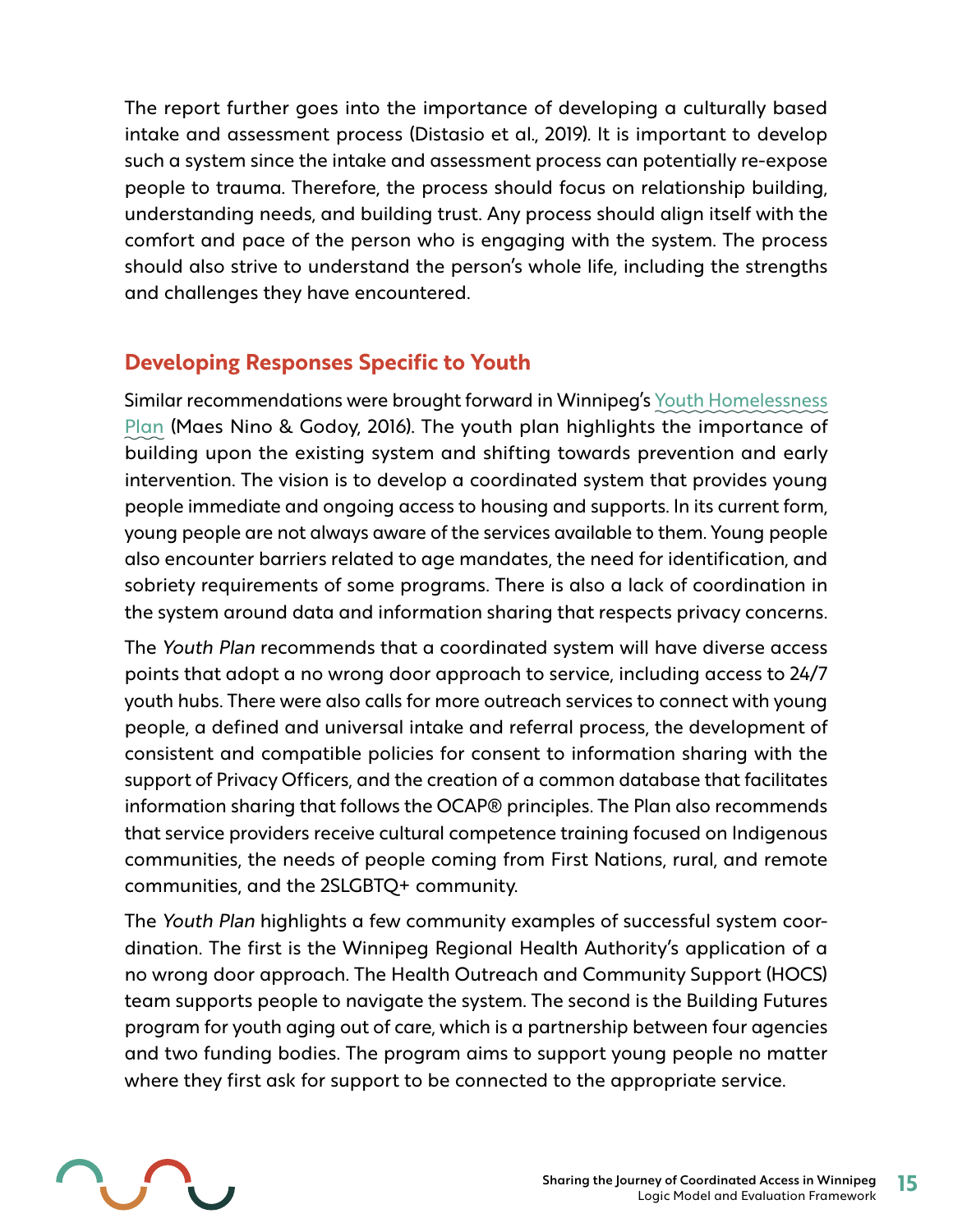# **Developing Responses Specific to Women**

In Drabble and McInness' (2017) report, [Finding Her Home: A Gender-Based Analysis](https://www.policyalternatives.ca/sites/default/files/uploads/publications/Manitoba%20Office/2017/03/Finding_Her_Home_%20low-res.pdf)  [of the Homelessness Crisis in Winnipeg,](https://www.policyalternatives.ca/sites/default/files/uploads/publications/Manitoba%20Office/2017/03/Finding_Her_Home_%20low-res.pdf) it is noted that gaps in coordination between systems that women are involved with contributes to homelessness among women and a barrier to obtaining housing. To address this, a broad and coordinated system of care focused on systems integration was recommended, including engagement with Child and Family Services, EIA, and the criminal justice system.

## **Background on Coordinated Access**

## **What is coordinated access?**

Reaching Home, Canada's federally funded homelessness initiative, defines a coordinated access system as a:

Process by which individuals and families who are experiencing homelessness or at risk of homelessness are directed to community-level access points where trained workers use a common assessment tool to evaluate the individual or family's depth of need, prioritize them for housing support services and then help them to match to available housing focused interventions (Employment and Social Development Canada, 2019).

There are four main components to coordinated access systems (Employment and Social Development Canada, 2019):

- **•** Access. "The engagement point for the individual or family experiencing a housing crisis. This may include emergency shelters, mobile outreach teams, day centers, other community-based organizations and hotlines."
- **•** Assessment. "The process of gathering information about an individual or family accessing the crisis system."
- **•** Prioritization. "The process of determining the individual's or family's priority for housing based on information gathered through the assessment."
- **•** Matching and referral. "The process whereby the individual or family is matched to and offered housing based on project-specific eligibility, needs, and preferences."

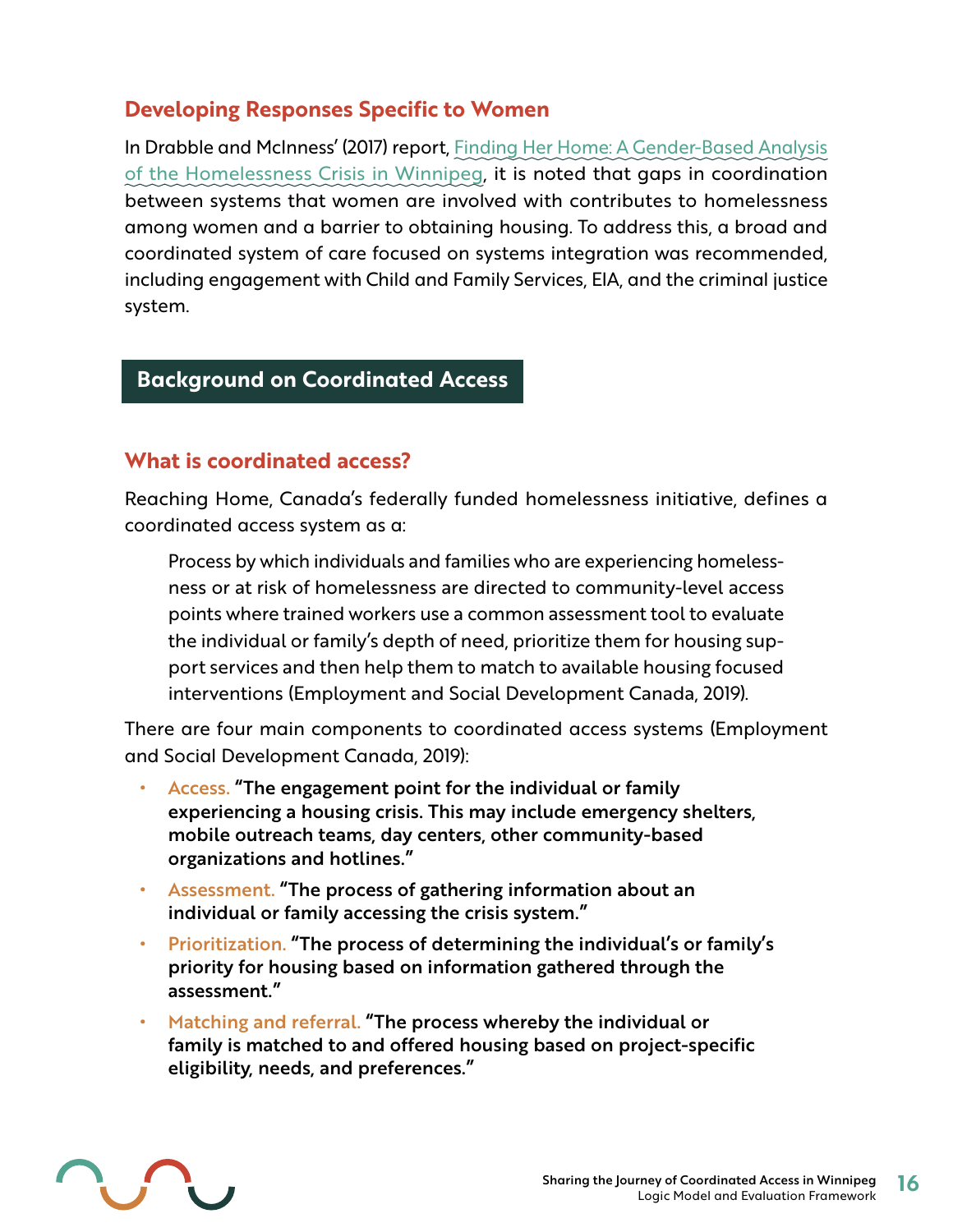## **Why coordinated access?**

Coordinated access systems are thought to help communities move to a personfocused system that prioritizes and matches households with the greatest needs to receive the most intensive services (U.S. Department of Housing and Urban Development, 2017). Rather than having several different organizations making decisions about who to house and what services to offer, coordinated access systems attempt to streamline this process and create an integrated housing and homelessness system (U.S. Department of Housing and Urban Development, 2017; Employment and Social Development Canada, 2019). Several effective qualities of coordinated access systems have been identified, including being low barrier, having a Housing First orientation, being person-centered, ensuring fair and equal access, and being inclusive of subpopulations experiencing homelessness (e.g., families, youth) (U.S. Department of Housing and Urban Development, 2015). Reaching Home has also provided communities with guidance on the delivery of coordinated systems through the [Reaching Home Coordinated Access Guide](https://homelessnesslearninghub.ca/library/resources/reaching-home-coordinated-access-guide/)  (Employment and Social Development Canada, 2019). Reaching Home will require all Designated Communities (i.e., communities that receive funding from the federal government) to implement a coordinated access system by March 2022. Despite this mandate, there have been few studies conducted on coordinated access systems, particularly in the Canadian context, to demonstrate if coordinated access systems are indeed meeting intended objectives.

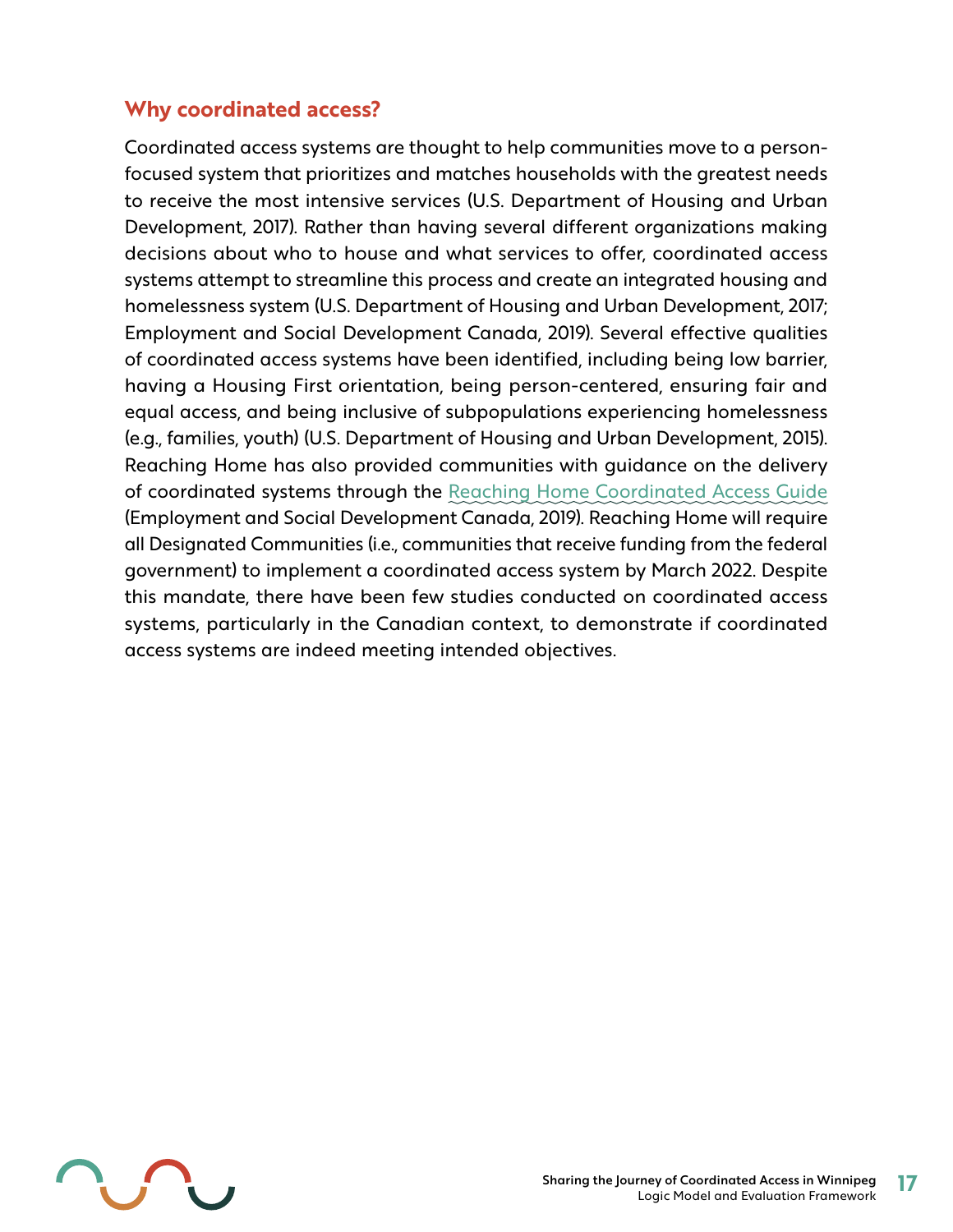# <span id="page-17-0"></span>**What is the potential impact of coordinated access systems on Indigenous communities?**

In directives from Reaching Home, it is stated that Community Entities are responsible for engaging with Community Advisory Board(s) and Indigenous service providers on the design and use of local coordinated access systems. The directives also state that:

- **•** all people experiencing or at risk of homelessness must have equitable access to coordinated access sites, including Indigenous Peoples;
- **•** that a common assessment tool be used that can be adjusted to meet the needs of Indigenous Peoples; and
- **•** that prioritization strategies consider a person's Indigenous identity and the potential need for separate prioritization lists for Indigenous Peoples.

These directives clearly indicate the need for special considerations to be made when developing coordinated access systems with Indigenous communities. Below, considerations are highlighted as to why Indigenous-specific coordinated access are necessary based upon the four main components of coordinated access systems and data management.

## **Overarching approach**

An overarching approach to working with people who access the coordinated access system can be adapted from the work of Thistle and Smylie (2020), who co-led the development of Indigenous-specific clinical guidelines regarding Indigenous homelessness. The authors outline four protocols that health providers should use when working with Indigenous people experiencing homelessness:

- **• Identifying and situating oneself:** Providers should self-locate themselves as a guest if they are not from the Indigenous territory they are currently situated in.
- **• Keeoukaywin (visiting):** Allowing for an adequate time when working with an individual, so that the appointment is not rushed. This can include offering food and beverages prior to the start of the appointment or during the appointment.

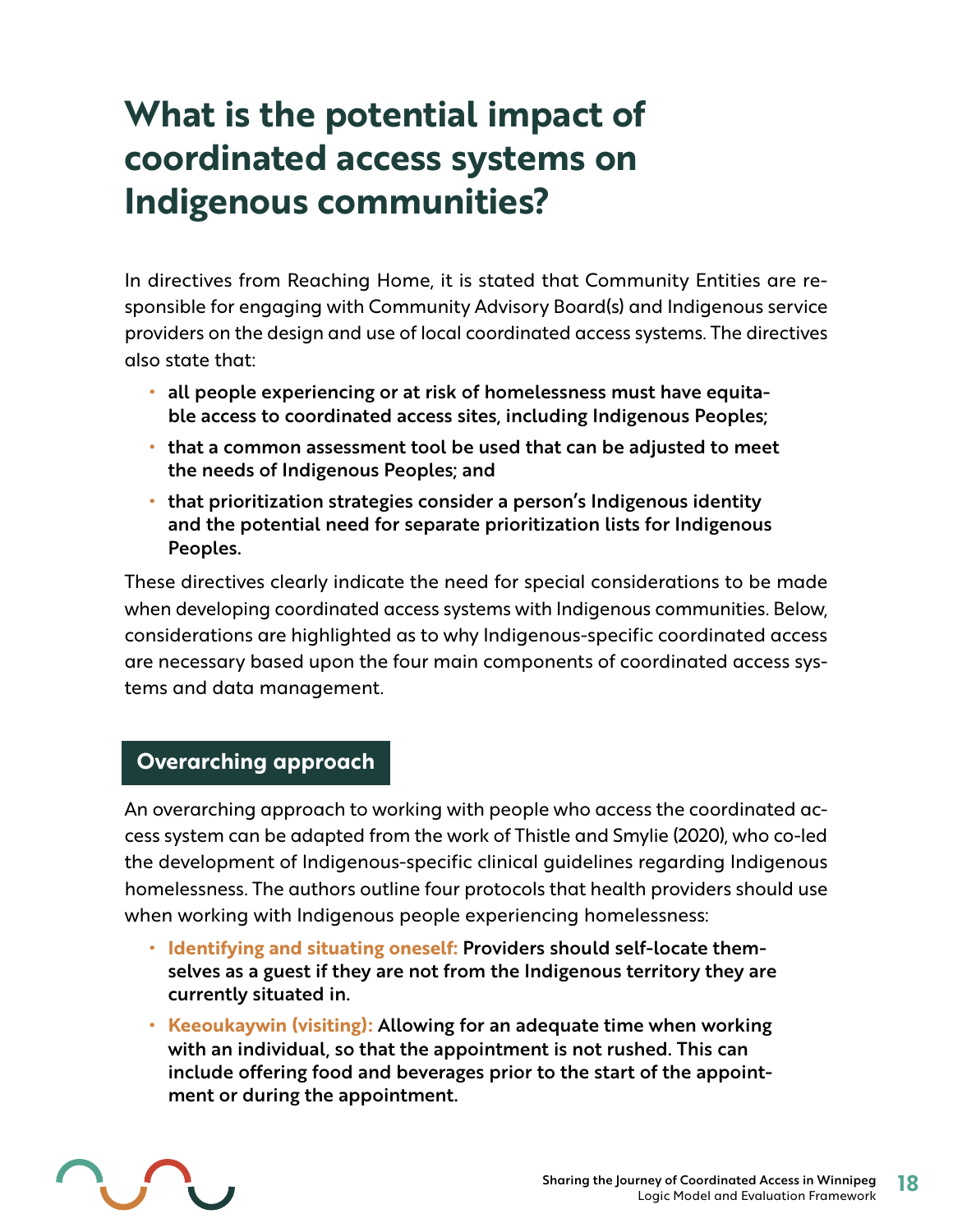- **• Hospitality:** Institutions should have Indigenous-specific features, such as symbols and artwork of the local territory and having diverse Indigenous staff.
- **• Treat people as you would treat your own relative:** Providers should treat all individuals with kindness, respect, and dignity, listen to individual's stories with an open mind, heart, and spirit, and focus on the needs and strengths of individuals.

Although specific to the healthcare sector, the above guidelines can be readily applied to the homelessness sector as well.

### **Access**

Appropriate access points are instrumental for a successful coordinated access system, particularly for Indigenous communities. Discrimination and racism can be common occurrences within traditional institutions, such as the healthcare system (Monchalin, Smylie, & Nowgesic, 2019; Tjensvoll Kitching et al., 2020). This can lead some Indigenous individuals to avoid institutions (Tjennsvoll Kitching et al., 2020) or hide their Indigenous identity to avoid discrimination (Monchalin, Smylie, & Bourgeois, 2020).

As outlined by Bomberry et al. (2020) several considerations should be made when deciding on access points for coordinated access systems:

- **•** Indigenous agencies are the preferred access point for Indigenous individuals and families experiencing homelessness.
- **•** In person access allows for trust building, but having a variety of access points (e.g., virtual, phone-based) is important
- **•** It is important to ensure that support is available to individuals and families unfamiliar with the local context, as there may be migration across communities

Bomberry et al. (2020) also note that there is a lack of safety in current mainstream, non-Indigenous systems, and a clear need for cultural competency training. Training is important because some staff at mainstream agencies do not know how to work with Indigenous people in a culturally respectful manner. As part of this training, providers should understand the power imbalances that exist and the colonial histories that contribute to these imbalances (Nelson & Wilson, 2018).

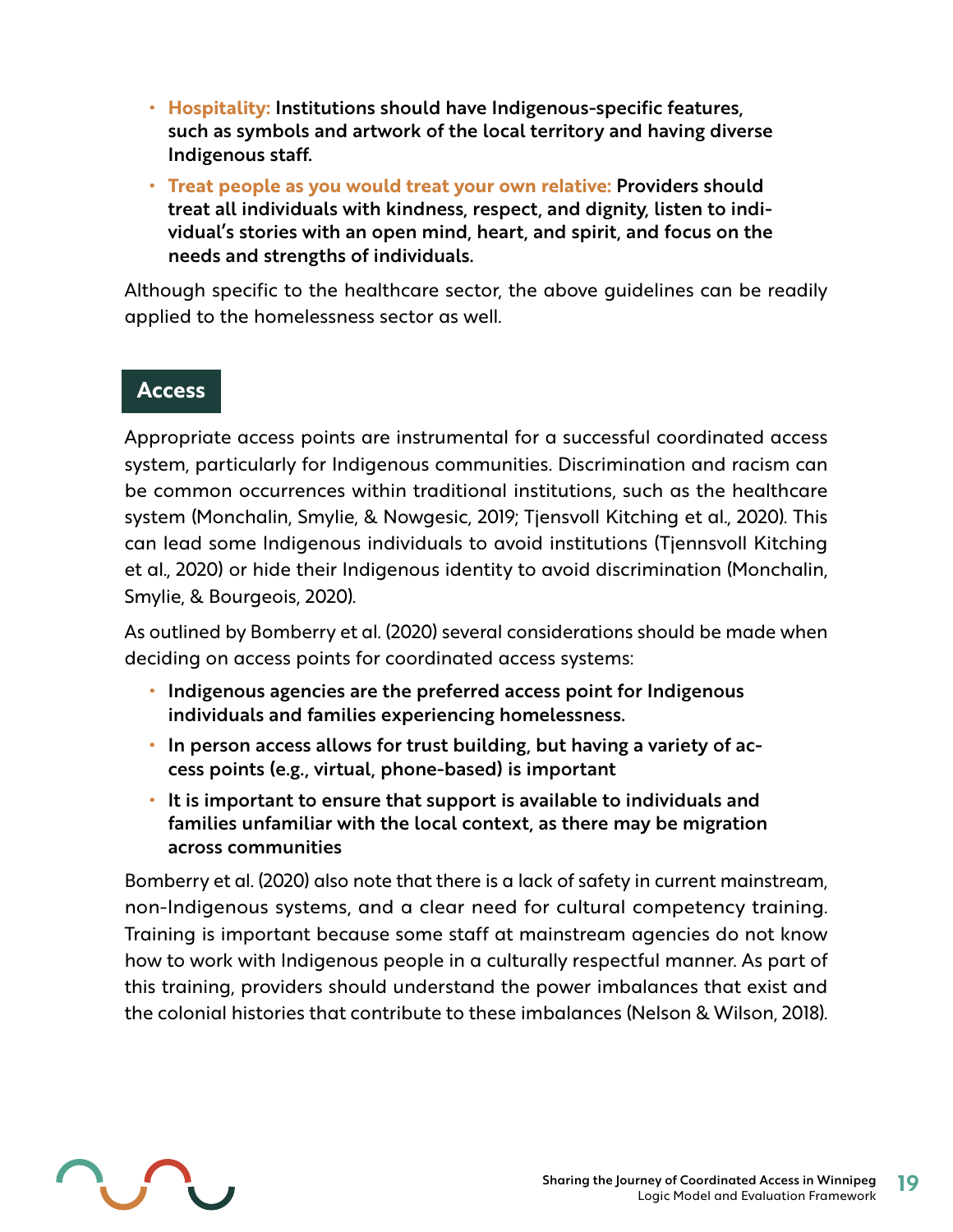### **Assessment**

Assessment tools currently used in the homelessness sector are not specific to Indigenous people. Commonly used tools, such as the Vulnerability Index-Service Prioritization Decision Assistance Tool (VI-SPDAT) and the Vulnerability Assessment Tool (VAT), were created from a Western-based perspective and therefore may not be culturally appropriate for Indigenous communities.

Looking to the mental health assessment literature, culturally appropriate understandings of Indigenous worldviews are rarely incorporated in mainstream settings, particularly the impact of colonization (Haswell-Elkins, Sebasio, Hunter, & Mar, 2007), and Indigenous people have had limited input in the development of assessment tools (Newton, Day, Gillies, & Fernandez, 2015). As a result, cultural differences are often viewed as deficits rather than strengths (Haswell-Elkins et al., 2007) and Indigenous people may be suspicious of assessment, as it can be considered a form of social and cultural control (Drew, Adams, & Walker, 2010).

To develop tools that are culturally grounded, the following considerations should be made:

- **•** Undertaken from an Indigenous perspective from the outset, not Indigenizing existing practices (Drew et al., 2010)
- **•** Use a strengths-based approach and not a deficits model (Haswell-Elkins et al., 2007)
- **•** Have a culturally defined recovery-oriented focus (Haswell-Elkins et al., 2007) and cultural explanations of an individual's history and circumstances (Drew et al., 2010)
- **•** Be mindful of a person's whole story and include narratives to understand identity, well-being, and health (Haswell-Elkins et al., 2007)
- **•** Recognize and acknowledge the legacies of colonization, including dispossession, disempowerment, and abuse (Haswell-Elkins et al., 2007)
- **•** Applying flexible interpretations of assessment data, which align with Indigenous knowledge (Haswell-Elkins et al., 2007)

Non-Indigenous clinicians must meaningfully consult with Indigenous community members in the development and administration of assessment processes/paths to gain an understanding of the cultural impacts of conducting an assessment (Hawsell-Elkins et al., 2007). This includes an understanding of the appropriate protocols to be in place prior, during, and after an assessment occurs.

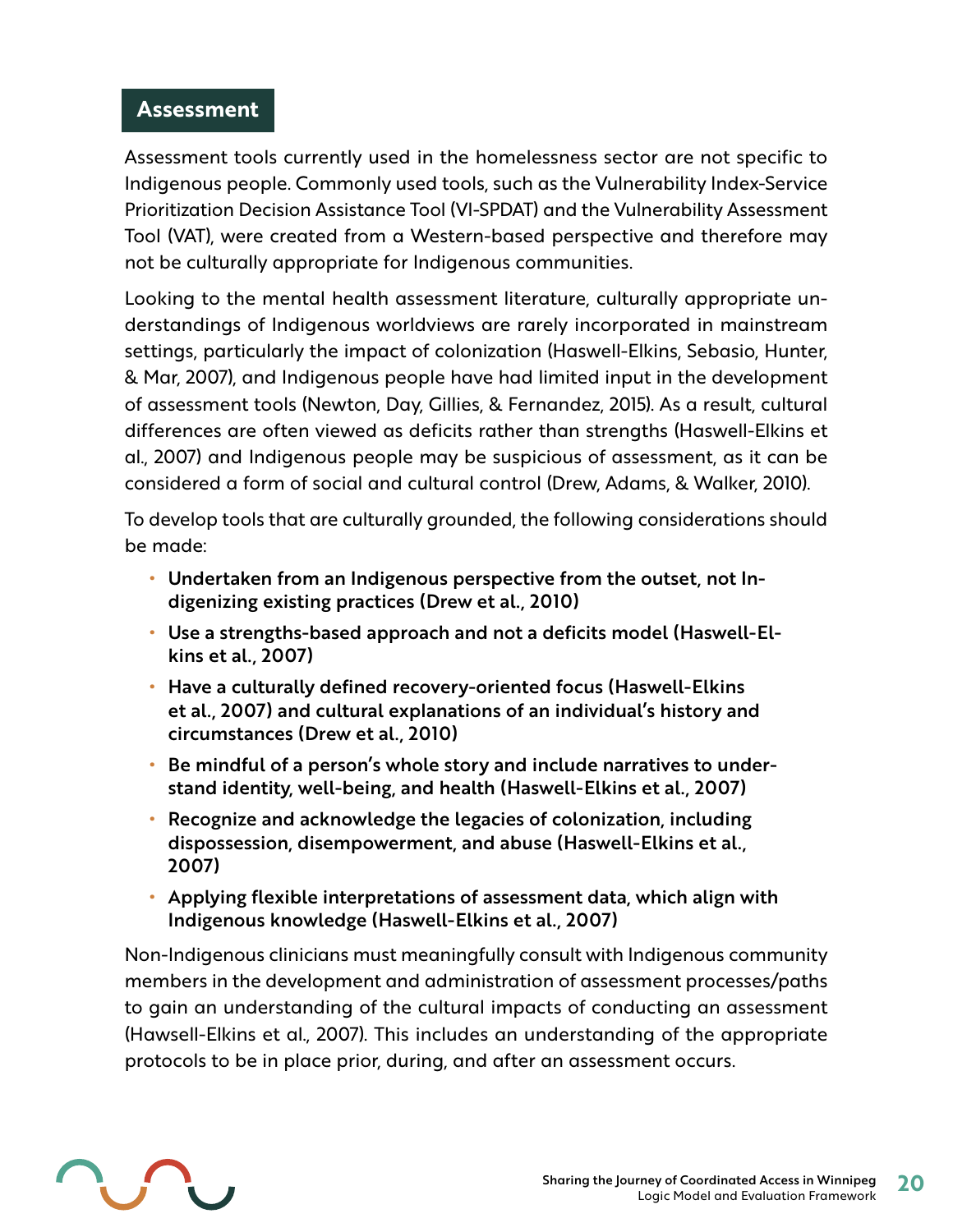The administration of assessment tools must be grounded in relationship building (Bomberry et al., 2020). A trusting relationship between the assessor and the person being assessed is critical and some Indigenous individuals may prefer to have the assessment conducted by another Indigenous person (Esler, Johnston, & Thomas, 2007), or have their family members be present during the assessment (Esler et al., 2007). The assessment process should not be rushed, as it has been suggested that assessors wait until they have met the individual a few times before the assessment occurs (Esler et al., 2007). The setting of the assessment is also important, as Indigenous individuals may prefer to have assessments conducted in familiar settings, close to their community (Drew et al., 2010).

## **Prioritization**

Prioritization is meant to prioritize individuals and families for housing based on information gathered through the assessment process (Employment and Social Development Canada, 2019). When establishing prioritization strategies, communities should consider Indigenous identity as one of the eligibility requirements (Employment and Social Development Canada, 2019). Bomberry et al. (2020) state that allocating resources based on Indigenous values and traditions should be considered when developing prioritization strategies. For example, representatives from the Indigenous community in Hamilton noted that Indigenous children and youth, families, women, and Elders and seniors should be given priority access to housing. The Seventh Generation Principle was described as a guiding principle when making this decision.

## **Vacancy Matching**

The vacancy matching process matches individuals and families to housing and supports based on project-specific eligibility, needs, and preferences (Employment and Social Development, 2019). Based upon this match, the individual or family is offered the housing and support and has the right to decline. For Indigenous communities, this process can be limited by the racism and discrimination that Indigenous people encounter from landlords (Bomberry et al., 2020). Although there are often limited options, it is important that housing specific to Indigenous communities is made available and that funding is provided so that more Indigenous housing can be developed (Bomberry et al., 2020).

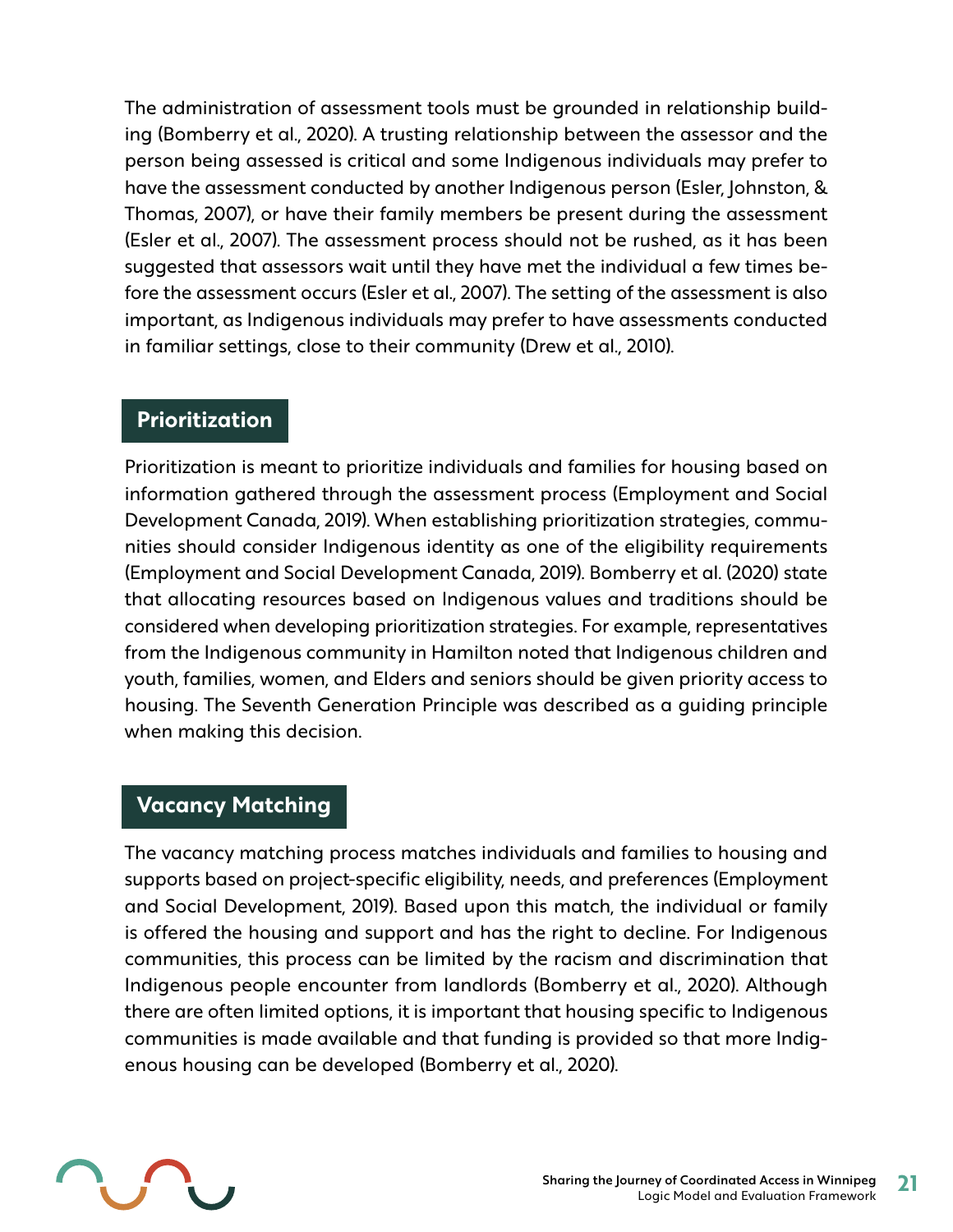It is also important to consider how mainstream housing and support options, such as Housing First, are based upon Western ideologies and may not reflect Indigenous cultures (Alaazi, Masuda, Evan, & Distasio, 2015). These options need to be redeveloped in collaboration with Indigenous communities, so that the options are more reflective of Indigenous cultural and spiritual practices that encourage a sense of belonging and connection to culture and community (Alaazi et al., 2015). Further, it will be important for programs to include Indigenous staff, offer ceremony to program participants, and provide connections to Elders (Bodor, Chewka, Smith-Windsor, Conley, & Pereira, 2011).

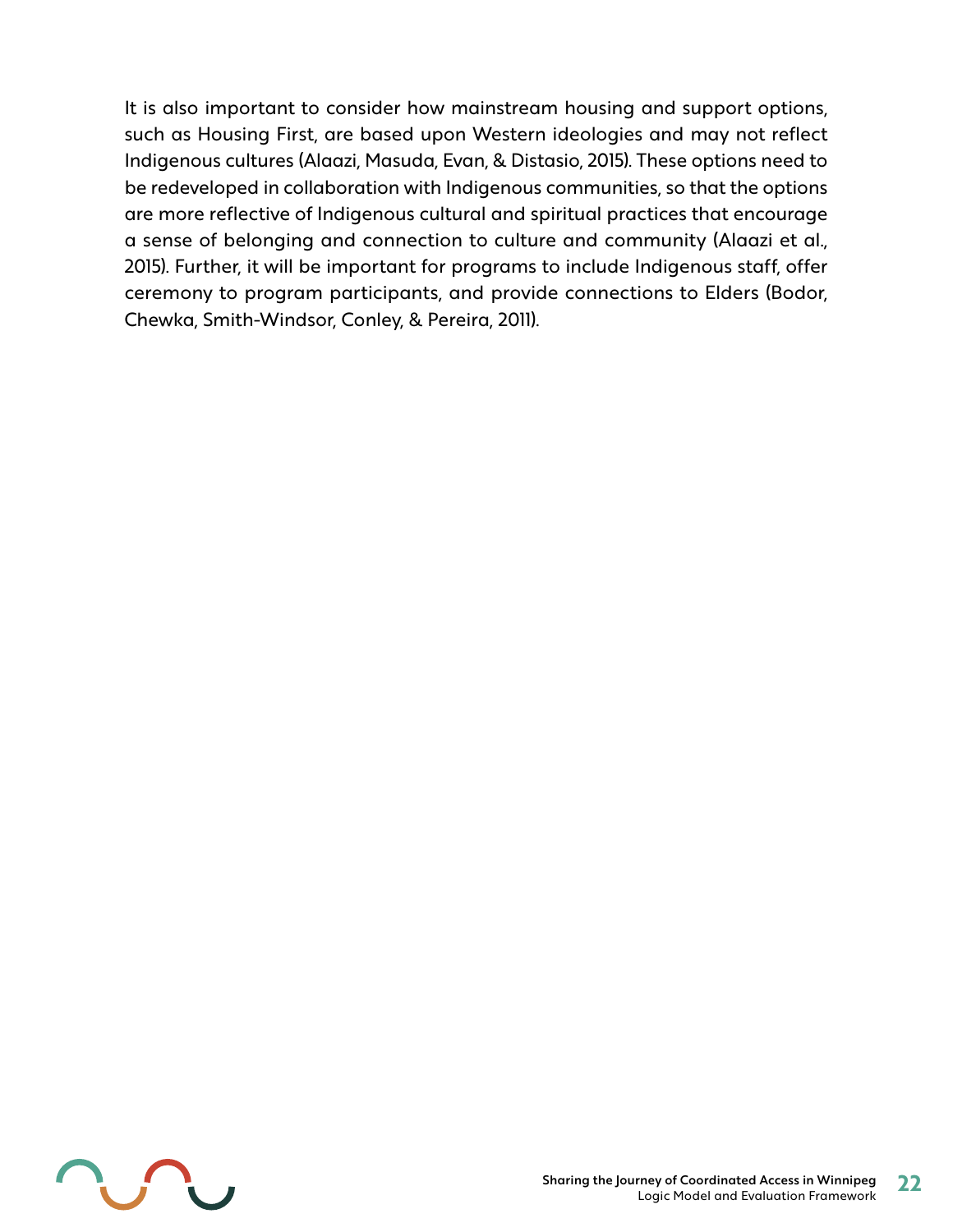# <span id="page-22-0"></span>**How can cultural safety practices be incorporated into coordinated access systems?**

# **Overview of Cultural Safety Practices**

To operate a low barrier and accessible coordinated access system, cultural safety must be grounded in all steps of the process. At its core, cultural safety is a process that works to create respectful relationships and fosters an environment where individuals feel safe and respected (Greenwood, Lindsay, King, & Loewen, 2017). To accomplish this within the Canadian context and to improve the experiences of Indigenous people accessing services, organizations and staff need to receive training outlining the history and effects of colonialism in Canada, and how the presence of intergenerational and on-going traumas continue to influence the health of Indigenous people. The key to cultural safety training is its emphasis on power relations and personal reflection. Cultural safety training places the responsibility on creating an environment that is conducive to Indigenous well-being on the individual receiving the training, not on Indigenous Peoples or communities at large (Downing & Kowal, 2011). This means that non-Indigenous service providers must learn of the differential treatment of Indigenous people within institutions and in social life, and an understanding of social positionality.

Personal reflection of the social location one occupies, the privileges granted from that location, and how one's positionality will influence interactions with others and one's own actions are all important realizations to work towards. The First Nations Health Authority, First Nations Health Council, and First Nations Health Directors Association in British Columbia (2021) identify this process as cultural humility. Cultural humility is

**a process of self-reflection to understand personal and systemic conditioned biases, and to develop and maintain respectful processes and relationships based on mutual trust. Cultural humility involves humbly acknowledging oneself as a life-long learner when it comes to understanding another's experience (p. 5).**

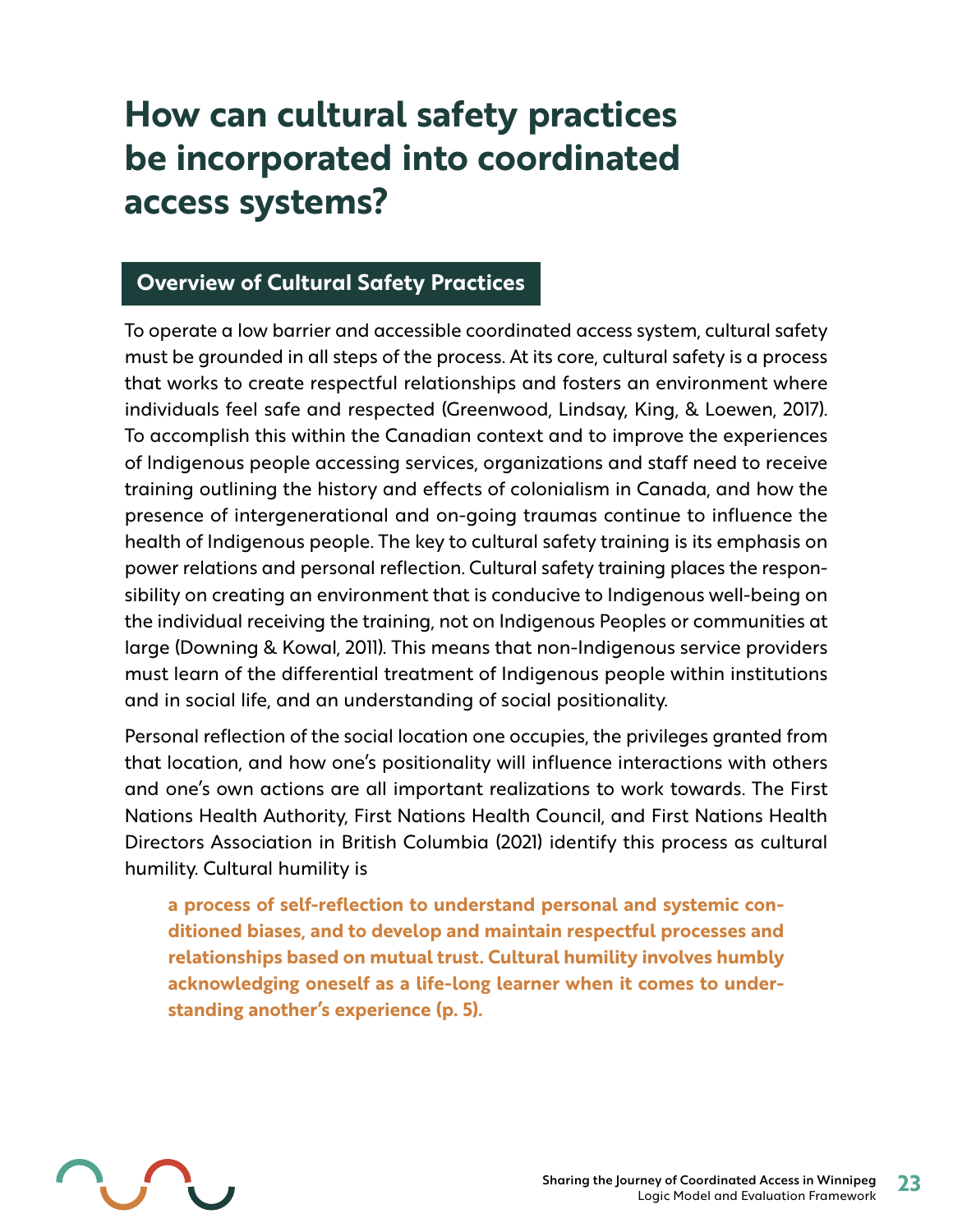To create a culturally safe environment it is vital that non-Indigenous service providers are critical of how colonial narratives make their way into these systems, and actively resist such narratives because this can cause harm to Indigenous service users.

Cultural safety expands upon more traditional forms of understanding and training. For example, some Indigenous cultural awareness or cultural sensitivity training programs often focus on providing an understanding of Indigenous culture without the personal reflection that cultural safety training offers prioritizes (Downing & Kowal, 2011). Such trainings and workshops can be useful in providing a general education of Indigenous worldviews and knowledges and can be successful in stressing the importance of Indigenous ways of knowing and being. However, these kinds of cultural awareness trainings cannot realistically provide an in-depth education of the many different Indigenous cultures that exist. This generalized approach has been criticized for not respectfully representing unique and important aspects of the many Indigenous cultures, and rather, are problematically pan-Indigenizing many different worldviews (Downing & Kowal, 2011). By over-generalizing all Indigenous cultures into one pan-Indigenous identity, participants within outdated cultural sensitivity training learn incorrectly that there is only one Indigenous identity that exists today, with corresponding "essential" identity characteristics. These essential characteristics can in turn influence service providers participating in such cultural trainings to adopt harmful stereotypes, believing them to be factual and essential, as a result of their cultural sensitivity training (Downing & Kowal, 2011).

Cultural safety training resists "essentialist" narratives by both providing education related Indigenous cultures and worldviews, the history of Indigenous Peoples and colonization in Canada, and importantly, challenges social hierarchies and internally held colonial beliefs within service providers.

## **Cultural safety in the homelessness sector**

Through cultural safety training, service providers in the homelessness sector will be able to find more effective housing solutions for Indigenous service users. Past research has demonstrated that in finding the most effective approaches to experiences of Indigenous homelessness, community-based and culturally appropriate responses are needed (Alaazi et al, 2015). By providing an overview of concepts of home and homelessness/houselessness and identifying how these concepts and experiences are unique for Indigenous people's, cultural safety can help promote the development of more Indigenous specific responses to homelessness/house-

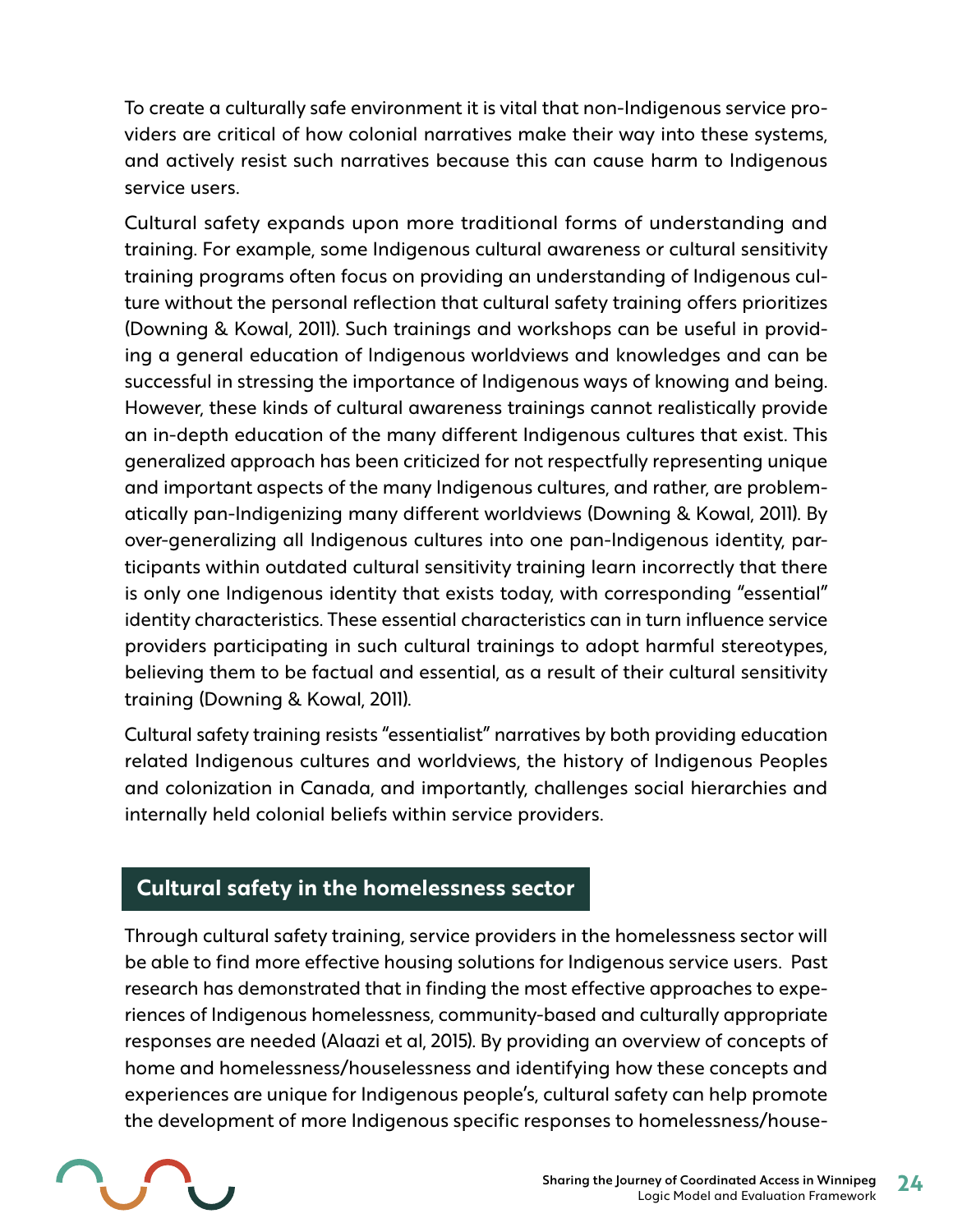lessness. Ensuring that service providers have a more comprehensive and inclusive understanding of Indigenous experiences of homelessness/houselessness, as well as the history of colonization in Canada, there is potential for the presence of prejudice and racism to lessen (Christensen, 2016). By first providing an education in Indigenous cultures, worldviews, and experiences of homelessness/houselessness, service providers can undergo the first stage of cultural safety training.

When applying cultural safety to the homeless sector it is important to describe how the effects of colonization have created an over-representation of Indigenous individuals in Canada's homeless population (Christensen, 2016). It is essential to frame Indigenous experiences of homelessness in Canada as a consequence of a colonial context that continually works to negatively impact the lives of Indigenous peoples through social hierarchies, harmful ideologies, and institutions and systems. The emphasis that cultural safety places on critically examining power hierarchies present in society, and how they produce health outcomes is an important process for service providers to interrogate when conceptualizing Indigenous homelessness in Canada. By understanding that large interacting social processes are at work and create an environment that privileges colonial narratives and settlers, while simultaneously working to marginalize Indigenous Peoples, homeless service providers can more effectively understand Indigenous homelessness/houselessness as a social outcome rather than a personal one. By critically examining dominant Canadian culture in this way, it will be possible for service providers to render colonial ideologies and processes visible and avoid the adoption of harmful stereotypes perpetuated by the dominant colonial narratives present in society today (Downing & Kowal, 2011). Furthermore, by critically examining their own roles and how the homeless sector functions overall, service providers will be better able to challenge harmful colonial ideologies and practices they identify within the sector, and potentially even within themselves.

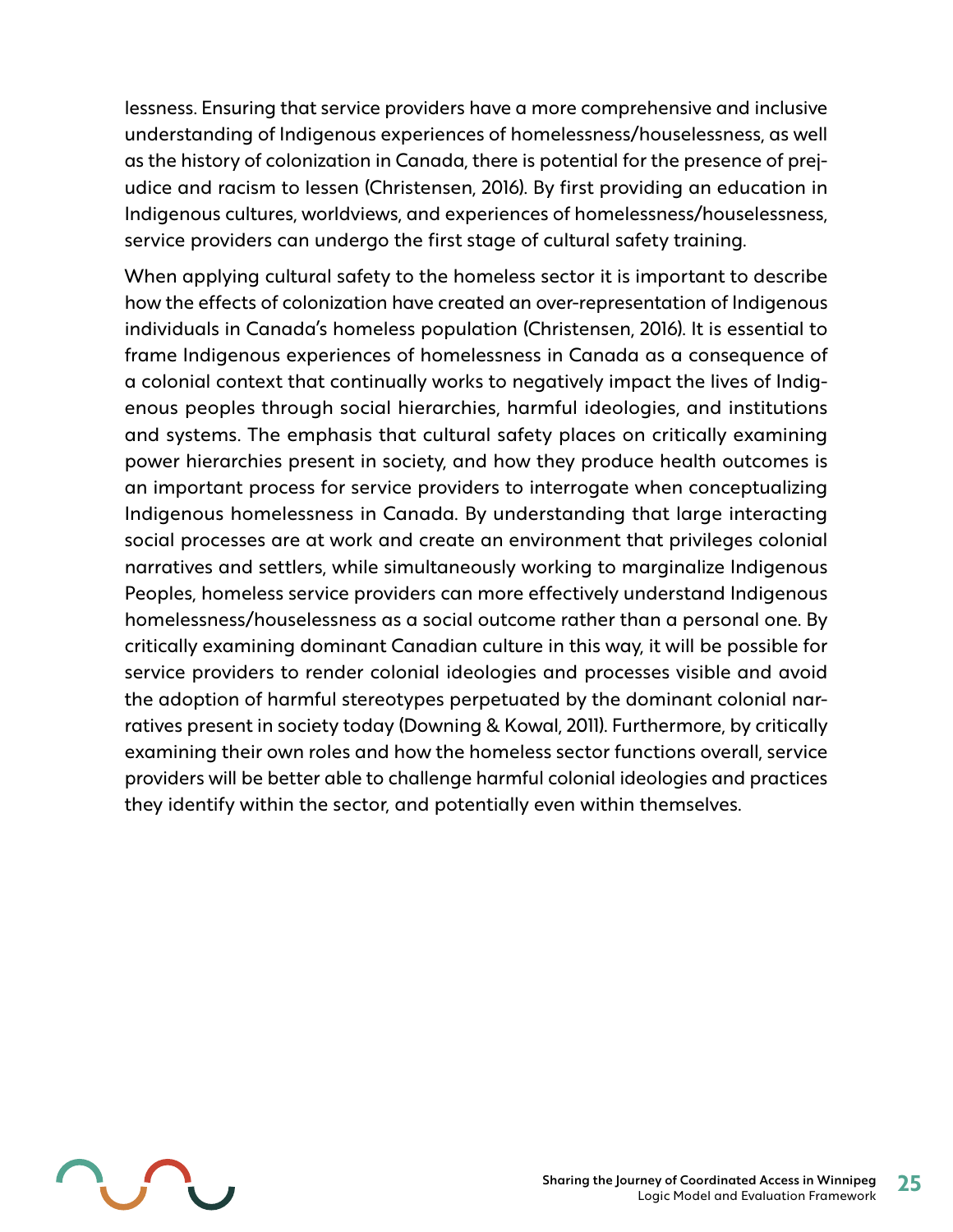A research project conducted in Calgary provided a theoretical model for cultural safety in mainstream organizations (Bird, Thurston, Oelke, Turner, & Christiansen, 2013). The model focuses on intentionality and partnerships are essential to moving from cultural awareness to competency to safety. The framework developed by Bird et al. (2013) is presented below.



#### **Figure 1: Theoretical Framework for Building Cultural Safety in Mainstream Organizations**

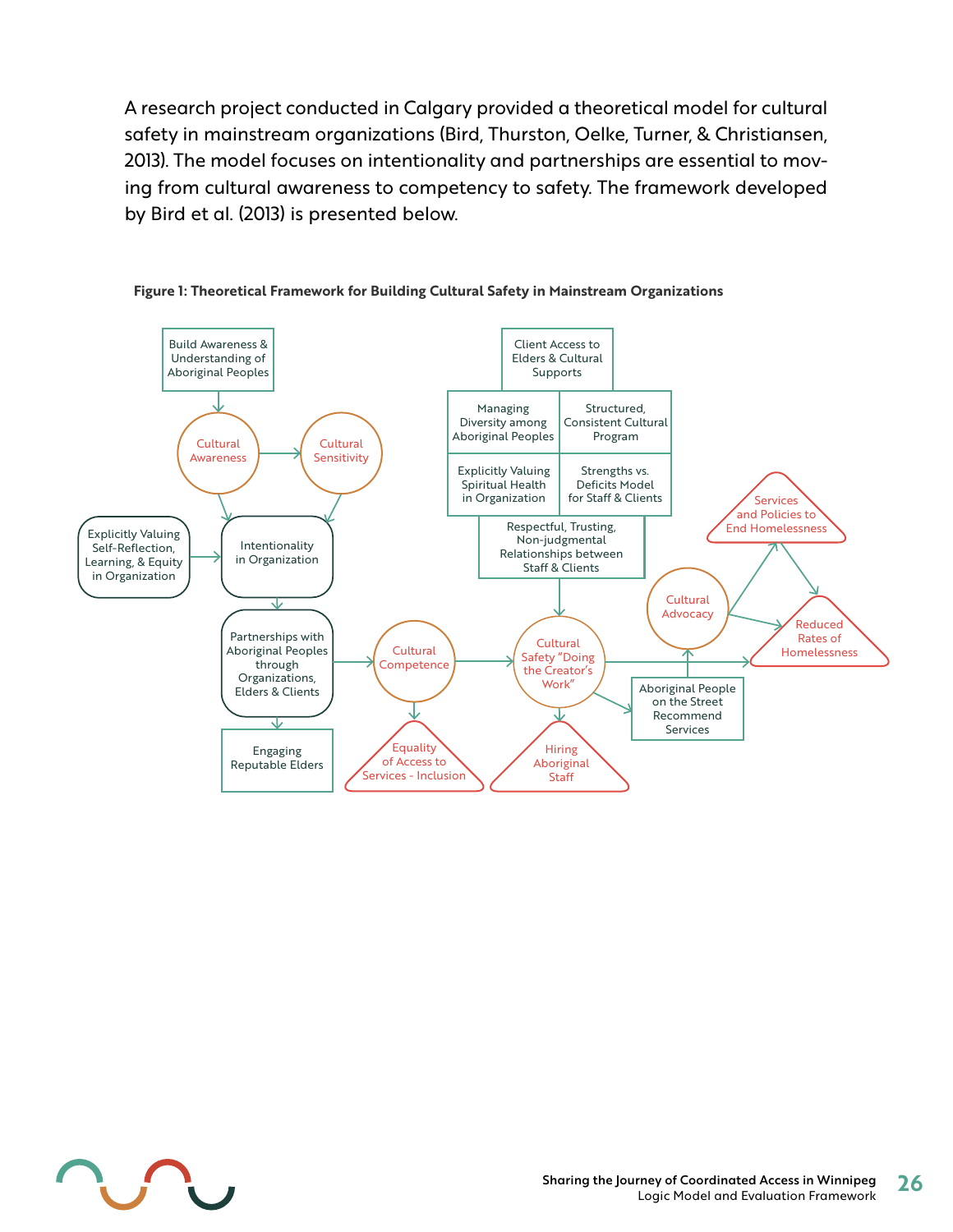# <span id="page-26-0"></span>**How can the principles of data sovereignty be applied to coordinated access practices?**

Data collection, management, and storage is a key part of coordinated access systems. Through assessment, data is collected on individuals and families experiencing homelessness/houselessness so that they can prioritized and later matched to housing and supports. This data is stored in databases, typically the Homeless Individuals and Families Information System (HIFIS) or a Homelessness Management Information System (HMIS). To manage privacy, data sharing agreements, and client consent, communities must develop a set of agreements in compliance with municipal, provincial, and federal privacy laws (Employment and Social Development Canada, 2019).

The directives from Reaching Home neglect to discuss the importance of working with data from Indigenous communities, particularly data sovereignty. Data sovereignty refers to the management of information in a manner that is legally consistent with the practice and policies in the nation or state that it is located (Kukutai & Taylor, 2016). It is aligned with the concept of "sovereignty", which identifies a nation's or state's right to self-govern, with freedom from interference (The First Nations Information Governance Centre, 2019). Data sovereignty can be linked to empowering Indigenous communities to control the information that is collected from them and is an important aspect of building reciprocal relationships between Indigenous and non-Indigenous stakeholders.

One of the most common applications of Indigenous data sovereignty is the Ownership, Control, Access, and Possession (OCAP)® principles. The OCAP® principles demonstrate how data from First Nations should be collected, protected, used, and shared. First Nations communities collectively own the data that is collected (ownership), should have control over all aspects of data that impacts them (control), have access to data regardless of where it is held (access), and have physical control of the data (possession) (The First Nations Information Governance Centre, 2019).

Along with the OCAP® principles, Bomberry et al. (2020) identify some considerations that communities should make when collecting data within coordinated access systems. The first is to consider who data is being collected from. Only data that is representative of and meaningful to Indigenous communities should be collected. Secondly, communities must consider the intention behind the collection of data. Communities should ask, "Who will benefit from collecting this data?" and "What will the community gain from this?" and collaborate with Indigenous partners to flesh out these data collection intentions. Last, confidentiality and privacy of the data collected from Indigenous individuals and families is critical.

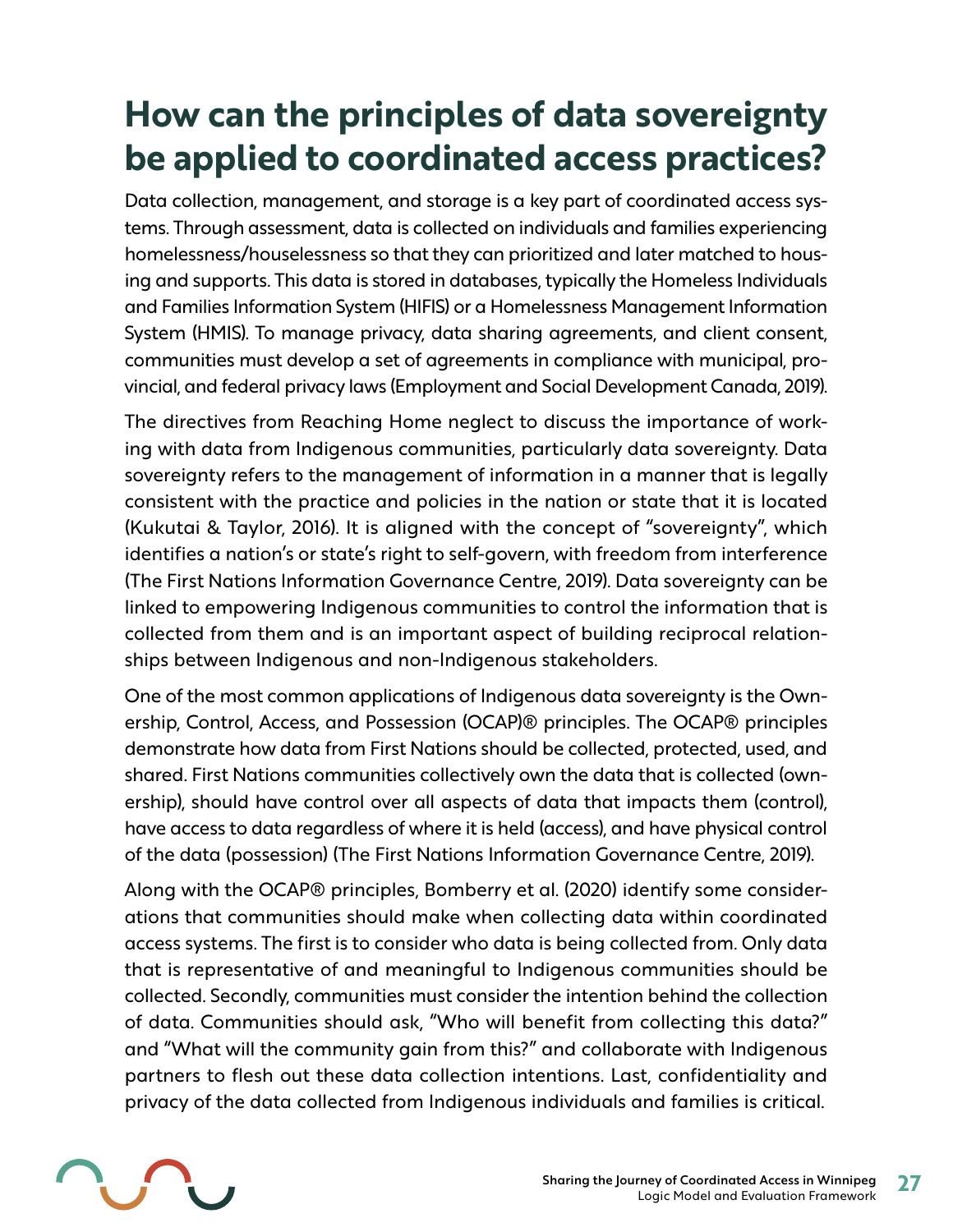# <span id="page-27-0"></span>**Coordinated access logic model**

## **Logic Model Development**

#### **Process**

The logic model was developed through an iterative process. It began with the Canadian Observatory on Homelessness team reviewing minutes from three previous coordinated access consultations conducted by End Homelessness Winnipeg with community members. The consultations focused on introducing coordinated access principles to community members and attaining feedback on these principles from community members.

A draft logic model was created based upon these minutes and the literature review. It followed a Westernized template, with the vision for coordinated access in Winnipeg, eligibility for coordinated access, the inputs, activities, and outcomes of coordinated access, and guiding principles for implementation.

The logic model was shared with the project advisory committee, which included End Homelessness Winnipeg staff and Indigenous community members, and a discussion took place to modify and verify its content.

The logic model was then presented to community members in Winnipeg. These consultations were organized by End Homelessness Winnipeg and focused on specific sub-populations of Winnipeg's community. This included consultations with Indigenous community members, women and gender diverse individuals, young people, older adults, people with disabilities, newcomers, 2SLGBTQ+ individuals, and service providers. The consultations were co-led by End Homelessness Winnipeg and the Canadian Observatory on Homelessness. The consultations provided an opportunity for community members to provide feedback on the logic model and to discuss ways to present the logic model in a culturally based format. Based upon this feedback, the logic model was modified, and two different versions were created: 1) Policy makers and 2) Community members.

In the last step, the logic model was presented back to the Advisory Committee for a final verification. Presented below is the summary of notes from the community feedback sessions.

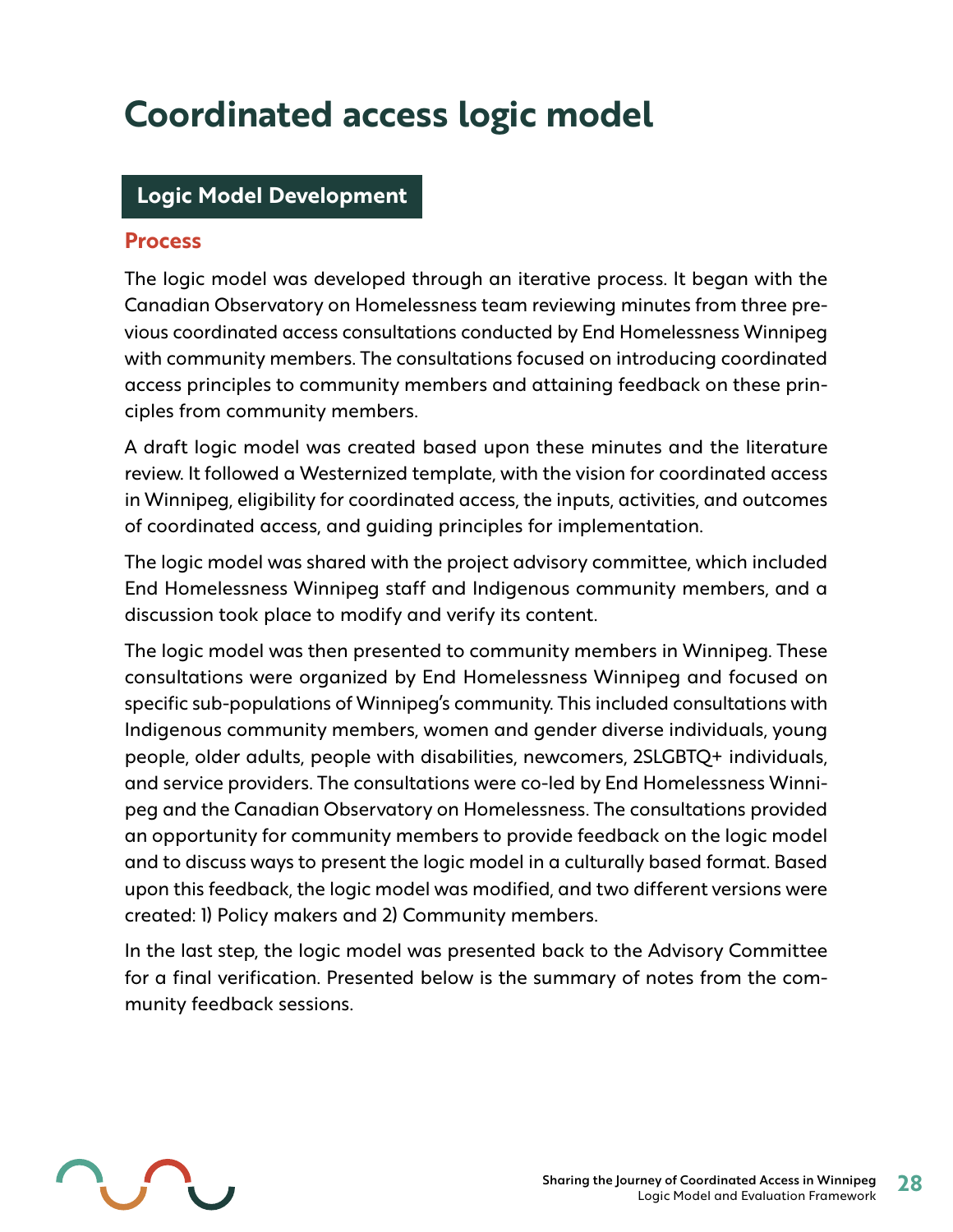# **Logic Model Verification Summary**

## **Main Themes from Across the Consultations**

Below we present the main themes from the consultations with Indigenous community members, women and gender diverse individuals, young people, older adults, people with disabilities, newcomers, 2SLGBTQ+ individuals, and service providers. This information was used to further refine the program logic model.

# **Background of Participants**

### **Housing History**

Participants across the consultations shared their housing histories. Some were currently homeless, while others were currently housed. Some participants spoke of being homeless for the first time, while others described cycling in and out of homelessness. Several participants also spoke of living in several cities in Canada before their current stay in Winnipeg.

# **Service Use and Housing Experiences of Participants**

### **Supports and Services in Winnipeg**

Participants spoke of the support they get from family and friends and service organizations. Participants spoke of services they have accessed in Winnipeg such as Doorways and Ma Mawi Wi Chi Itata Centre.

Other participants spoke of the traumatizing nature of some shelters. They spoke of the violence that can occur and that staff can be hesitant to intervene as they are also scared of the situation. This can be triggering for people who have experienced violence in the past, leading them to exit the shelter and live on the street.

There were also discussions on the need for easier access to supports. Participants spoke of having to wait a week to speak to service providers. One young person spoke of the challenges of aging out of youth services and having to find other services in the city. Relatedly, participants spoke of the challenges of being switched between different agencies and the importance of having choice in what services are offered to them. This includes young people who age out of youth services.

Without increased resources, one participant shared that Coordinated Access will "waste your time because there's still no where to put people. There are so many people fighting for just one spot in a shelter or in subsidized housing so when one spot comes available it is filled right away."

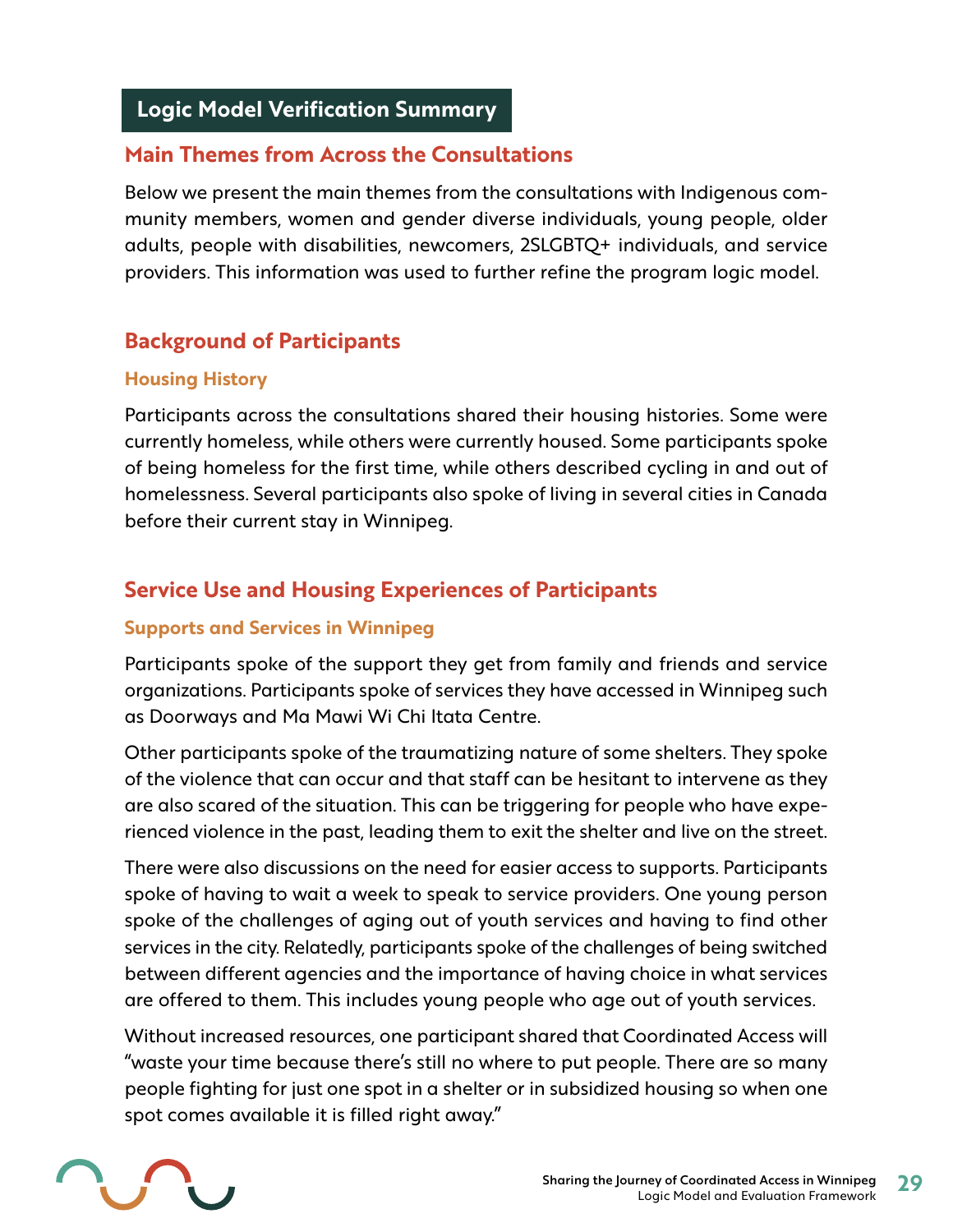#### **System Coordination and Systems Collaboration**

The lack of system coordination was discussed by all participants. One participant said that they are told that they must go to different places around the city to access resources. They felt that they get bumped around the system. Participants also noted that they are not aware of all the resources available to them in the city. Another participant said, "I felt like I was being passed around like a cheap bottle of wine."

One participant shared how one service organization was only offering services to people that they were familiar with, resulting in the participant not receiving any service. The participant said, "It shouldn't be who you know that gets you services."

### **Housing Affordability and Quality**

Participants spoke of the lack of affordable housing in Winnipeg and the rising rental costs. These costs are not keeping up with people's incomes. Participants also said that some available housing is of poor quality. Participants said that they want a safe, clean place to live in and another participant shared that there needs to be more housing that is accessible for people with different health needs.

## **Logic Model Comments**

#### **The Seven Sacred Teachings**

Some participants took issue with the application of the Seven Sacred Teachings in the logic model. Several participants agreed that it is one thing to organize the system around the Seven Sacred Teachings in principle, but it is another thing to abide by and implement them. Participants shared that it is difficult to trust the system, particularly when personal items can be stolen within the shelter system. One participant said, "honesty and trust is hard to build with people."

#### **Guiding Practices for Implementation**

Participants liked the piece about staff treating people as someone's own relative but cautioned that it should not just be how you would treat your family. Some participants did not have strong relationships with their family but had other non-family members in their support network. These other supports, sometimes defined as one's "street family," were able to talk to the participants in a way that other people cannot. One participant suggested that the Golden Rule is used: Treat everyone like you would like to be treated.

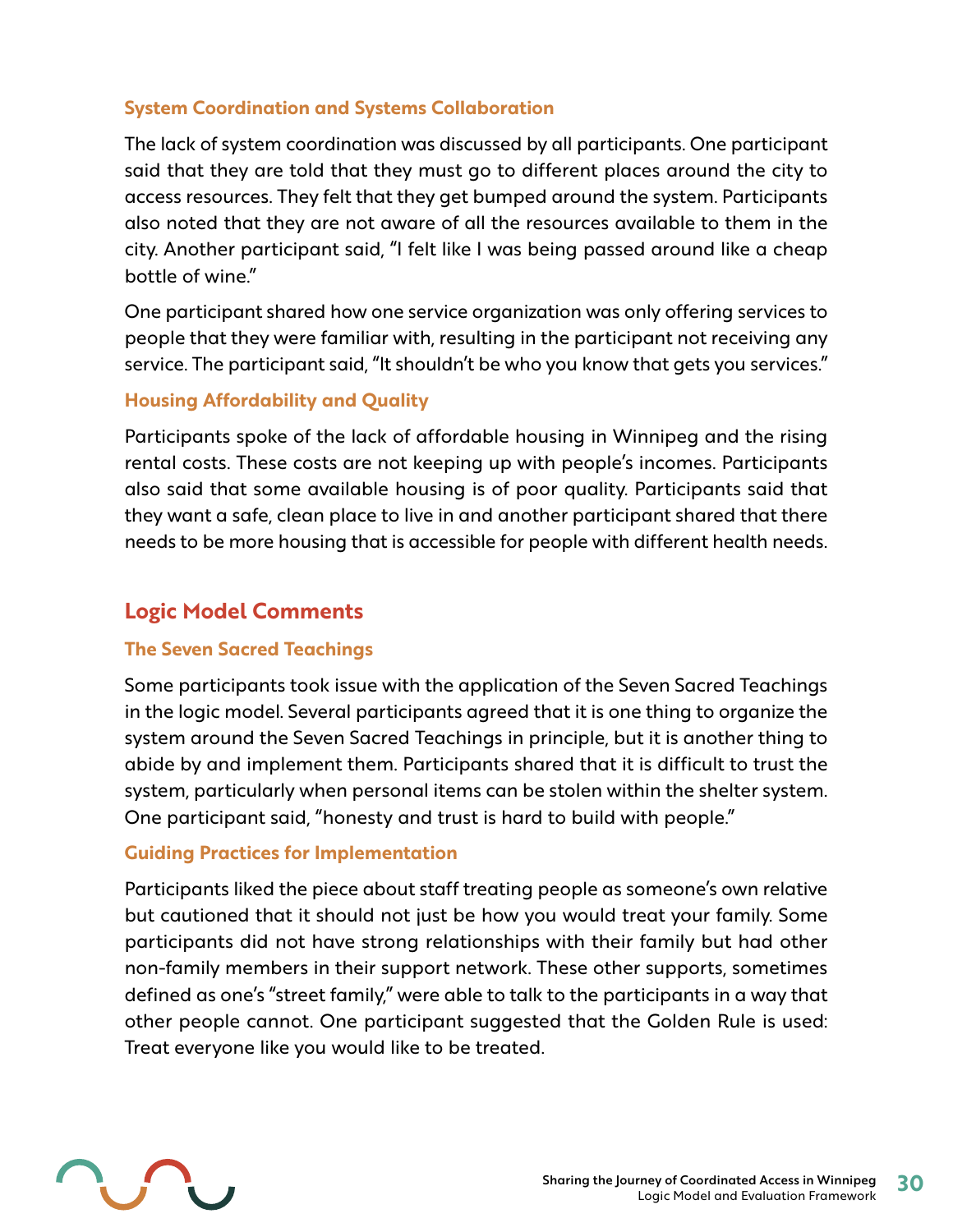#### **Assessments**

Participants spoke of the utility of assessment tools as it relates to getting a sense of who people are. An assessment tool should help staff know what a person is currently dealing with. The more a person feels comfortable sharing information, the more help they can get from services. One participant said that peers could be involved in the assessment process.

Some participants did not like the word "assessment" as it brought forward thoughts of being interrogated. Current assessment tools, such as the SPDAT, were described as traumatizing people. A participant shared their experience as having to prove their trauma and tell their story several times over the past year. It was thought that assessments should be consistent across people.

#### **Awareness of Services**

Participants shared that people need to know the supports that are available to them. They mentioned the addiction supports available at Siloam Mission and supports that extend beyond the homelessness sector, such as supports from religious organizations. When asked how people can be made aware of available services/programs the participants said a commercial, a Facebook page or other online resources would help them find out about resources.

#### **Transition to Housing and Supports**

Participants spoke of the importance of supporting people once they are in housing. They shared that when they first got their place that they needed to stay away from the shelter for a few weeks. So, their worker stopped by their place instead. A participant shared, "Someone to come and check up on you is important. That made me feel good. Sometimes I'll just be in my place and hibernate and sometimes I don't realize I'm doing it." Other participants also felt the same. For example, one participant said it is important to get out of the house and engage in activities, such as volunteering, because "you start to hate your place after a while."

#### **Peer Support**

Some participants shared the importance of having peer supporters available. A participant shared that when you are homeless, "you start to hate where you are at. You don't necessarily think about what you're going through can also help someone else." Participants also shared that, "There's something about being around people who know what you've been through." When working with peers, "You don't feel like you're being judged." This was important because some participants felt that, "Some staff make you feel like you are in the way."

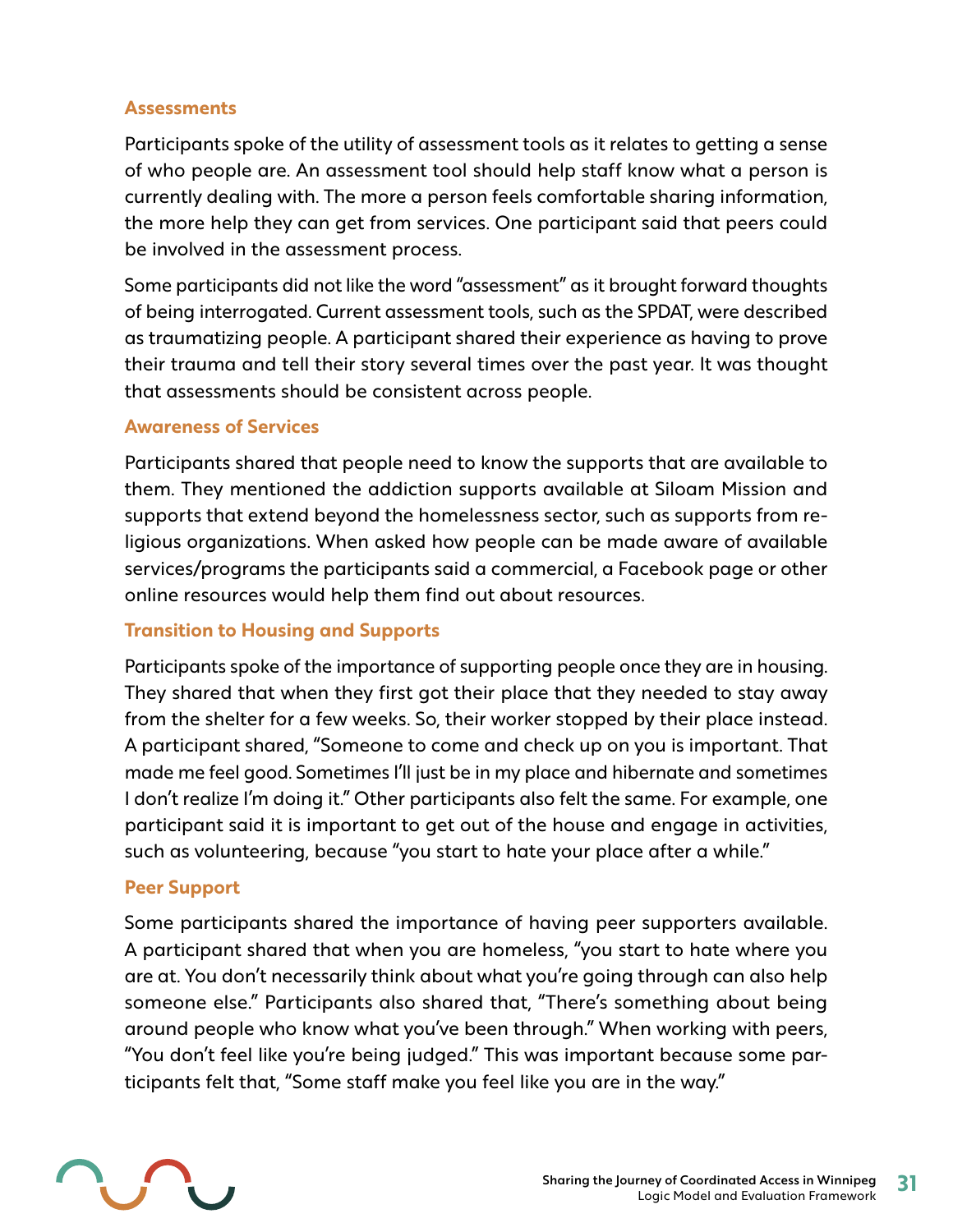### **Staff Training**

Participants shared that staff need more training on mental health issues and taking a trauma-informed approach. This is needed as participants shared the various traumas that they have encountered in their lives. A participant felt that the current systems are not meaningfully addressing her identified challenges and that staff need to "get off their high horses." The participants emphasized that staff need to have some humility and treat people with dignity.

#### **Client Data and Staff Consistency**

One participant asked if organizations in Winnipeg has access to his file. The participant said people should determine what level of information should be shared with other organizations. Related to data, one participant said it is important for organizations to have access to a person's information, because "you have to start all over from the beginning" when you meet a new worker.

#### **Prevention and Diversion**

A few participants asked about the prevention and diversion component of the logic model. It was explained to them that diversion is trying to help people access whatever other supports they have in place instead of having to come to a shelter. This is because once people stay in a shelter, it is more likely that people stay for a longer time. This resonated with participants, as several mentioned that they started to get in a "comfort zone" after staying in a shelter for a little while. This includes knowing where your next meal is going to be. A participant said, "I would be scared to get out of the shelter if I was unsure of myself. I would have to find a place first and be comfortable with it."

#### **Eligibility**

One participant asked if the coordinated access system applies to them. He said that he does not stay at the shelter anymore but has been living in non-permanent housing (i.e., a hotel) and would like to find permanent housing. In particular, he said "I need to have a system where I can make some positive moves."

#### **Racism**

Participants shared their experiences of racism in Winnipeg. Participants noted that there is a lot of racism from landlords and homeowners in Winnipeg. Participants also spoke of how home ownership is rooted in colonialism. One participant shared that the system should work to identify racist landlords who have extensive complaints against them and remove them from lists of available landlords.

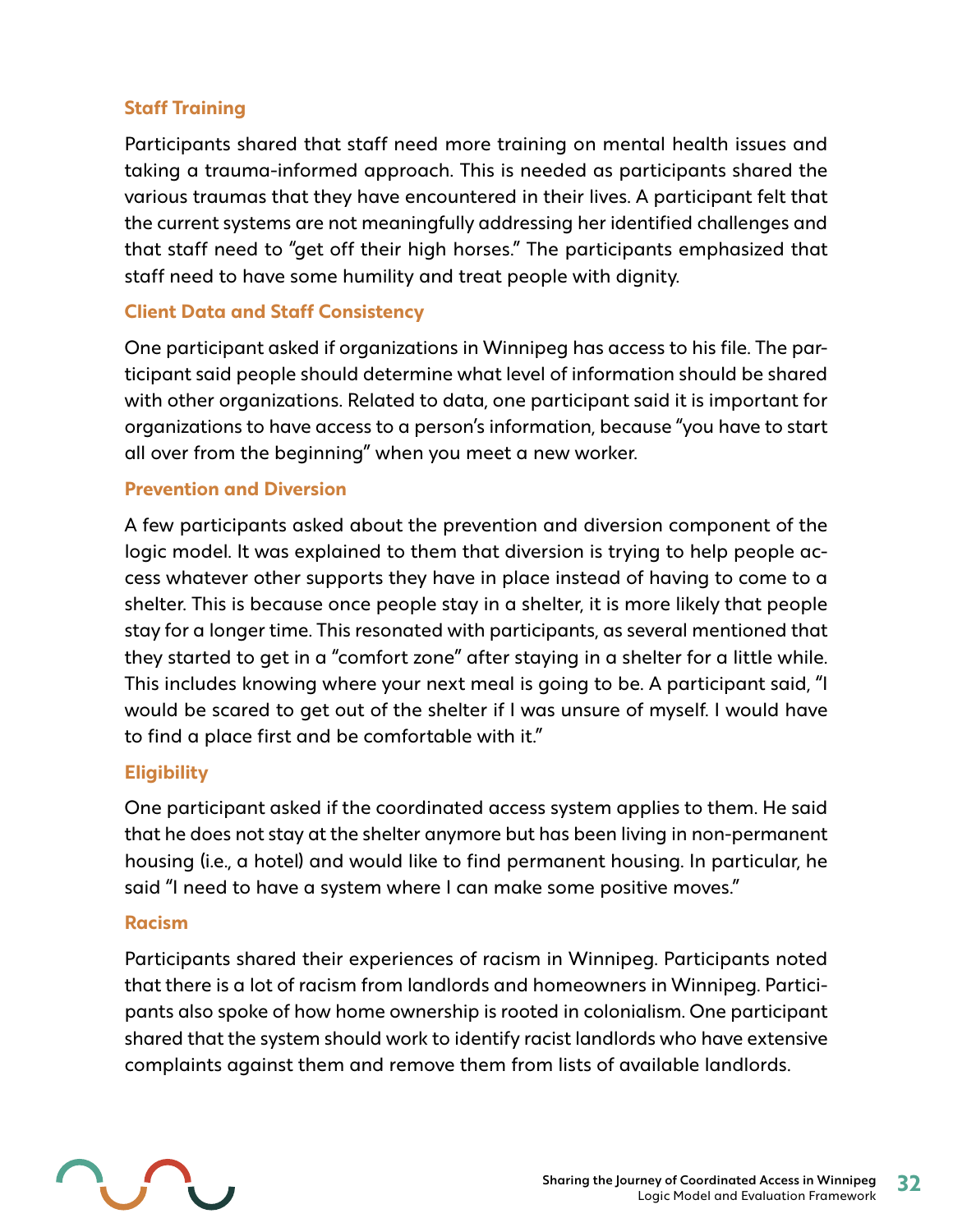#### **Lack of Safety**

Once housed, a young person shared that there are no supports available and that they do not always feel safe in their housing. Participants also did not feel safe in the emergency shelter system, noting that some people were very aggressive.

#### **Migration**

One participant spoke of how they migrated from their home community due to a family breakdown. When they arrived in Winnipeg, they experienced homelessness. They also noted that people in the community continue to experience homelessness.

#### **Inclusivity**

The diverse communities in Winnipeg (e.g., Indigenous communities, newcomers, and refugees, etc.) are all on their own journeys, but they also share a lot of experiences. Participants spoke of the need to show the partnerships and bonds that exist in Winnipeg, as well as the shared experiences of diverse communities. One participant shared that when looking at traditional plant-based knowledge that Indigenous people carry, newcomers to Canada also have their traditional, plant-based materials. To visualize this in the logic model, they suggested that two plants could be drawn together and result in a rainbow-coloured rose.

#### **Advocating for Oneself**

One participant shared that while there may be services available in a Coordinated Access system, individuals also need to want to help themselves. So, the Coordinated Access system should be person-centered and provide choice to individuals who access it.

## **Visual Representation of the Logic Model**

The most common thoughts that people shared about Winnipeg focused on nature and the beauty of the city. Other thoughts focused on community belonging and reclaiming one's identity, structural and systemic factors, and amenities and identifiers. Some specific thoughts that people shared about what comes to mind when they think about Winnipeg were:

#### **Nature**

- **•** We have four seasons here; Cold, extreme weather; Wind
- **•** Trees and positive things flowing out of it
- **•** Paths in the city to be disconnected from the noise and cement of downtown

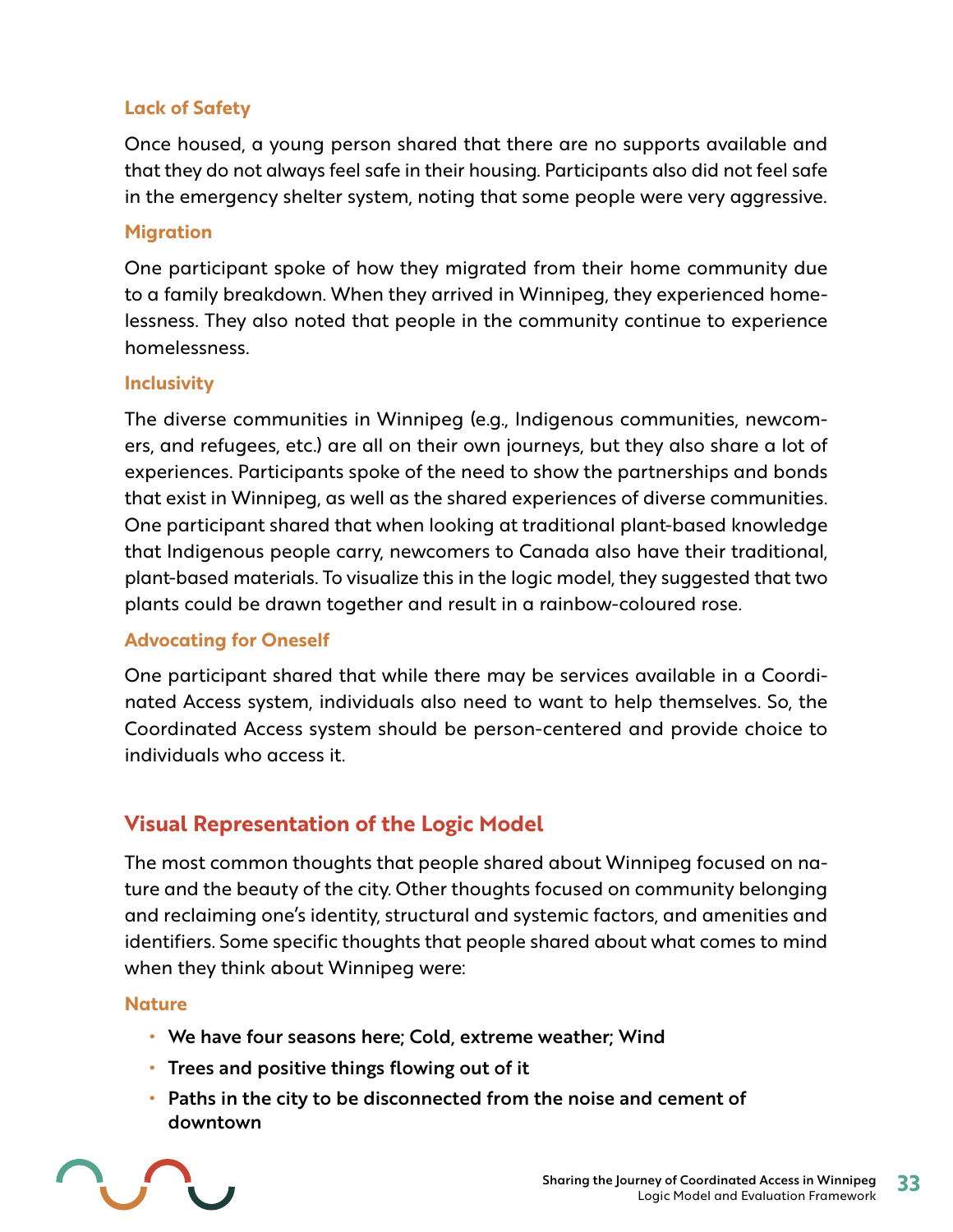- **•** Being down by the river and in nature
- **•** A maple leaf
- **•** A tree Really deep roots and roots that are intertwined. Tree provides resources. Breathes our oxygen. Brings life to us.
- **•** Instead of a path, it is tree branches. Your life can branch out in different directions.
- **•** Bears
- **•** Wheat
- **•** Crocus flower
- **•** "I remember when I first came here, and I was hitchhiking and was going to Toronto. When I got here, I knew this was the city I wanted to live in for the rest of my life. I'm not sure what struck me. The beauty of the city. The rivers, the parks, a bit of everything."
- **•** One participant shared that when looking at traditional plant-based knowledge that Indigenous people carry, newcomers to Canada also have their traditional, plant-based materials. To visualize this in the logic model, they suggested that two plants could be drawn together and result in a rainbow-coloured rose.

### **Community Belonging and Reclaiming Identity**

- **•** There's a generosity in Winnipeg
- **•** The Forks can act like a meeting place
- **•** "I've been living in Winnipeg since 1974, I love Winnipeg. I met a lot of people in this city. I was in a foster home. Back in the day, they sort of took your identity away. I never understood what it really was. When I moved to Winnipeg, I started looking back to my blood history. I started finding other resources in Winnipeg that I could understand. What I see on this paper, it almost speaks for itself. There are a lot of things in here, I don't know what more needs to be changed. That's my philosophy of it."

### **Structural and Systemic Factors**

- **•** Issues related to safety and violence
- **•** Racism

### **Winnipeg Amenities and Identifiers**

- **•** Convenience stores, like 7/11 and Mac's, and Slurpees
- **•** The City of Winnipeg logo
- **•** Winnipeg Jets and Winnipeg Blue Bombers, symbolize teamwork

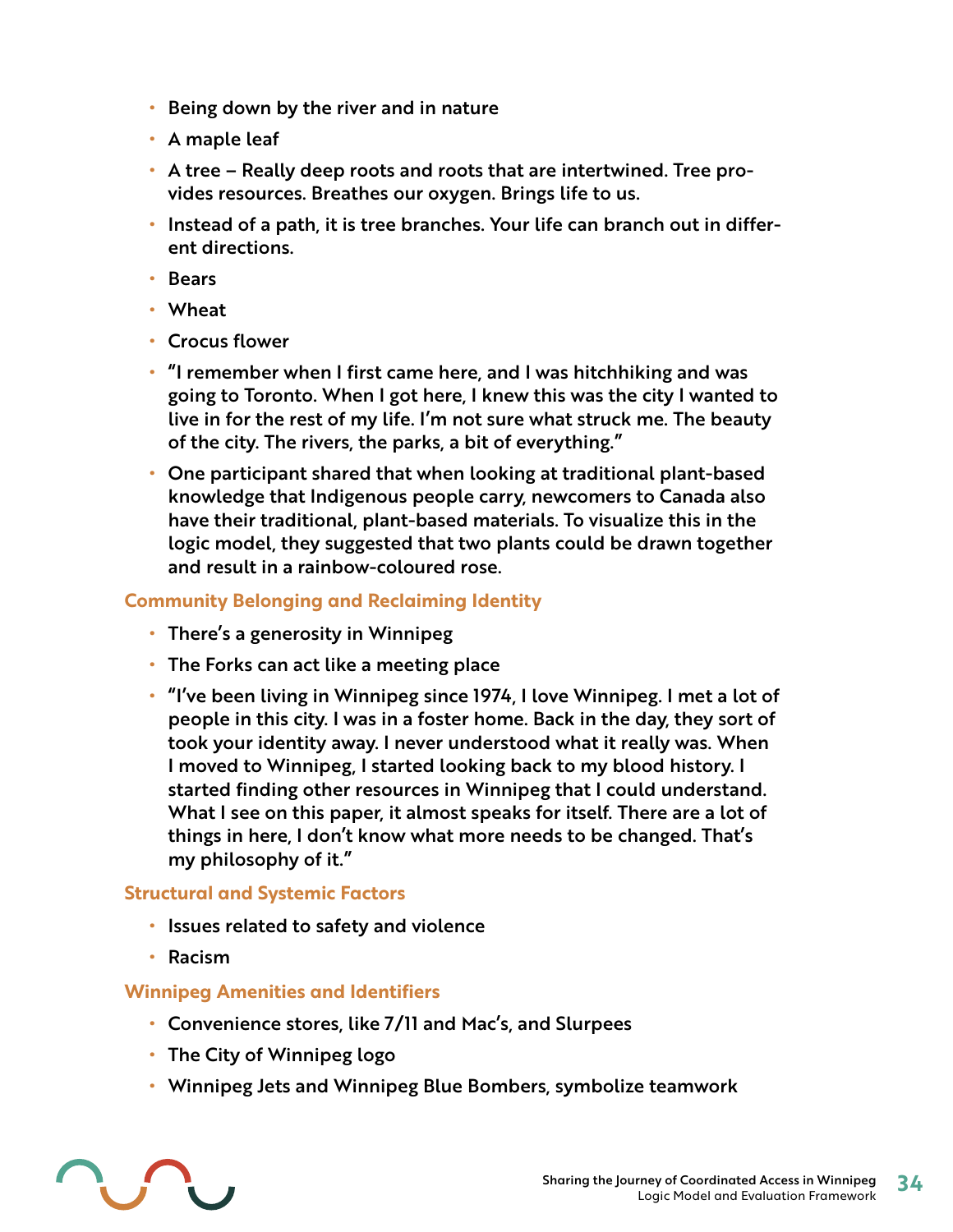Participants were also asked how the logic model could be presented to someone who has a hard time reading. A participant shared that another person could be there to present it to them and adjust the language to make it easier to understand. The language used in the logic model was described as overwhelming.

Participants also felt that more detail could be provided and step-by-step information/instruction as to what each activity refers to, so it is not open for interpretation. In its current form, participants felt it could be interpreted a lot of different ways.

There was consensus among all participants that there needs to be enforcement and accountability to the logic model to ensure that the organizations who agree to the outcomes and activities in the logic model are doing what they say they are going to do. There was a strong sense that the participants do not want this to be just another approach to homelessness that does not help them exit homelessness.

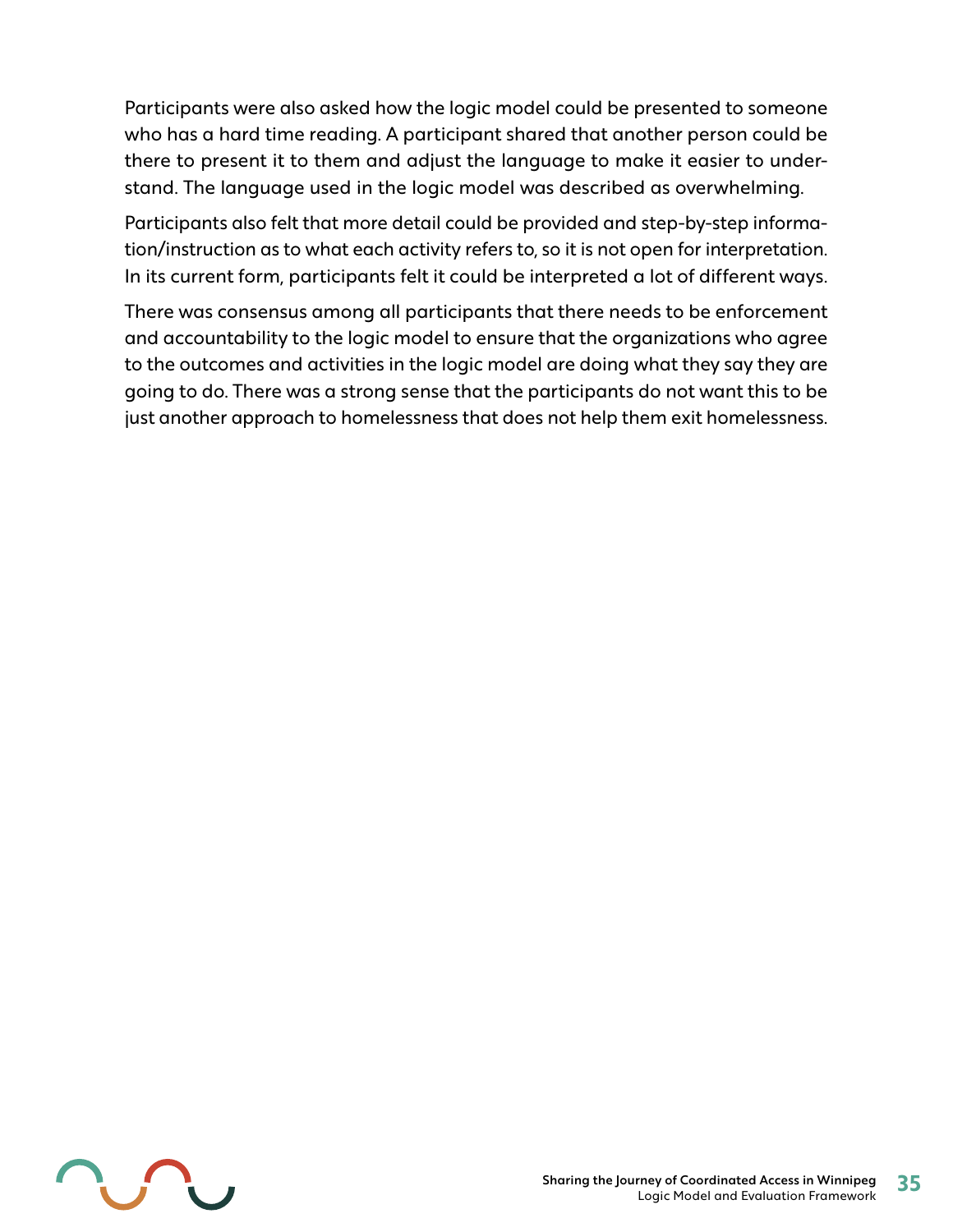#### Coordinated Access in Winnipeg – Logic Model – Guided By the 7 Sacred Teachings: Love, Respect, Courage, Honesty, Wisdom, Humility, Truth

**Vision of Coordinated Access in Winnipeg:** Coordinated Access creates lasting solutions with our community to provide a seamless and rapid exit from the experience of homelessness, through system collaboration and coordination that is person-centered, anti-oppressive, trauma-informed, strengths-based, and grounded in the principles of harm reduction.

**Eligibility:** Individuals and families experiencing, or at risk of experiencing, homelessness in Winnipeg. It is also important to consider the migratory patterns of people travelling from their home community to Winnipeg to access services, connect with friends and family, find employment, escape domestic violence, etc.

#### **INPUTS**

#### **ACTIVITIES**

A coordinated body to organize, operate, and adapt coordinated access processes

- **•** Includes dedicated staff
- **•** Includes direction from individuals with lived and living experience of homelessness

Local organizations to participate in the coordinated access system

Educational and community engagement materials on the coordinated access system

An assessment process

An inventory of housing and support providers for matching and referrals

A data management system (i.e., HIFIS)

**Awareness:** Education, outreach, and community engagement activities to ensure the whole community understands the processes.

**Collaboration:** Collaborating with other systems (e.g., child welfare, justice, Employment and Income Assistance, violence against women) and prevention and diversion (e.g., eviction prevention, shelter diversion) organizations.

**Training:** Ensure that all staff participating in coordinated access process are sufficiently trained, particularly related to trauma-informed care, harm reduction, and anti-racism/anti-oppression.

**Access points:** Physical and virtual spaces where people experiencing homelessness can access the system. This includes centralized (i.e., one primary location for in-person access) and decentralized (i.e., multiple secondary locations for in-person access and phone/Internet/apps) options to reduce the number of organizations a person may need to access.

**Assessment:** A process to understand the person accessing the coordinated access system and to reduce the number of times a person must share their story. The process should be simple, contextualized to the community, and may include an assessment tool.

**Prioritization:** A community-based consultative process to identify community members with housing and support needs that are best fit to what the coordinated access system can offer.

**Matching and Referral:** A fair and transparent process to match people to housing and supports based upon their needs and choices. Ensure there are several comprehensive services available and safe housing options.

**Follow-Up Supports:** Offer follow-up supports to people once they are housed.

**Peer Supports:** Offer peer supports throughout the system.

**Data Management:** A system to manage the data that is collected from people who participate in the coordinated access system. Recognizes privacy, confidentiality, and data sovereignty.

**Evaluation:** Processes to conduct quality checks to ensure the same quality of service Is being offered to all people who access the system.

#### **OUTCOMES**

#### Short-Term

- **•** Enhanced awareness of the coordinated access system among community members and service providers
- **•** Improved access to housing and support options for community members
- **•** Increased engagement of community members in developing housing and support plans

#### Mid-Term

- **•** More appropriate matching to housing and support based on the unique identities of community members
- **•** More equitable access to housing and supports for community members

#### Long-Term

- **•** Decreases in returns to homelessness
- **•** Achieving housing stability more quickly
- **•** Improved spiritual, physical, mental, and emotional health of community

#### **Guiding Practices for Implementation**

The system should provide access to Elders, Knowledge Keepers, Healers, and medicines before, during, and after the steps in the coordinated access system

The system should address the intersecting identities of people: Indigenous communities, young people, older adults, domestic violence survivors, women and gender diverse people, 2SLGBTQ+ communities, people with various accessibility needs, newcomers and refugees, Black community members, racialized community members, sex workers, and people who use alcohol and substances

The system should be guided by a culturally safe, trauma-informed, harm reduction approach and meet people where they are at in their journey. Follow the principles of Thistle and Smylie (2020) when engaging with community members – Identifying and situating oneself, Keeoukaywin (visiting), Hospitality, and Treat people like you would treat your own loved ones or relatives.

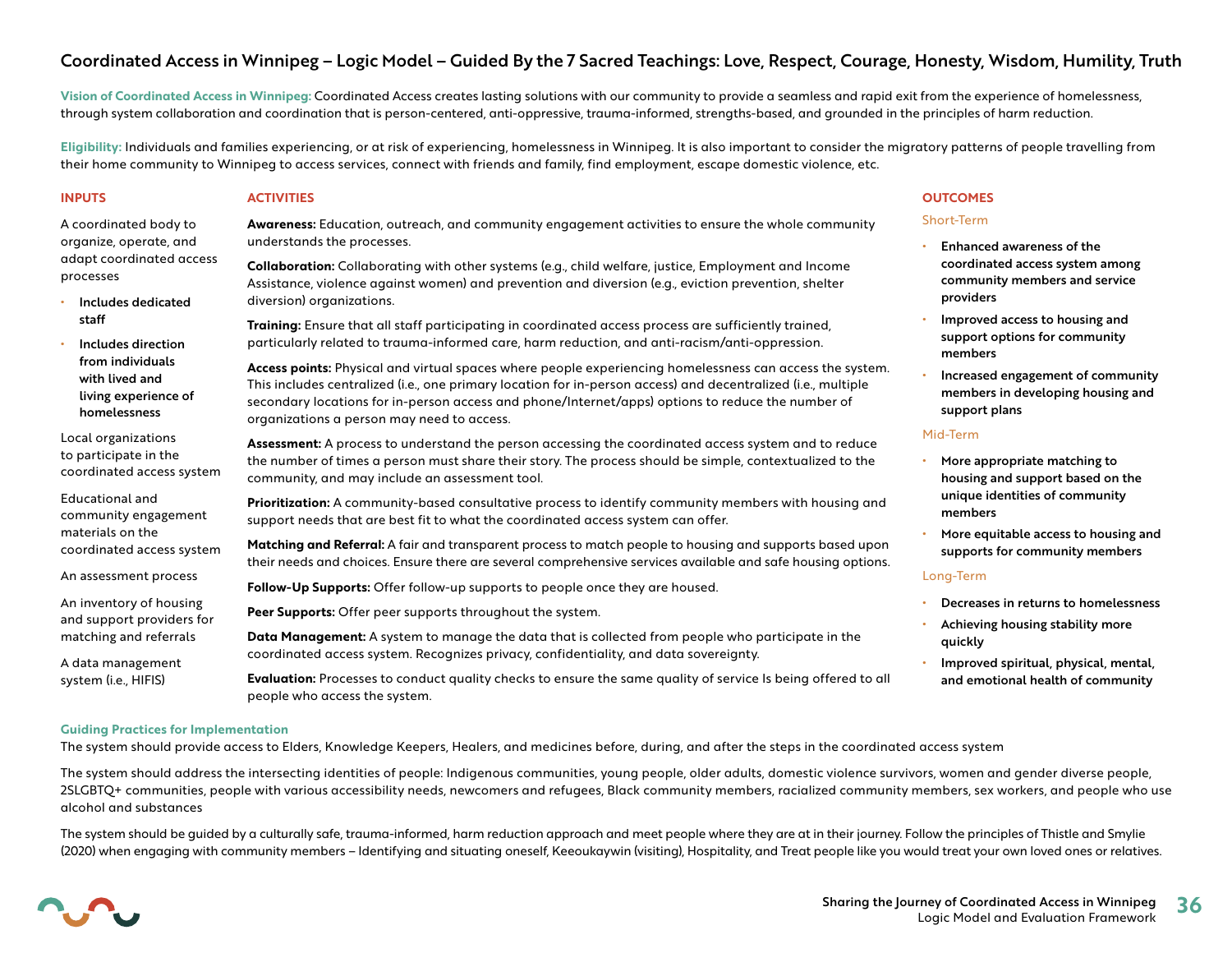#### Coordinated Access in Winnipeg – Logic Model – Guided By the 7 Sacred Teachings: Love, Respect, Courage, Honesty, Wisdom, Humility, Truth

What is Coordinated Access? A system to help people rapidly exit from the experience of homelessness by enhancing collaboration and coordination across the system. It means having different ways to access housing and support options, not having to repeatedly share your story, and identifying housing and support options that work for you.

**Who is Coordinated Access for?** Any individual or family who is experiencing, or at risk of experiencing, homelessness in Winnipeg.

#### **WHAT MAKES UP A COORDINATED ACCESS SYSTEM IN WINNIPEG?**

#### **Organizer.** End

Homelessness Winnipeg organizes, operates, and adapts coordinated access processes

#### **Service providers.** All

local organizations that provide services to people experiencing homelessness in Winnipeg

#### **Community engagement.**

Educational and community engagement materials on the coordinated access system

#### **An assessment process.**  A process to understand

your journey. **Housing and support** 

**options.** A list of housing and support providers for matching and referrals

**A data management system.** A private and confidential system to keep information that you

#### **WHAT ARE THE STEPS IN WINNIPEG'S COORDINATED ACCESS SYSTEM?**

**Being aware of the system:** Making sure that the Winnipeg community understands the processes and what is available.

**Collaborating across the system:** Agencies working together with to prevent people being bounced around the system.

**Preventing homelessness:** Agencies working together to prevent homelessness, like preventing evictions.

**Training staff:** Ensuring that all staff treat people with respect, including taking a trauma-informed, harm reduction, and anti-racism/anti-oppression approach.

**Accessing the system:** Providing in-person and virtual (e.g., online, phone) spaces where people can access the system. This includes having multiple locations for in-person access to reduce the number of organizations a person may need to access.

**Understanding your journey:** A way for people to share their story to understand their needs and reduce the number of times a person must share their story.

**Prioritizing people based on their needs:** Based upon community feedback, developing a system to identify community members with housing and support needs that are best fit to what the coordinated access system can offer.

**Matching people to housing and support:** A fair and transparent process to match people to housing and supports based upon their needs and choices. This includes having several comprehensive services and safe housing options available.

**Offering follow-up supports:** Offering follow-up supports to people once they are housed to help them with their journey.

**Offering peer supports:** Offer peer supports, or supports from people who have also experienced homelessness, throughout the system.

**Keeping your information private:** A system to manage the data that is collected from people who participate in the coordinated access system. This includes the right to privacy, confidentiality, and data sovereignty.

**Evaluating how the system is doing:** Reviewing the system to make sure that the same quality of service Is being offered to all people who access the system.

#### **WHAT IS THE SYSTEM TRYING TO ACHIEVE?**

#### Short-Term

- **•** Enhanced awareness of the coordinated access system among community members and service providers
- **•** Improved access to housing and support options for community members
- **•** Increased engagement of community members in developing housing and support plans

#### Mid-Term

- **•** More appropriate matching to housing and support based on the unique identities of community members
- **•** More equitable access to housing and supports for community members

#### Long-Term

- **•** Decreases in returns to homelessness
- **•** Achieving housing stability more quickly
- **•** Improved spiritual, physical, mental, and emotional health of community members

#### **HOW SHOULD THE SYSTEM BE OPERATED?**

The system should provide access to Elders, Knowledge Keepers, Healers, and medicines before, during, and after the steps in the coordinated access system

The system should address the intersecting identities of people: Indigenous communities, young people, older adults, domestic violence survivors, women and gender diverse people, 2SLGBTQ+ communities, people with various accessibility needs, newcomers and refugees, Black community members, racialized community members, sex workers, and people who use alcohol and substances

The system should be guided by a culturally safe, trauma-informed, harm reduction approach and meet people where they are at in their journey. Follow the principles of Thistle and Smylie (2020) when engaging with community members – Identifying and situating oneself, Keeoukaywin (visiting), Hospitality, and Treat people like you would treat your own loved ones or relatives.



share.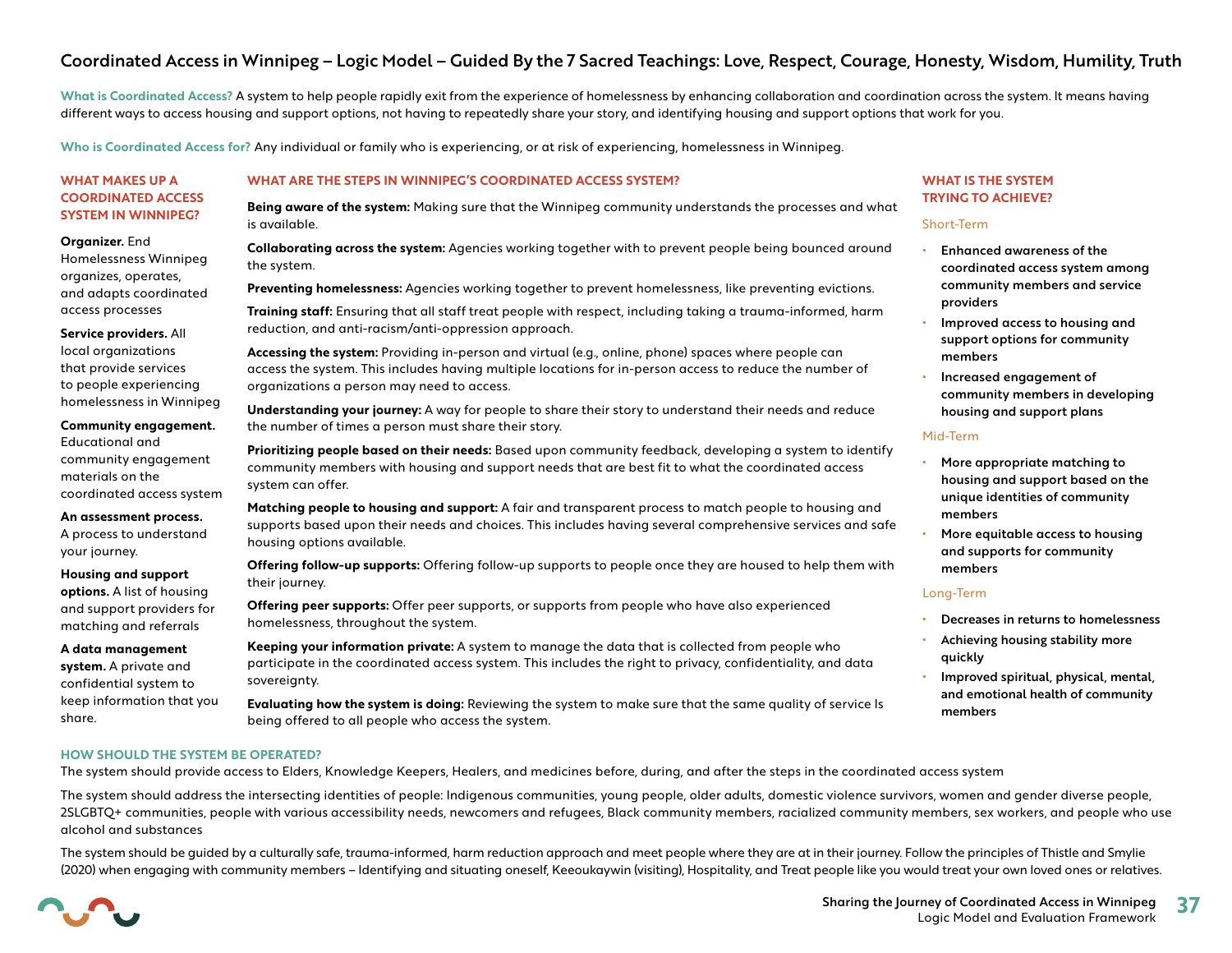# <span id="page-37-0"></span>**Coordinated access evaluation framework**

### **Evaluation Framework Development**

#### **Process**

The evaluation framework was also developed through an iterative process. It began with the Canadian Observatory on Homelessness consulting with the project Advisory Committee to understand the goals of the evaluation. The previous consultations on coordinated access and the literature review were also reviewed.

A draft evaluation framework was created through this process. It included the evaluation questions, the method for answering the questions, and the sources of data. Draft interview guides were also created. The framework was shared with the project Advisory Committee and a discussion took place to modify and verify its content.

A community-based verification process was not completed for the evaluation matrix. This was because the focus of the community consultations centered on verifying the logic model. Therefore, this evaluation framework will need to be vetted by community members to ensure relevancy and accuracy.

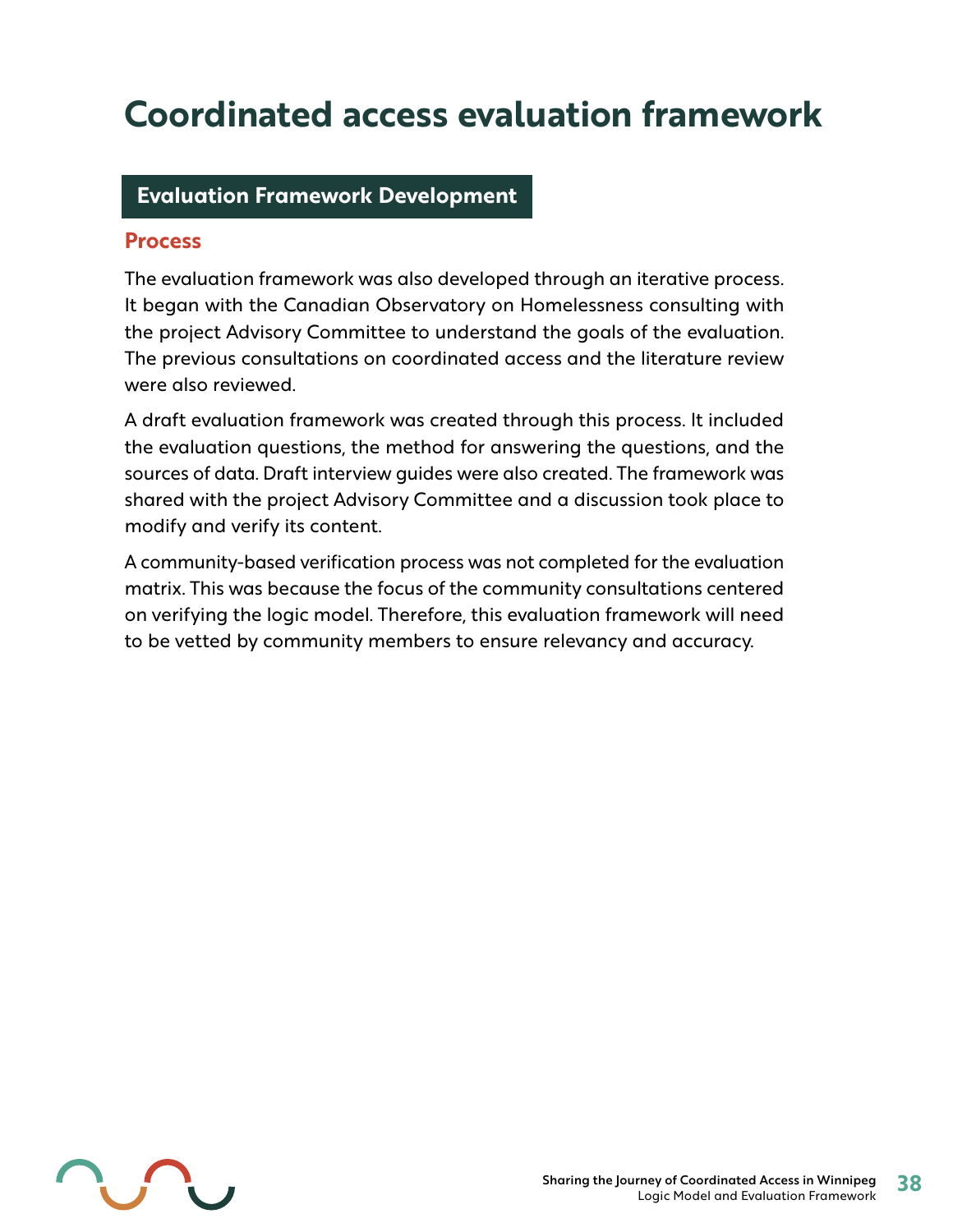### **Framework**

#### **Process Evaluation Questions**

#### **Evaluation Question Data Source Collection Method**

1. What strategies did End Homelessness Winnipeg use to engage the community in the development of coordinated access? What strategies worked well? What strategies did not work as well?

a. Did the community feel that these methods were appropriate? What other strategies could End Homelessness Winnipeg have used?

b. Did the community feel heard, respected, and understood during the engagement process? How so?

c. Did community members feel the principles of coordinated access were adequately explained? Did community members feel that the principles were contextualized to the Winnipeg context?

2. How were Elders and Knowledge Keepers included in the development of coordinated access?

3. How were individuals with living and lived experience included in the development of coordinated access?

Elders and Knowledge Keepers

Individuals with lived and living experience

End Homelessness Winnipeg Stakeholders

Homelessness and Housing Sector **Stakeholders** 

Local, Provincial, and Federal Government **Stakeholders** 

Participants of engagement events

#### Elders and Knowledge Keepers

End Homelessness Winnipeg Stakeholders

Homelessness and Housing Sector **Stakeholders** 

Elders and Knowledge Keepers

Individuals with living and lived experience

End Homelessness Winnipeg Stakeholders

Homelessness and Housing Sector **Stakeholders** 

Interviews, focus groups, and surveys

Post-event surveys



Interviews and focus

Interviews, focus groups, and surveys

groups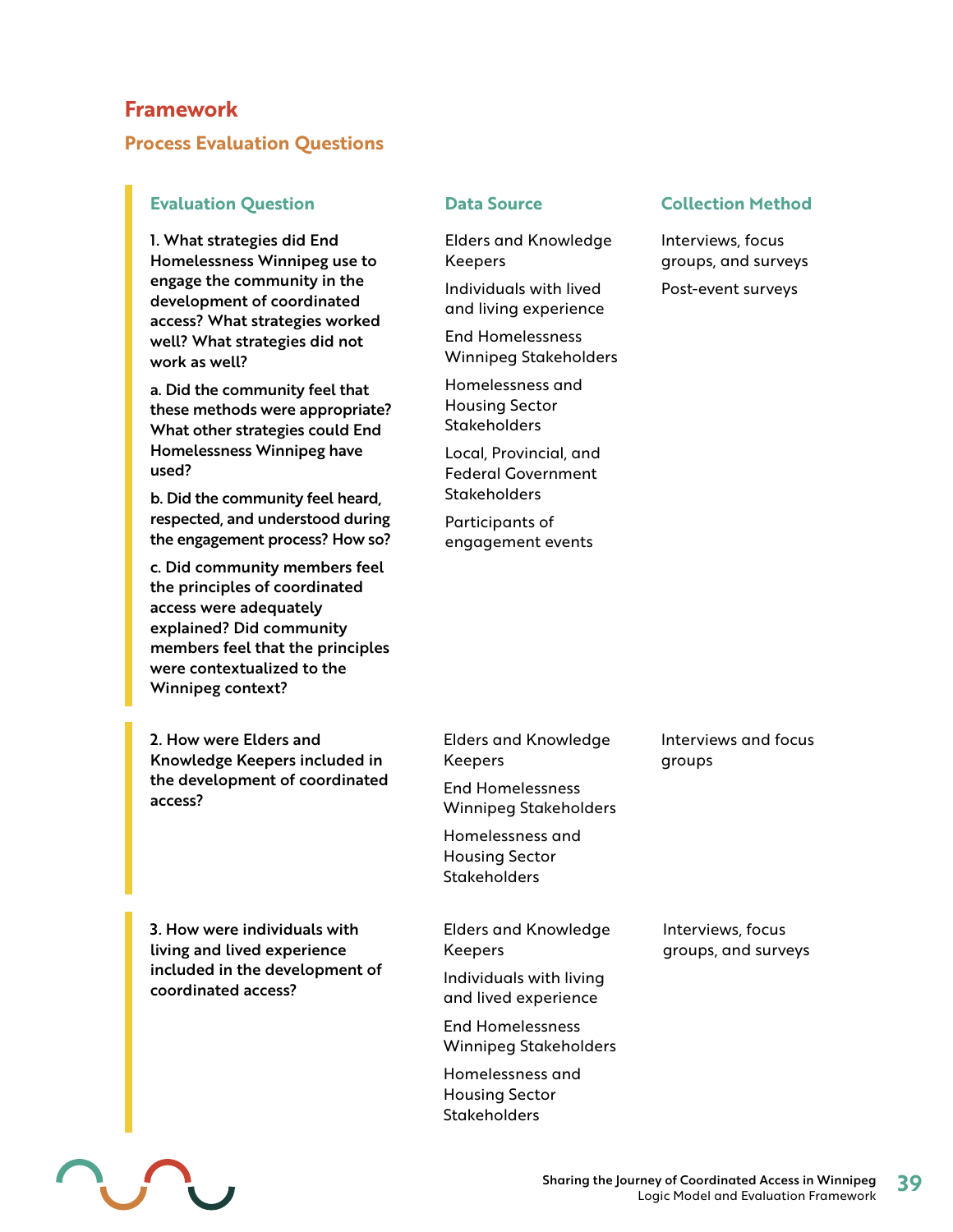#### **Evaluation Question Data Source Collection Method**

4. How were diverse voices representing diverse communities (e.g., First Nations, Métis, and Inuit communities, young people, older adults, 2SLGBTQ+ communities, women and gender diverse individuals, racialized individuals, immigrants and refugees, individuals with physical disabilities, etc.) represented in the development of Winnipeg's coordinated access system?

a. Did diverse communities feel represented in the development process? How so?

5. How did End Homelessness Winnipeg address the reluctance or hesitation of community members to participate in the development of the coordinated access system?

Elders and Knowledge Keepers

Individuals with lived and living experience

End Homelessness Winnipeg Stakeholders

Homelessness and Housing Sector **Stakeholders** 

Participants of engagement events

Interviews and focus groups Post-event surveys

Elders and Knowledge Interviews and focus groups Post-event surveys

Individuals with living and lived experience

Keepers

End Homelessness Winnipeg Stakeholders

Homelessness and Housing Sector **Stakeholders** 

6. How did End Homelessness Winnipeg address community concerns around data management and data privacy? Elders and Knowledge Keepers

Individuals with living and lived experience

End Homelessness Winnipeg Stakeholders

Homelessness and Housing Sector **Stakeholders** 

Interviews and focus groups Post-event surveys

L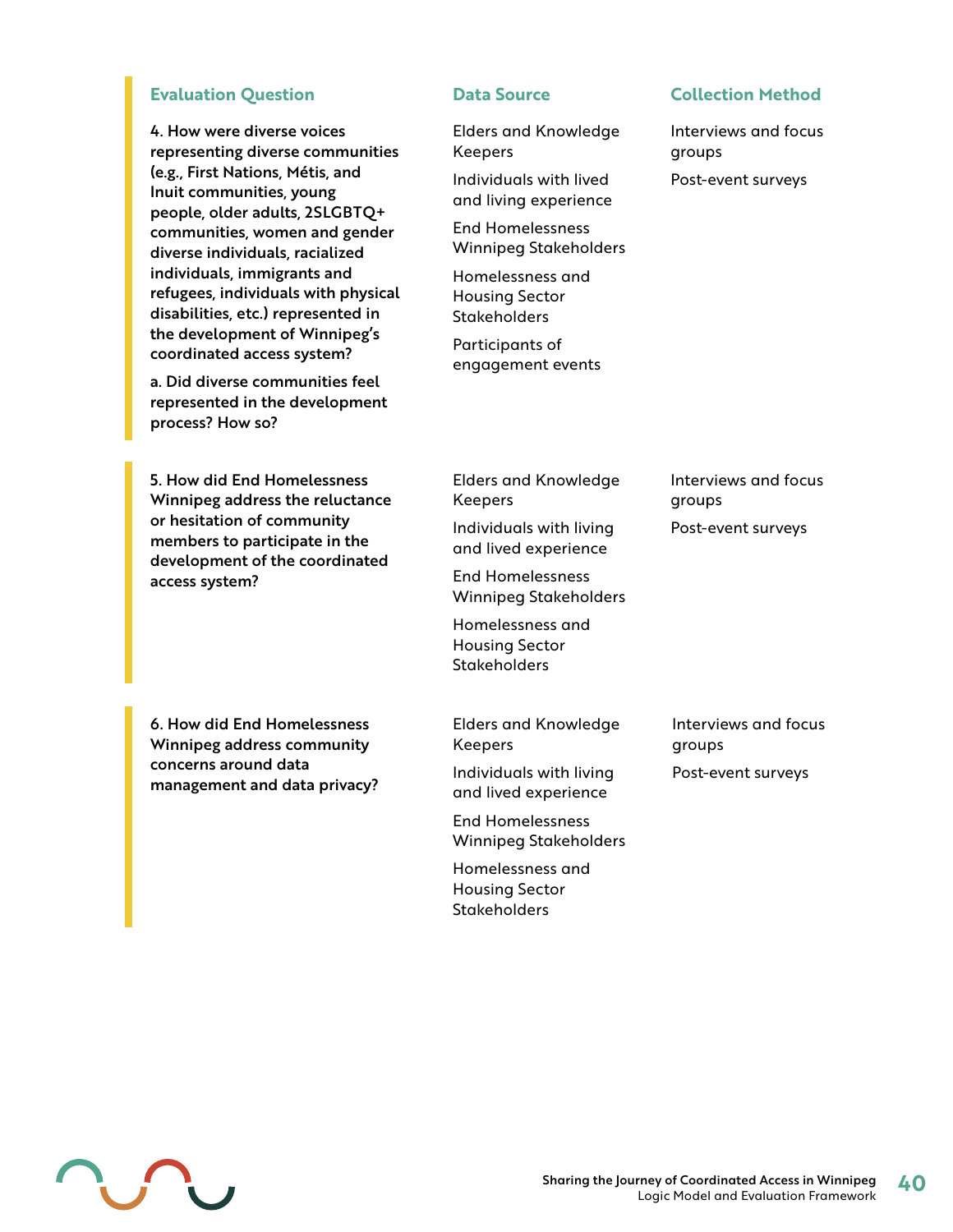#### **Evaluation Question Data Source Collection Method**

7. Was the communications strategy to engage community members to participate in the development of coordinated access effective?

a. Were community members aware of meetings? Did community members feel they could contribute to meetings?

8. Were engagement strategies conducted in a culturally safe and respectful manner?

- Elders and Knowledge Keepers
- Individuals with lived and living experience

End Homelessness Winnipeg **Stakeholders** 

Homelessness and Housing Sector Stakeholders

Local, Provincial, and Federal Government Stakeholders

Participants of engagement events

Elders and Knowledge Keepers Individuals with living and

lived experience End Homelessness Winnipeg **Stakeholders** 

Homelessness and Housing Sector Stakeholders

9. Were enough financial and human resources allotted to the engagement process?

End Homelessness Winnipeg **Stakeholders** 

groups Post-event surveys

Interviews and focus

Interviews and focus

Post-event surveys

groups

groups

10. What were the unintended outcomes of the engagement process? Did anything arise from the engagement process that was not expected?

End Homelessness Winnipeg **Stakeholders** 

Interviews and focus groups

Interviews and focus

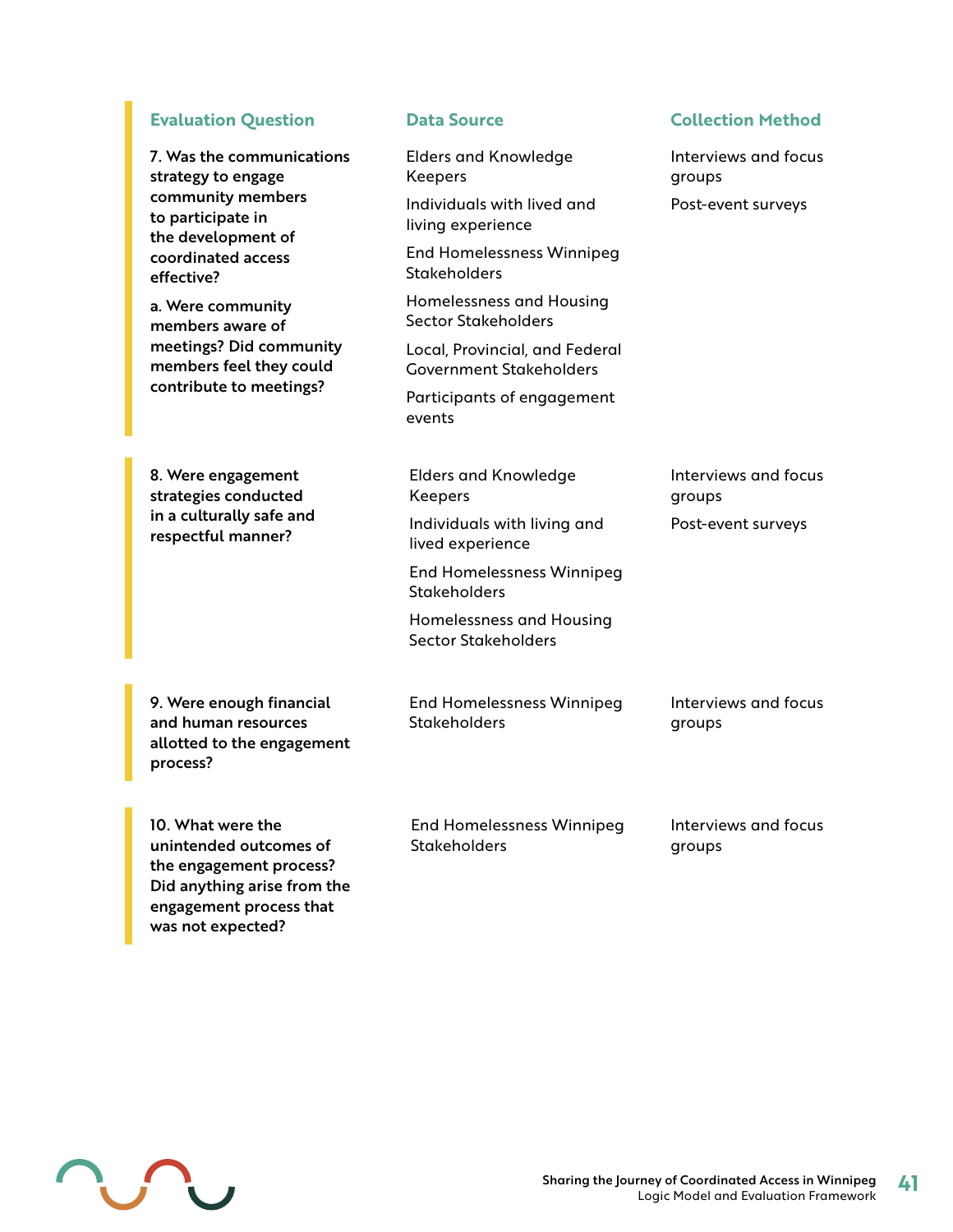#### **Implementation Evaluation**

| <b>Evaluation Question</b>                                                                                                                                     | <b>Data Source</b>                                                                     | <b>Collection Method</b>                                        |
|----------------------------------------------------------------------------------------------------------------------------------------------------------------|----------------------------------------------------------------------------------------|-----------------------------------------------------------------|
| 1. Was the<br>coordinated access<br>system implemented<br>as planned?                                                                                          | <b>Elders and Knowledge Keepers</b><br>Individuals with lived and living<br>experience | Interviews, focus<br>groups, and surveys<br>Administrative data |
|                                                                                                                                                                | <b>End Homelessness Winnipeg</b><br>Stakeholders                                       |                                                                 |
|                                                                                                                                                                | Homelessness and Housing Sector<br>Stakeholders                                        |                                                                 |
|                                                                                                                                                                | Local, Provincial, and Federal<br><b>Government Stakeholders</b>                       |                                                                 |
|                                                                                                                                                                | Participants of engagement events                                                      |                                                                 |
|                                                                                                                                                                | <b>Administrative Data</b>                                                             |                                                                 |
| 2. What factors<br>facilitated the<br>implementation of the<br>coordinated access<br>system? What are<br>the strengths of the<br>coordinated access<br>system? | <b>Elders and Knowledge Keepers</b><br><b>End Homelessness Winnipeg</b>                | Interviews and focus<br>groups                                  |
|                                                                                                                                                                | <b>Stakeholders</b>                                                                    |                                                                 |
|                                                                                                                                                                | Homelessness and Housing Sector<br><b>Stakeholders</b>                                 |                                                                 |
| 3. What factors<br>hindered the<br>implementation of the<br>coordinated access<br>system? What are<br>the challenges of the                                    | <b>Elders and Knowledge Keepers</b>                                                    | Interviews and focus<br>groups                                  |
|                                                                                                                                                                | Individuals with living and lived<br>experience                                        |                                                                 |
|                                                                                                                                                                | <b>End Homelessness Winnipeg</b><br><b>Stakeholders</b>                                |                                                                 |

Homelessness and Housing Sector

Stakeholders



coordinated access

system?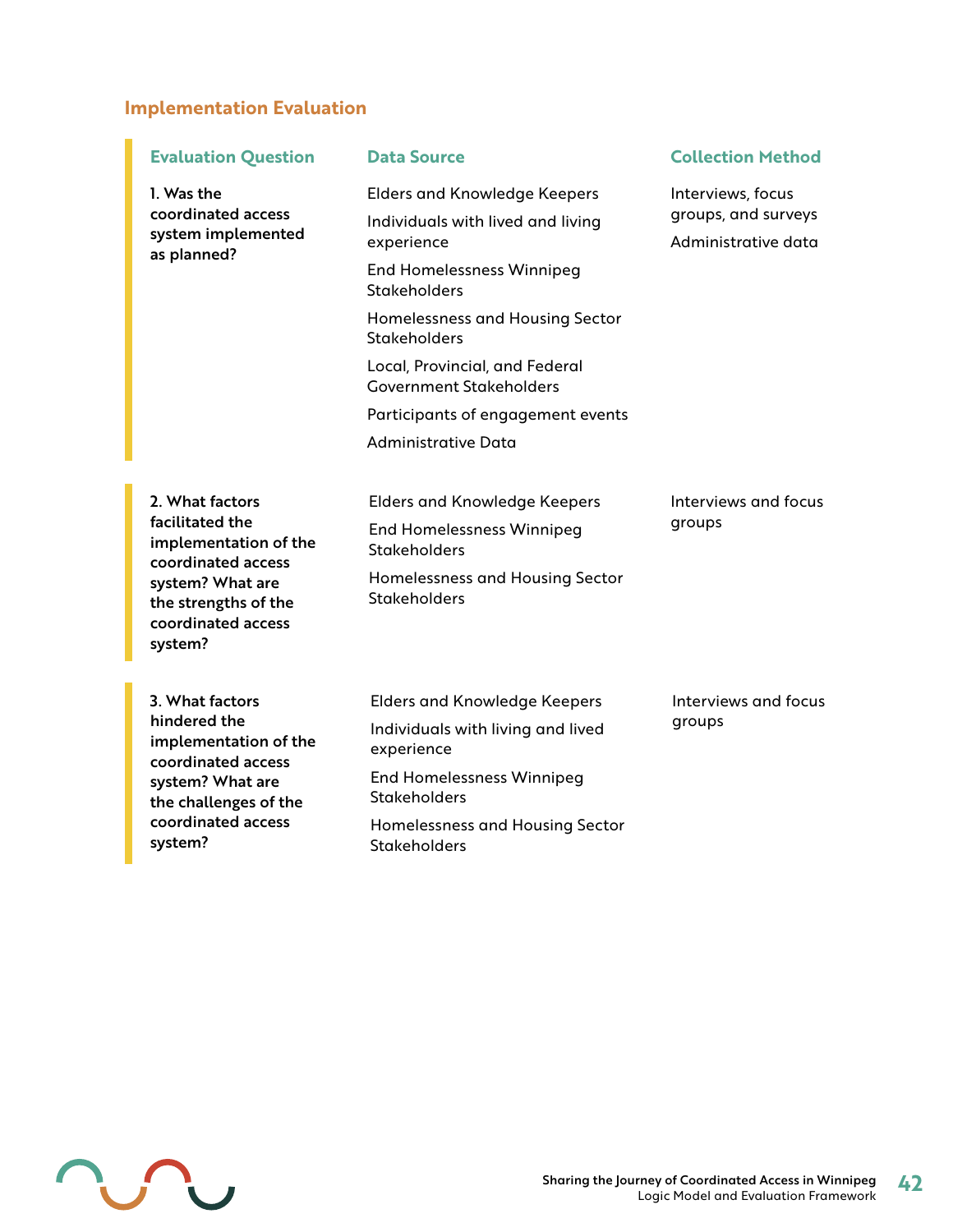#### **Evaluation Question Data Source Collection Method**

4. Were diverse communities (e.g., First Nations, Métis, and Inuit communities, young people, older adults, 2SLGBTQ+ communities, women and gender diverse individuals, racialized individuals, immigrants and refugees, individuals with physical disabilities, etc.) accessing the coordinated access system?

a. How did diverse communities feel accessing the coordinated access system?

5. How were Elders and Knowledge Keepers engaged in the implementation of the coordinated access system?

6. How did End Homelessness Winnipeg support the creation of data sharing agreements across the sector?

Elders and Knowledge Keepers

Individuals with lived and living experience

End Homelessness Winnipeg Stakeholders

Homelessness and Housing Sector **Stakeholders** 

Participants of engagement events

Interviews and focus groups

Post-event surveys

Elders and Knowledge Keepers Individuals with living and lived experience

End Homelessness Winnipeg Stakeholders

Homelessness and Housing Sector **Stakeholders** 

Elders and Knowledge Keepers

Individuals with living and lived experience

End Homelessness Winnipeg Stakeholders

Homelessness and Housing Sector **Stakeholders** 

Interviews and focus groups

Post-event surveys

Interviews and focus groups Post-event surveys

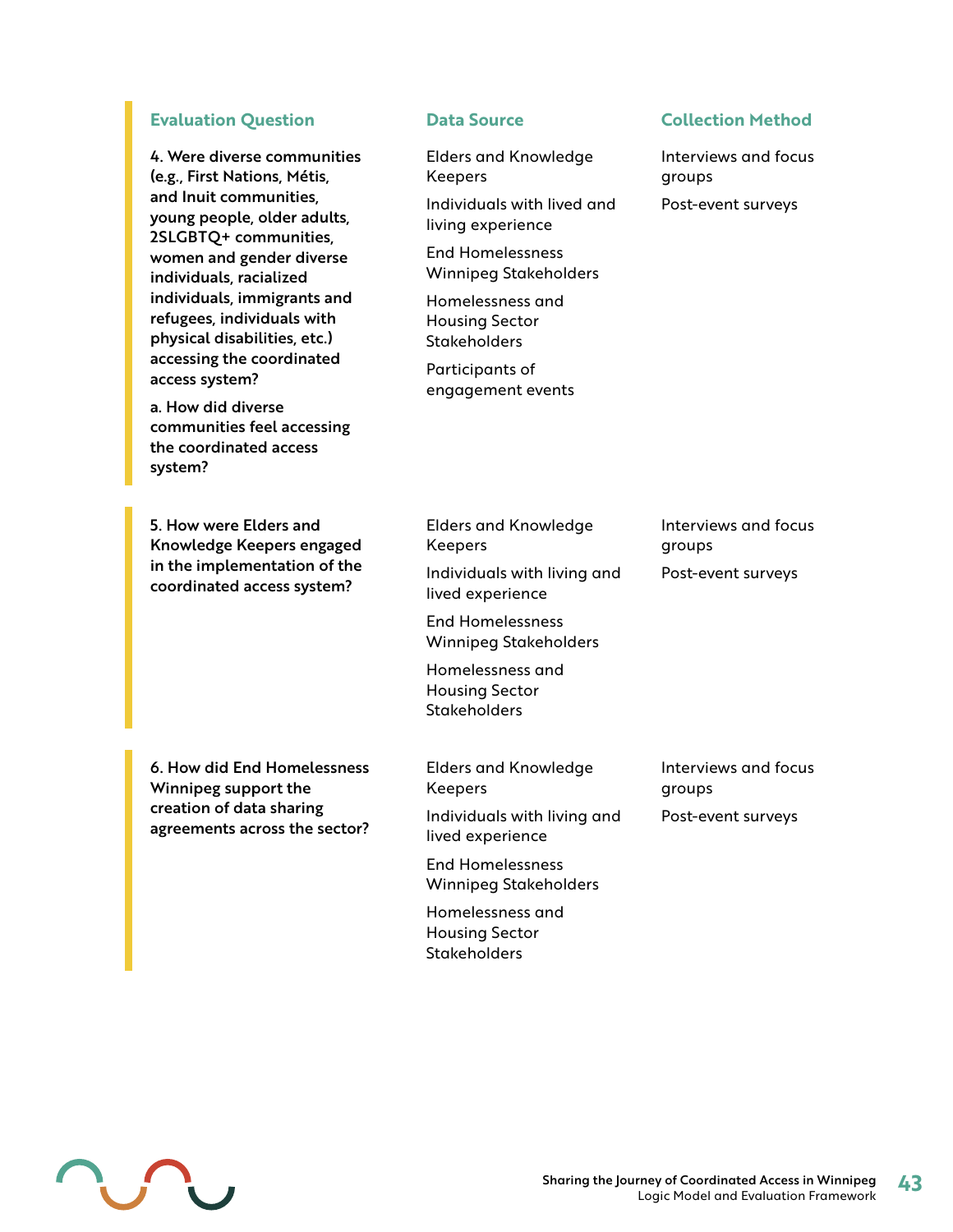#### **Evaluation Question Data Source Collection Method**

7. How does the coordinated access system in Winnipeg differ from the federal directives? What are the contextual factors in Winnipeg that led to these differences?

Elders and Knowledge Keepers

Individuals with lived and living experience

End Homelessness Winnipeg Stakeholders

Homelessness and Housing Sector **Stakeholders** 

Local, Provincial, and Federal Government **Stakeholders** 

Participants of engagement events

8. Is the coordinated access system being implemented in a culturally safe and respectful manner?

Elders and Knowledge Keepers

Individuals with living and lived experience

End Homelessness Winnipeg Stakeholders

Homelessness and Housing Sector **Stakeholders** 

9. Were enough financial and human resources allotted to the implementation of coordinated access?

End Homelessness Winnipeg Stakeholders Interviews and focus groups

Interviews and focus

Post-event surveys

groups

10. What are the early outcomes of individuals engaged in the coordinated access system?

End Homelessness Winnipeg Stakeholders Interviews and focus groups



Interviews and focus groups

Post-event surveys

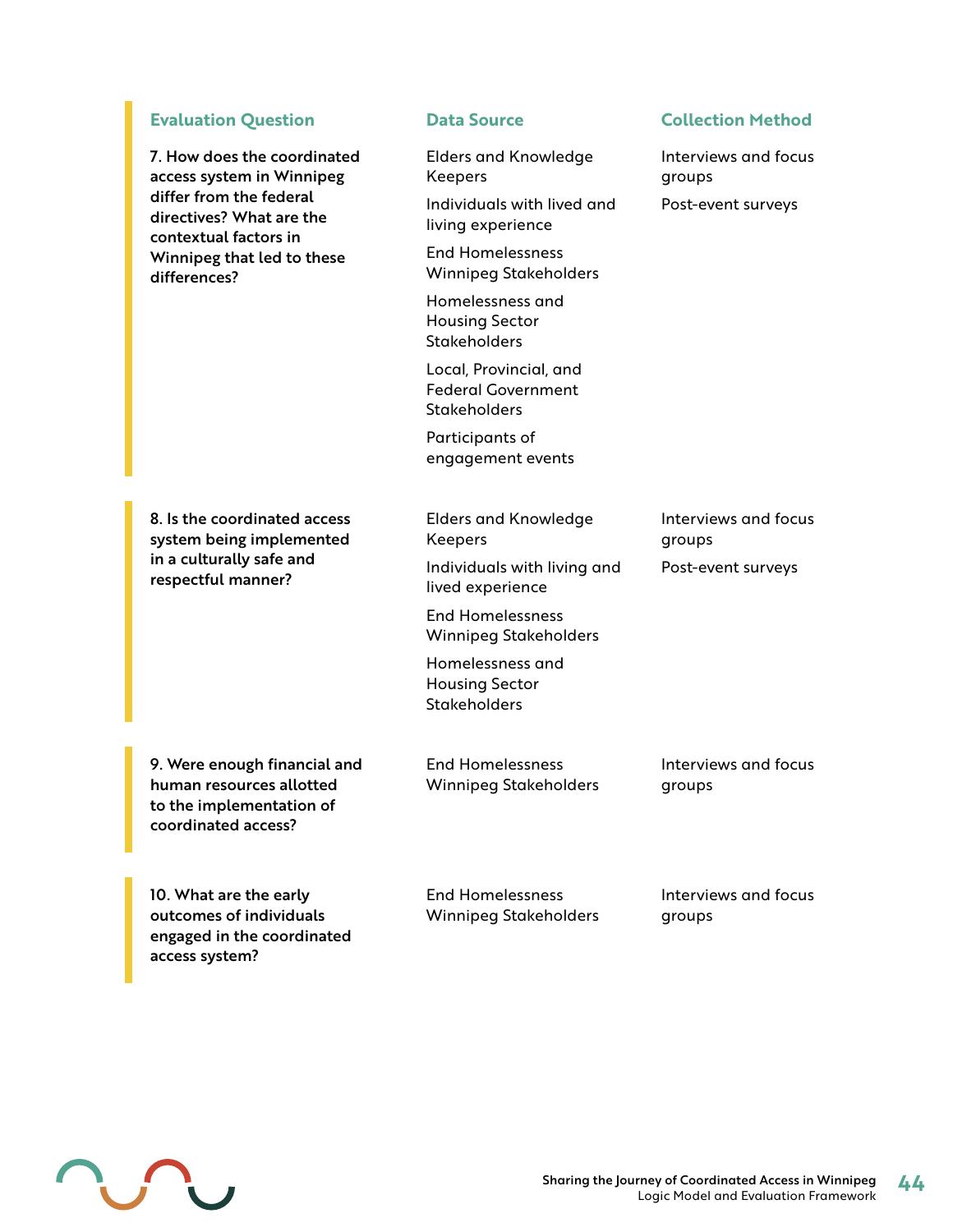#### **Outcome Evaluation** *(Tied to outcomes in the logic model)*

#### **Evaluation Question Data Source Collection Method**

1. Were individuals with lived experience aware of the coordinated access system?

Were service providers aware of the coordinated access system?

Elders and Knowledge Keepers Individuals with lived and living experience End Homelessness Winnipeg **Stakeholders** Homelessness and Housing Sector Stakeholders Administrative Data

2. Were community members being housed in an efficient manner compared to processes used prior to the implementation of coordinated access? Elders and Knowledge Keepers Individuals with Lived and Living Experiencing End Homelessness Winnipeg Stakeholders Homelessness and Housing Sector **Stakeholders** 

Administrative data

3. Were community members being matched to housing and supports based on their intersecting identities?

Elders and Knowledge Keepers Individuals with living and lived experience

End Homelessness Winnipeg Stakeholders

Homelessness and Housing Sector Stakeholders

Administrative data

4. Was there a reduction in returns to homelessness?

IN

Elders and Knowledge Keepers

Individuals with Lived and Living Experiencing

End Homelessness Winnipeg Stakeholders

Homelessness and Housing Sector **Stakeholders** 

Administrative data

Interviews, focus groups, and surveys Administrative data

**•** Number of referrals

Interviews and focus groups

Administrative data

**•** Length of time to attain housing

Interviews and focus groups

Administrative data

- **•** Demographics
- **•** Length of time to attain housing
- **•** Satisfaction with housing and supports

Interviews and focus groups

Administrative data

**•** Length of time to attain housing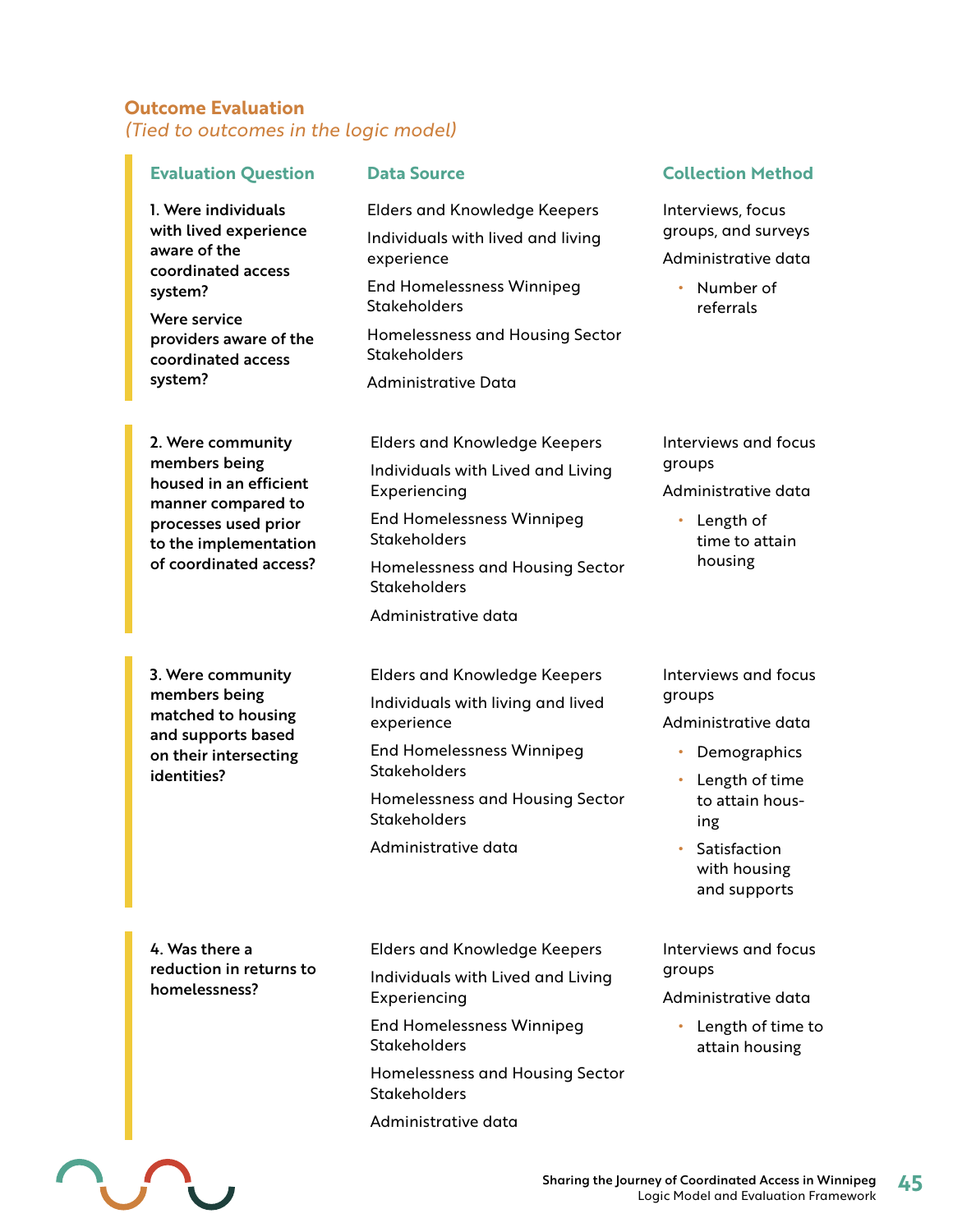**Evaluation Question Data Source Collection Method** 

5. Were there fewer housing moves among participants?

#### Elders and Knowledge Keepers Individuals with living and lived experience

End Homelessness Winnipeg **Stakeholders** 

Homelessness and Housing Sector Stakeholders

Administrative data

6. Are community members experiencing improved spiritual, physical, mental, and emotional health?

Elders and Knowledge Keepers Individuals with living and lived experience End Homelessness Winnipeg **Stakeholders** Homelessness and Housing Sector **Stakeholders** 

Interviews and focus groups Administrative data

**•** Number of moves

Interviews and focus groups Surveys

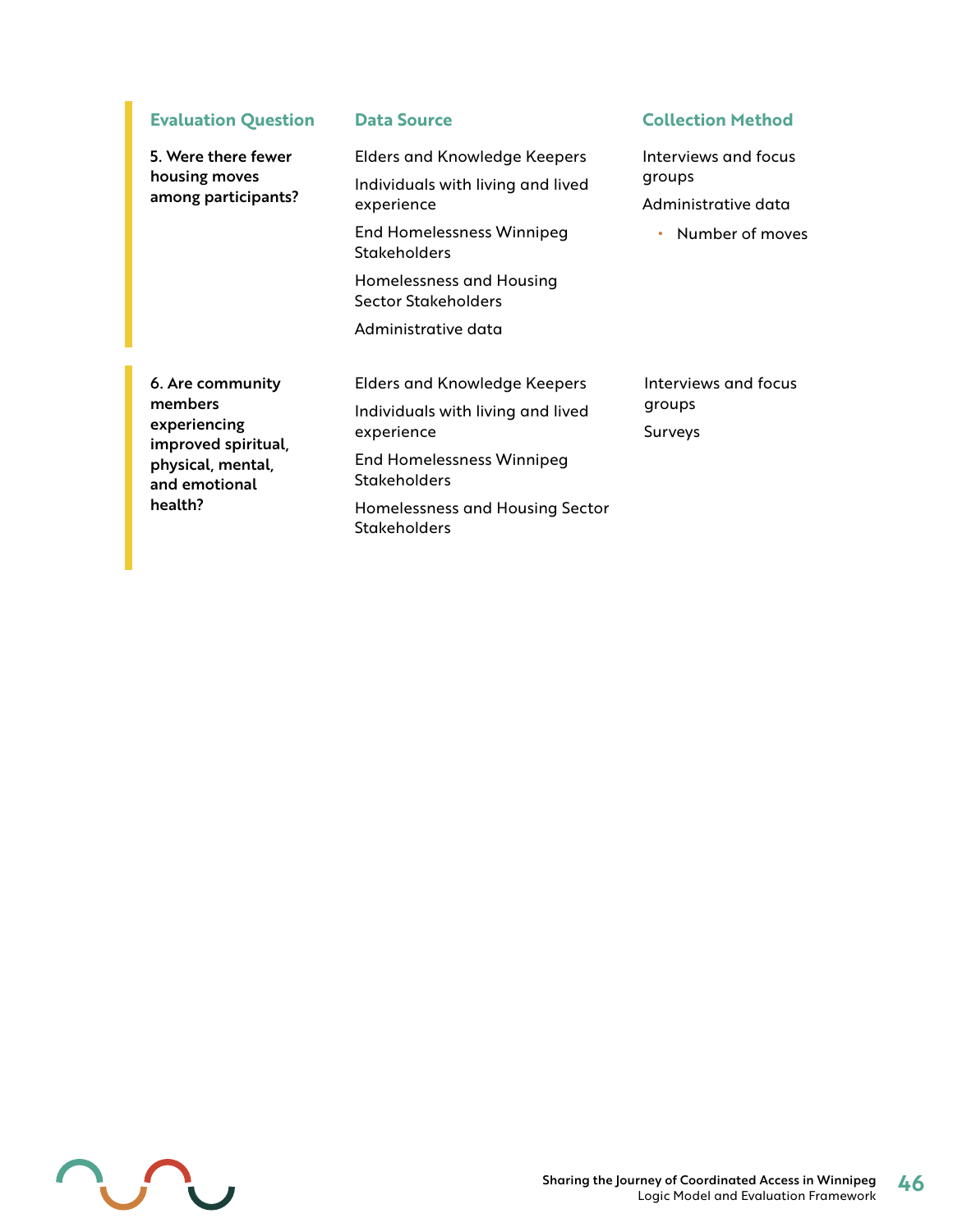# <span id="page-46-0"></span>**Reflections and next steps**

# This report has documented one phase of Winnipeg's multiphase journey to a coordinated homelessness and housing system.

The work was co-developed by members of End Homelessness Winnipeg and the Canadian Observatory on Homelessness. The main output of the report, the program logic models, were vetted by community members with lived and living experience of homelessness in Winnipeg. The insights provided by community members were invaluable and reflect the essential need for any intervention or policy on homelessness to be grounded in lived experience.

Coordinated access is not new to Winnipeg and the current report reflects themes from previous work. It demonstrates the importance of including previous knowledge and contextualizing it to current environments. The *Advancing Coordination of the Winnipeg Homeless Sector* (The Institute of Urban Studies, 2017) report outlines the work that Winnipeg has previously engaged in to create a coordinated homelessness system. The report outlined recommendations for enhanced system coordination, several of which were addressed during the development and verification of the logic model. For example, we heard that:

- **•** It is important to have plain language summaries of what coordinated access is and the processes involved in a coordinated access system.
- **•** It is important to develop outreach strategies and promotional materials so that all community members are aware of the services available to them.
- **•** The coordinated access system should be person-centered, traumainformed, and aligned with harm reduction principles.
- **•** Partnerships and the inclusion of a number of intersecting systems is necessary in a coordinated access system.
- **•** It is important to have an array of supports and services, including different housing models and prevention and diversion strategies.

Our findings also reflect previous reports focused on developing a system that is rooted within Indigenous values, understandings, and actions. Distasio et al. (2019) write that the homelessness system in Winnipeg should be built on trust, inclusiveness, and humility and operate from a trauma-informed approach that recognizes culture and diversity, the strengths of people and the community, and a cooperative and collaborative frame. Therefore, the logic model that was cre-

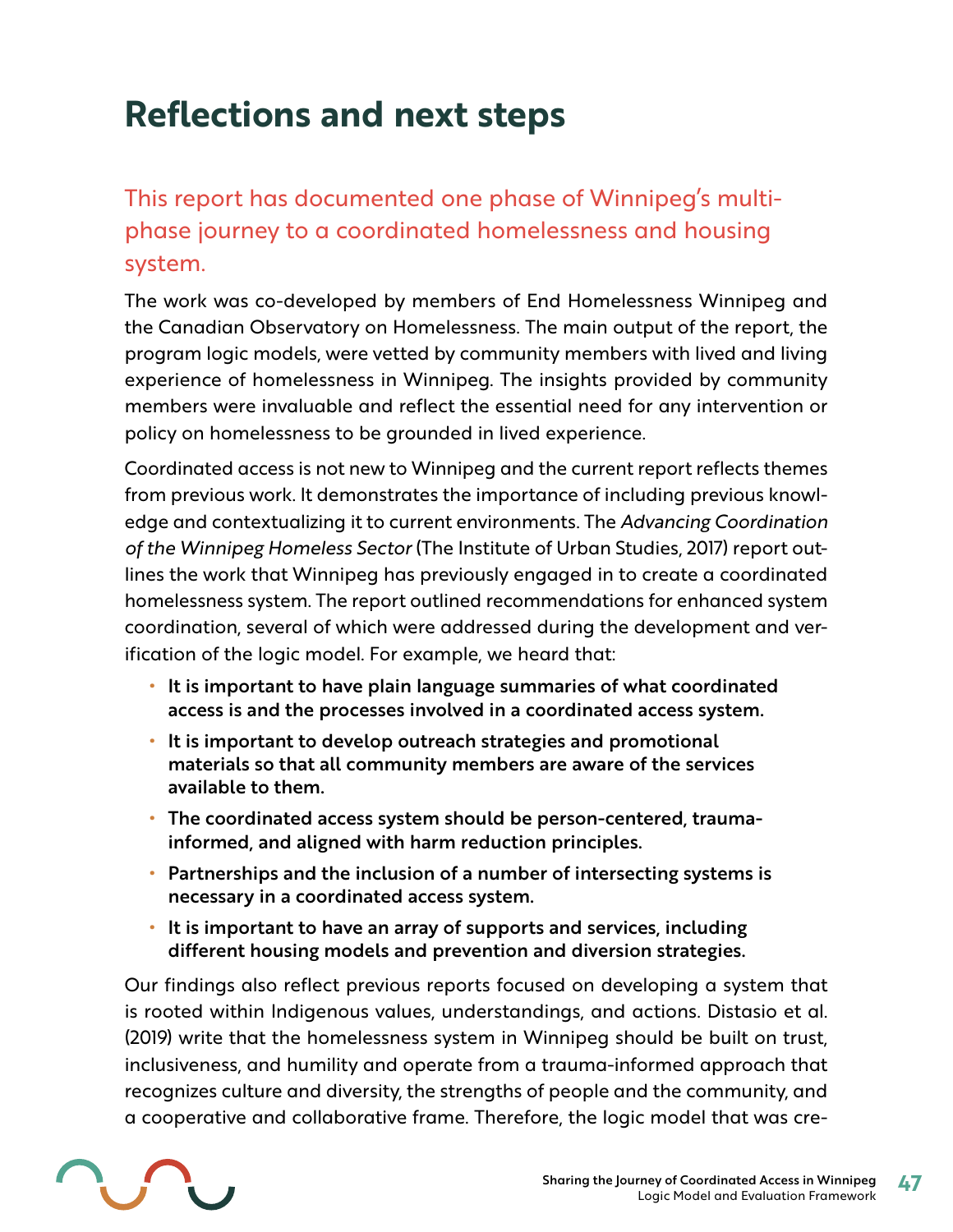ated is guided by the Seven Sacred Teachings and includes Indigenous-specific guiding practices for implementation. Although these are important to include within the logic model, participants during our consultations warned that if the coordinated access system does not actually reflect and act upon these Teachings then it will all be for nothing. It demonstrates the importance of accountability mechanisms to be developed so that participants of the coordinated access system can provide feedback on whether the system is operating as intended. The accompanying evaluation matrices in this document provide an example of how to attain specific feedback.

The outcomes in the logic model also reflect the importance of incorporating an Indigenous worldview. The long-term outcomes include improved spiritual, physical, mental, and emotional health of community members and the community as a whole. This reflects the finding from the *Localized Approaches to Ending Homelessness: Indigenizing Housing First* that acknowledges the importance of supporting individuals from a holistic approach (Distasio et al., 2019). It shows that Winnipeg's coordinated access system should support people in their journey to housing, which includes supporting their overall well-being.

To meet these outcomes, it will be important for Winnipeg's coordinated access system to have staff who are trained in the guiding principles for implementation. This will include an investment to train new staff and to offer regular trainings to hone staff skills. Staff will need to be ambassadors of the coordinated access system, with the knowledge to share a common understanding of what the coordinated access system involves. Trust building with people who access the coordinated access system is vital and staff need to feel confident to deliver person-centered, trauma-informed, and harm reduction-focused services to support people in their journeys. As outlined in the literature review, the implementation of cultural safety practices is key.

The coordinated access system will also collect a lot of important information from the people who access the system. The data that is collected should only be used for the purpose of supporting people to find appropriate housing and supports, and to examine the efficacy of the coordinated access system. As we are all stewards of our own information, the coordinated access system will need to develop policies and procedures that respect the privacy of people who use the system. There will also need to be a focus on Indigenous data sovereignty principles, as outlined in the literature review.

Going forward, the logic models can serve as guiding frameworks for End Homelessness Winnipeg to base the emerging coordinated access system on. It should be viewed as a living document, meaning that the components of the document

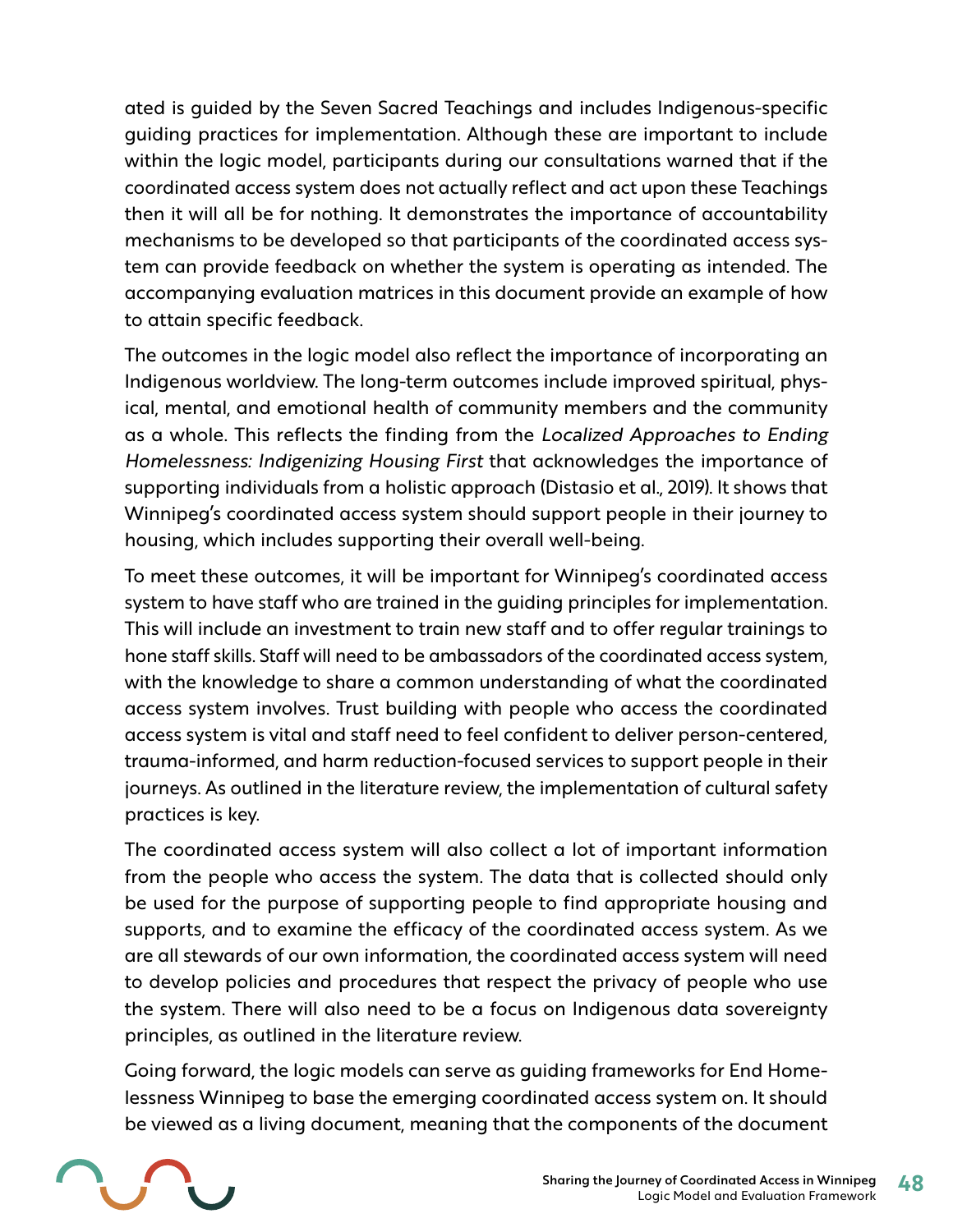may change over time as the coordinated access system grows. It will require that the logic model be reviewed on an annual basis so that community members have an opportunity to provide input on the coordinated access system. The accompanying evaluation frameworks will need to be vetted by community before they are implemented. It will be important for the evaluation frameworks to be grounded in Indigenous values, understandings, and actions.

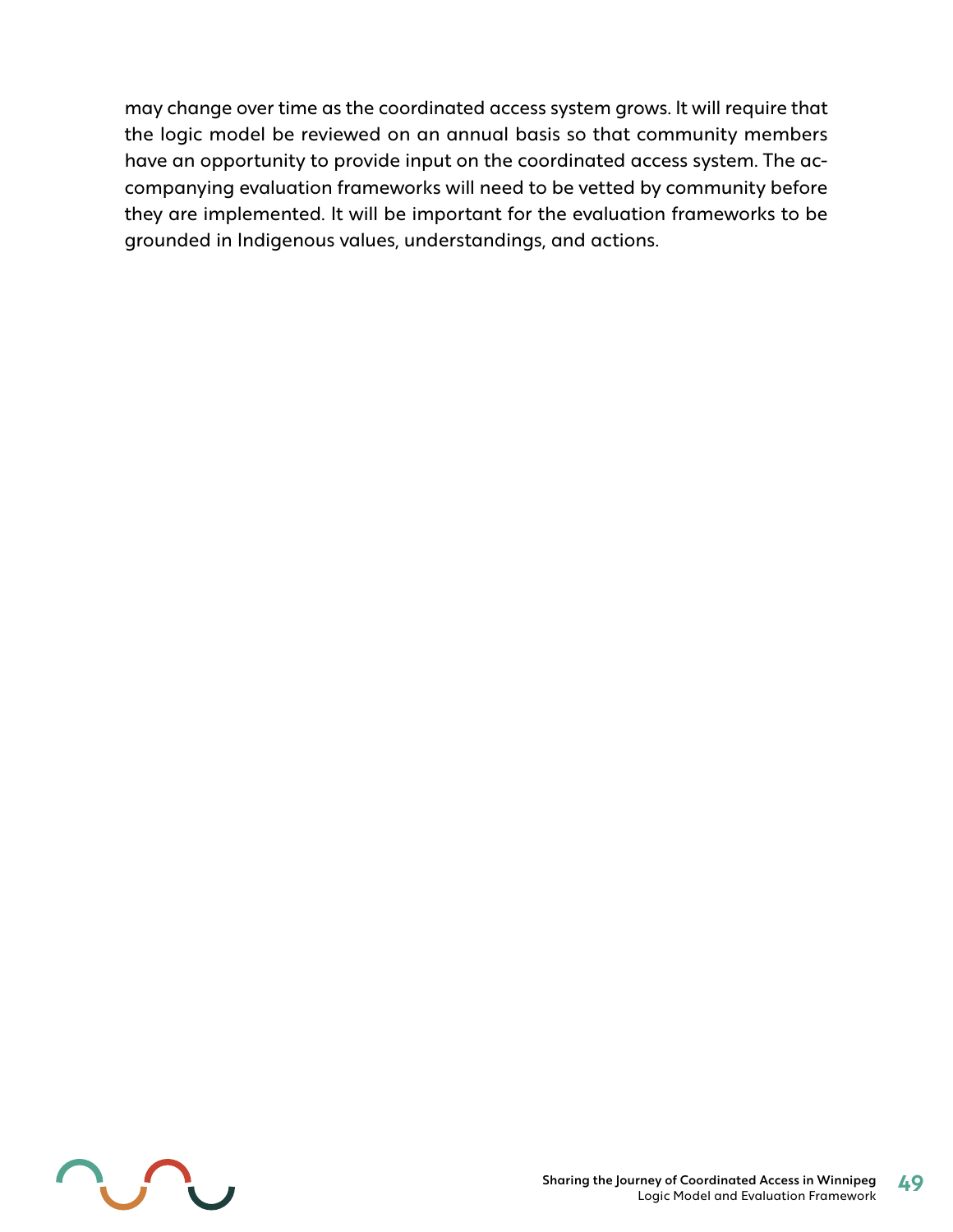# <span id="page-49-0"></span>**References**

Alaazi, D.A., Masuda, J.R., Evans, J., & Distasio, J. (2015). Therapeutic landscapes of home: Exploring Indigenous peoples' experiences of a Housing First intervention in Winnipeg. Social Science & Medicine, 147, 30-37.

Bird, C.E., Thurston, W.E., Oelke, N., Turner, D., & Christiansen, K. (2013). Understanding Cultural Safety: Traditional and Client Perspectives. Retrieved from: https://www. homelesshub.ca/sites/default/files/Cultural%20Safety%20Final%20Report%20 March%202013.pdf

Bodor, R., Chewka, D., Smith-Windsor, M., Conley, S., & Pereira, N. (2011). Perspectives on the Housing First Program with Indigenous Participants. Retrieved from: http://homewardtrust.ca/wp-content/uploads/2016/12/Perspectives-on-the-Housing-First-Program-with-Indigenous-Participants.pdf

Bomberry, V., Maracle, Y., Mayo, S., MacLaurin, Montana McCormack, C.S., … Mifsud, A. (2020). Revisioning Coordinated Access: Fostering Indigenous Best Practices Towards a Wholistic Systems Approach to Homelessness. Social Planning and Research Council of Hamilton – Indigenous Reaching Home Team and the Canadian Observatory on Homelessness. Retrieved from: https://www.homelesshub. ca/resource/revisioning-coordinated-access

Canada Mortgage and Housing Corporation. (2021). Rental market report. Retrieved from: https://www.cmhc-schl.gc.ca/en/professionals/housing-markets-data-and-research/market-reports/rental-market-reports-major-centres

Christensen, J. (2016). Indigenous housing and health in the Canadian North: Revisiting cultural safety. Health & Place, 40, 83-90.

Distasio, J., Zell, S., McCullough, S., & Edel, B. (2019). Localized Approaches to Ending Homelessness: Indigenizing Housing First. Retrieved from: https://winnspace. uwinnipeg.ca/bitstream/handle/10680/1727/2019\_IUS--Localized\_Approaches\_Ending\_Homelessness\_ENG\_Final.pdf?sequence=1&isAllowed=y

Downing, R., & Kowal, E. (2011). A postcolonial analysis of Indigenous cultural awareness training for health workers. Health Sociology Review, 20(1), 5-15.

Drabble, J., & McInnes, S. (2017). Finding Her Home: A Gender-Based Analysis of the Homelessness Crisis in Winnipeg. Retrieved from: https://www.policyalternatives. ca/sites/default/files/uploads/publications/Manitoba%20Office/2017/03/Finding\_Her\_Home\_%20low-res.pdf

Drew, N., Adams, Y., & Walker, R. (2010). Issues in mental health assessment with Indigenous Australians. In N. Purdie, P. Dudgeon, & R. Walker (eds.), Working together:

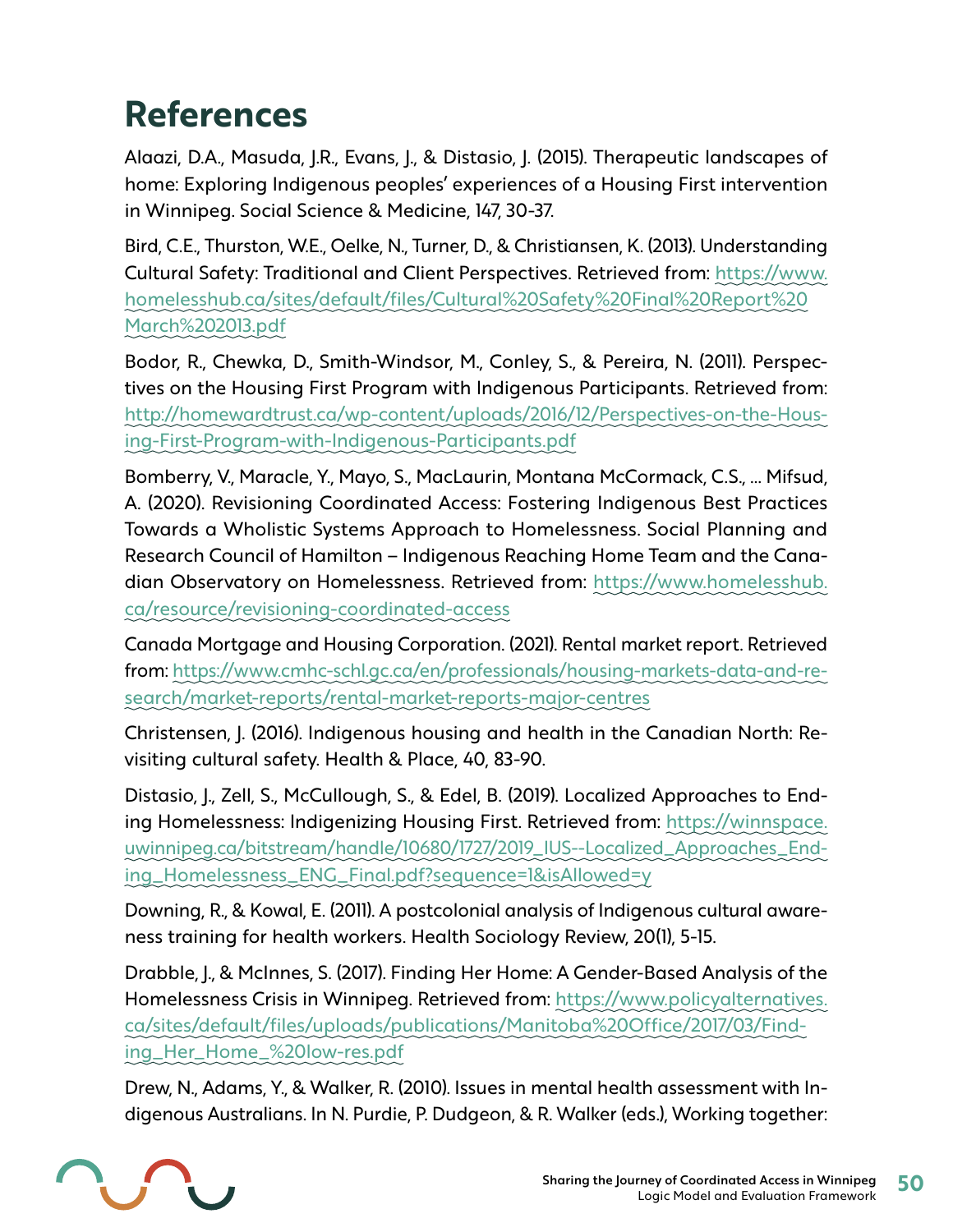Aboriginal and Torres Strait Islander mental health and wellbeing principles and practice (Ch 14). Canberra, ACT: Dept of Health and Ageing.

Employment and Social Development Canada. (2019). Reaching Home Coordinated Access Guide. Retrieved from: https://www.homelessnesslearninghub.ca/sites/default/files/resources/HPD\_ReachingHomeCoordinatedAccessGuide\_EN\_20191030. pdf

Employment and Social Development Canada. (2020). Reaching Home: Canada's homelessness strategy directives. Retrieved from: https://www.canada.ca/en/employment-social-development/programs/homelessness/directives.html#h2.3-h3.4

End Homelessness Winnipeg. (2020). End Homelessness Winnipeg's 5-Year Plan, 2020-2025. Retrieved from: https://endhomelessnesswinnipeg.ca/end-homelessness-winnipegs-5-year-plan-2020-2025/

Esler, D.M., Johnston, F., Thomas, D. (2007). The acceptability of a depression screening tool in an urban, Aboriginal community-controlled health service. Australian and New Zealand Journal of Public Health, 31(3), 259-63.

First Nations Health Authority, First Nations Health Council, First Nations Health Director's Association. (2021). Anti-Racism, Cultural Safety & Humility Framework. Retrieved from: https://www.fnha.ca/Documents/FNHA-FNHC-FNHDA-Anti-Racism-Cultural-Safety-and-Humility-Framework.pdf

Greenwood, M., Lindsay, N., King, J., & Loewen, D. (2017). Ethical spaces and places: Indigenous cultural safety in British Columbia health care. AlterNative, 13(3), 179-189.

Haswell-Elkins, M., Sebasio, T., Hunter, E., & Mar, M. (2007). Challenges of measuring the mental health of Indigenous Australians: Honouring ethical expectations and driving greater accuracy. Australian Psychiatry, 15, S29-S33.

Kukutai, T., & Taylor, J. (Eds.). (2016). Indigenous data sovereignty: Toward an agenda (Vol. 38). Anu Press.

Maes Nino, C., & Good, M. (2016). Here and Now: The Winnipeg Plan to End Youth Homelessness. Retrieved from: https://www.homelesshub.ca/sites/default/files/ attachments/28239\_here\_now\_plan\_report\_FIN\_WEB.pdf

Monchalin, R., Smylie, J., & Nowgesic, E. (2019). "I guess I shouldn't come back here": Racism and discrimination as a barrier to accessing health and social services for urban Métis women in Toronto, Canada. Journal of Racial and Ethnic Health Disparities, 7(2), 251-261.

Monchalin, R., Smylie, J., & Bourgeois, C. (2020). "It's not like I'm more Indigenous there and I'm less Indigenous here.": Urban Métis women's identity and access to